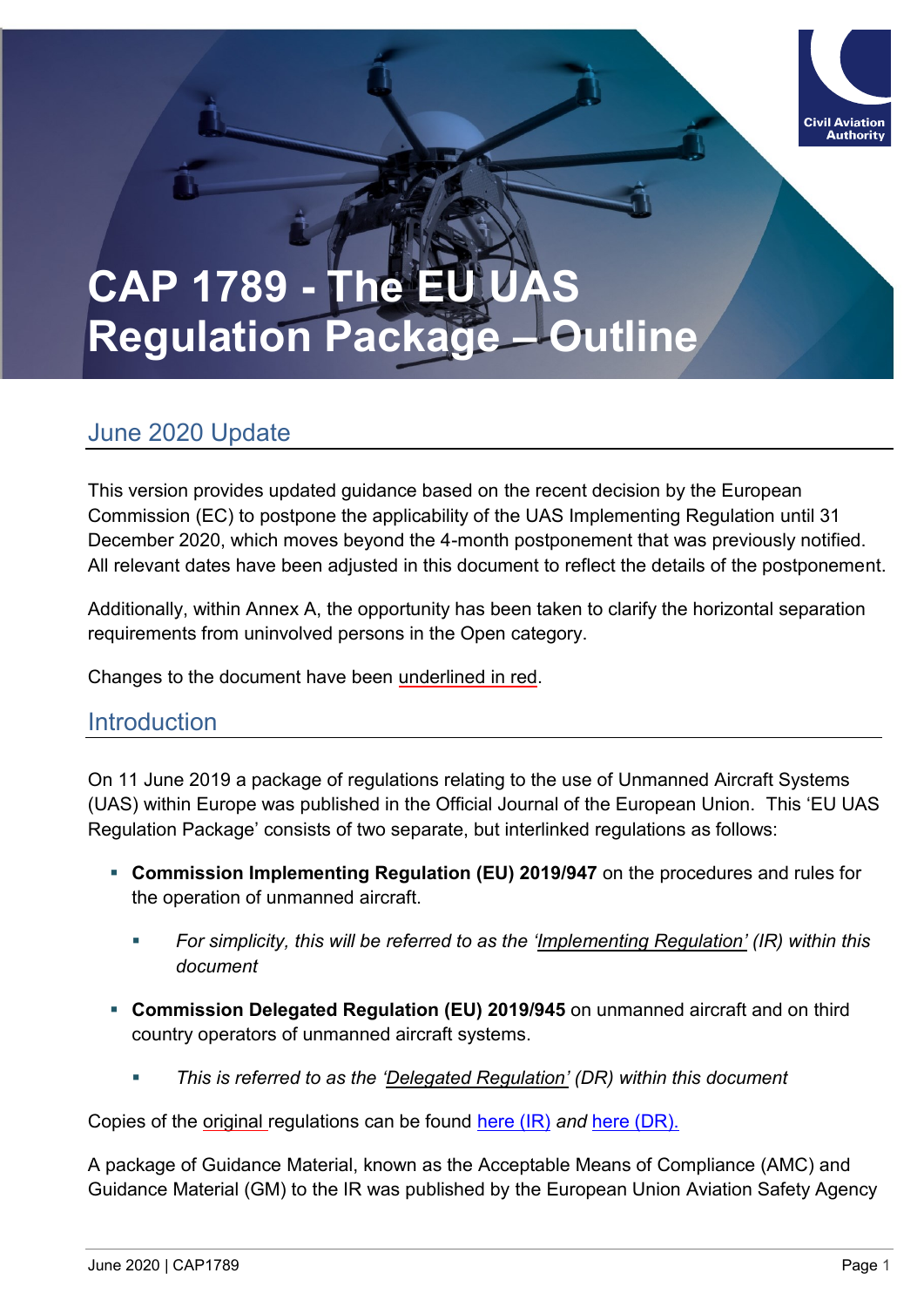(EASA) on 9 October 2019, which provides additional information on certain parts within the regulations. The AMC and GM can be found [here \(AMC to IR cover regulation\)](https://www.easa.europa.eu/sites/default/files/dfu/AMC%20%26%20GM%20to%20Commission%20Implementing%20Regulation%20%28EU%29%202019-947%20%E2%80%94%20Issue%201.pdf) and [here](https://www.easa.europa.eu/sites/default/files/dfu/AMC%20%26%20GM%20to%20Part-UAS%20%E2%80%94%20Issue%201.pdf)  [\(AMC to IR Annex\).](https://www.easa.europa.eu/sites/default/files/dfu/AMC%20%26%20GM%20to%20Part-UAS%20%E2%80%94%20Issue%201.pdf)

EASA also published (on 4 March 2020) a set of [Easy Access Rules for UAS](https://www.easa.europa.eu/document-library/general-publications/easy-access-rules-unmanned-aircraft-systems-regulation-eu) which contains the rules and procedures for the operation of unmanned aircraft displayed in a consolidated, easyto-read format with advanced navigation features through links and bookmarks.

EASA also published its [Opinion No.05/2019](https://www.easa.europa.eu/document-library/opinions/opinion-052019) on 7 November 2019 which contained EASA's proposals to amend the IR and the DR in order to accommodate the future use of 'standard scenarios' (see page 9 of this document for further details). While the proposals focus on the requirements for standard scenarios, EASA also proposed a small number of amendments to the remaining text of the IR, with the intent that they would change the wording of the originally published IR document before it became applicable. These changes were published by the EC on 13 May 2020 as [Regulation \(EU\) 2020/639](https://eur-lex.europa.eu/legal-content/EN/TXT/PDF/?uri=CELEX:32020R0639&from=EN) and became applicable on 2 June 2020. The relevant changes have been incorporated within this document.

Where necessary, this document now also contains the CAA's interpretation of certain terms, applications or procedures for cases where we have been unable to obtain further clarification from the FU.

The DR entered into force and became applicable on 1 July 2019.

While the IR also entered into force on the same day, the structure of its text means that it does not become applicable until later. Due to the disruption caused by the COVID19 outbreak, the EC published a further amendment to the IR on 5 June 2020 as [Regulation \(EU\) 2020/746](https://eur-lex.europa.eu/legal-content/EN/TXT/?uri=uriserv:OJ.L_.2020.176.01.0013.01.ENG&toc=OJ:L:2020:176:TOC) which postponed the applicability date of the IR until 31 December 2020, as well as adjusting a number of other relevant dates in the future.

As part of the 'Brexit Treaty' the UK is required by international law to implement any elements of EU regulation that come into force and become applicable within the 'transition period' (to 31 December 2020).

## **Therefore, the IR will become applicable within the UK on Thursday 31 December 2020**.

*Note:* All dates within this document have been adjusted where necessary to reflect the effect of this revised applicability date<sup>1</sup>.

Consolidated versions of the IR and the DR, which include all published and planned amendments, can be found at these links as [CAP 1789A \(IR\)](http://www.caa.co.uk/CAP1789A) and [CAP 1789B \(DR\).](http://www.caa.co.uk/CAP1789B)

These regulations do not apply to operations that are conducted indoors.

 $\overline{a}$ 

<sup>&</sup>lt;sup>1</sup> Including some dates previously specified for mid 2021 and 2022.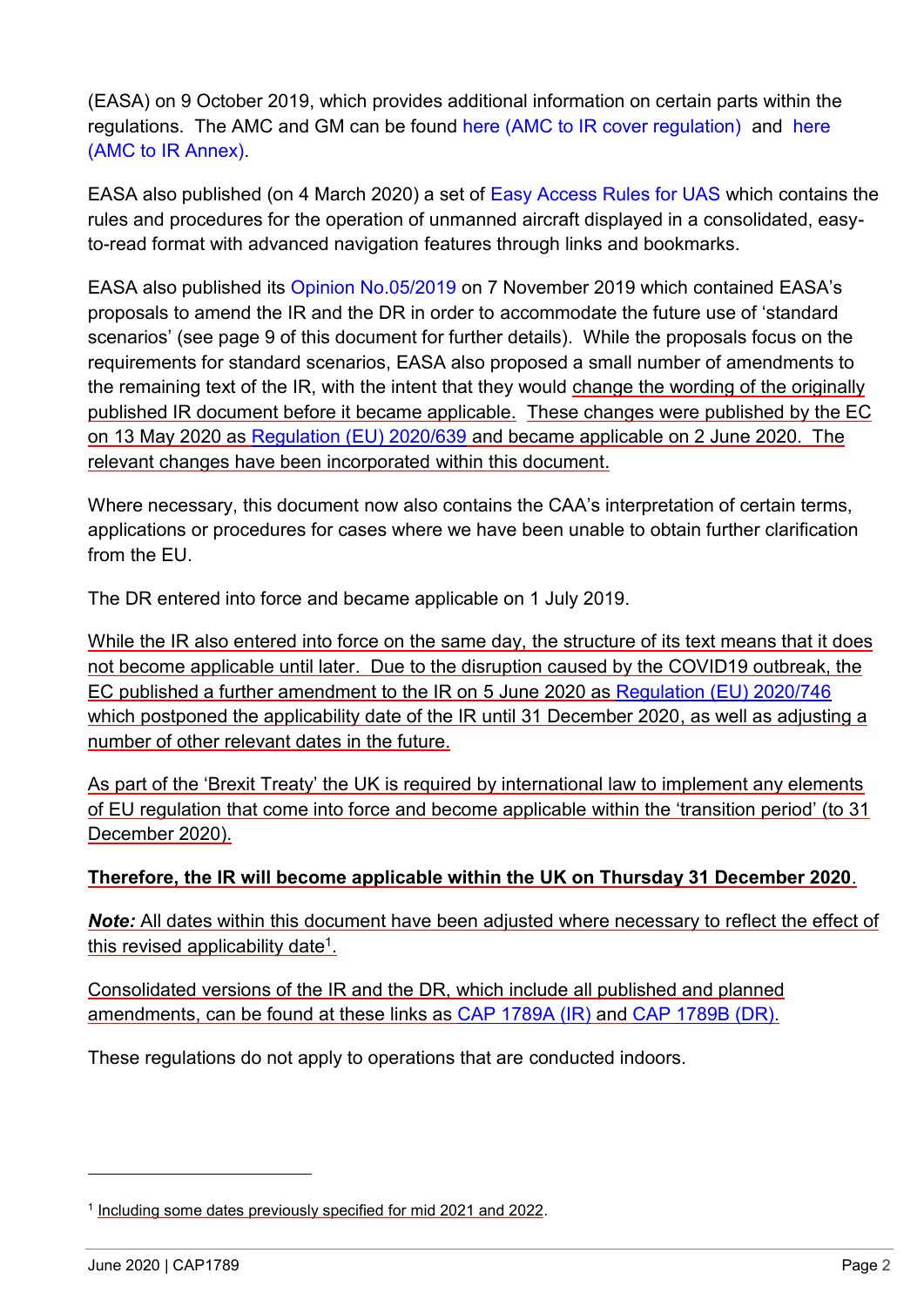# Purpose of this document

This document has been written with the aim of providing readers, particularly those who are less familiar with the layout and structure of European regulatory documents, with an outline of the new regulations as they now appear in law, a simple explanation of the general intent behind the key parts of the regulations, and our outline plans for their implementation within the UK. It is intended to be used as an aid to reading and understanding the regulations themselves; while it does not replace the regulations as the definitive documents, it provides the most up to date indication of the regulations and guidance and so until CAP722 is reissued, it should be viewed as the single source of the correct information.

This document also provides a list of answers to the common questions that have been asked since the publication of the EU UAS Regulation package.

# Structure of the regulations

In common with many other European regulatory documents, each regulation is structured in a particular way with:

- **EX A Cover Regulation** This is the primary 'body' of the regulation upon which the legal basis of the regulation is set. It contains a list of the points that were taken into account in creating and adopting the regulation (known as the 'recitals'), followed by a number of regulatory 'Articles', which are the specific rules and stipulations of the regulation.
- **An Annex** This expands on the text of the Articles where necessary and provides the finer details of the regulation. The Annex is split in to a number of individual 'Parts', which are focussed on individual subject areas, and holds the same legal status as the Articles in the cover regulation.

A more detailed description of the Implementing Regulation can be found at **Annex A.**

A more detailed description of the Delegated Regulation can be found at **Annex B**

# **Background**

The concept of harmonisation across Europe is one of the key aims of the European Union (EU), and with this in mind, these regulations are intended to simplify the overall process for UAS operations, and remove the need to refer to separate regulations within each Member or Contracting State. An additional, but no less fundamental, objective was the desire to foster a greater European market which would promote the growth of the European UAS industry.

This package of regulations is the culmination of over four years of development that has included three separate EU wide consultations by EASA:

■ an 'Advance Notice of Proposed Amendment' (A/NPA) in the summer of 2015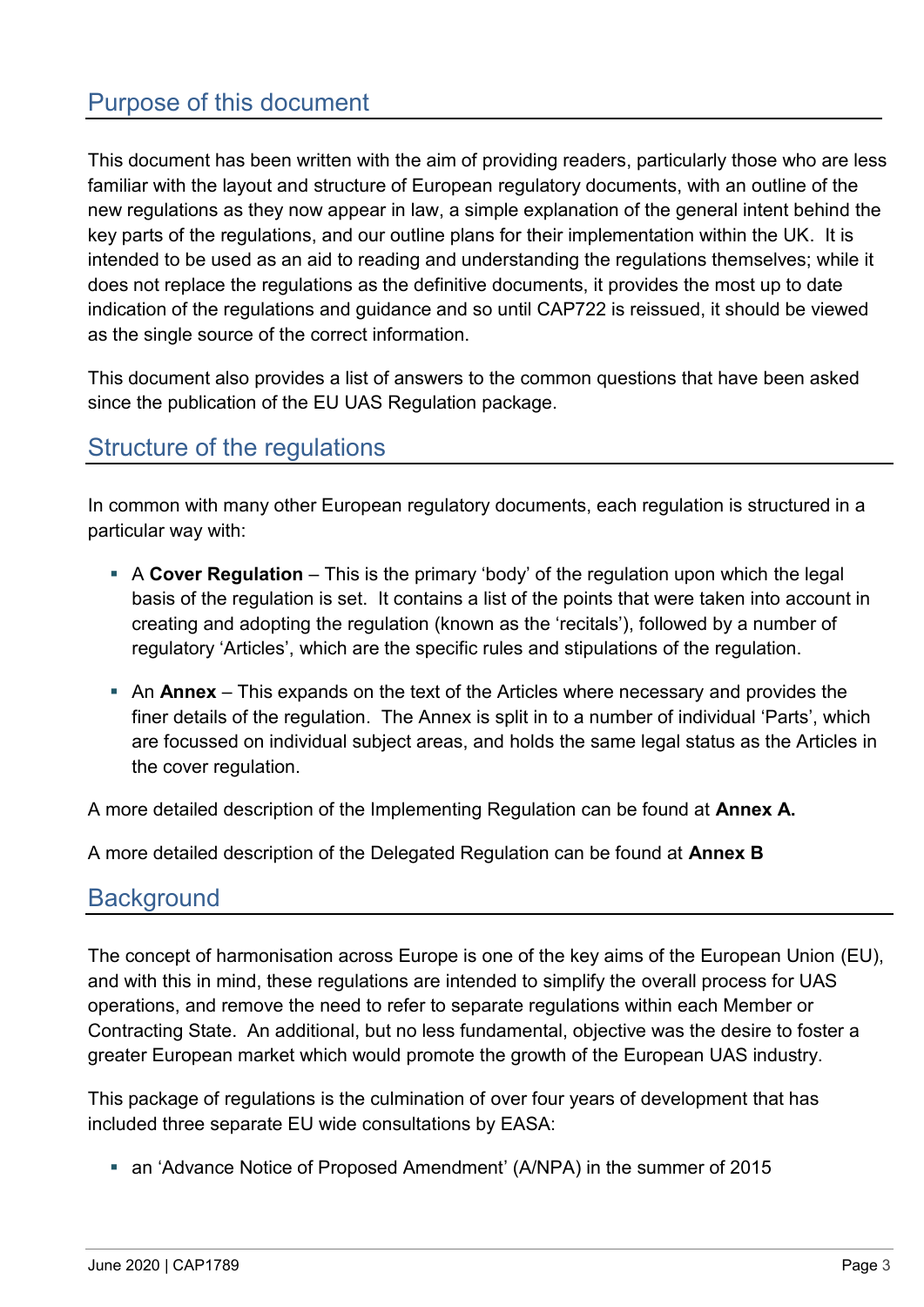- a set of 'Prototype Rules' which were published for comment during the summer of 2016
- 'Notice of Proposed Amendment 2017-05' ['Notice of Proposed Amendment 2017](https://www.easa.europa.eu/document-library/notices-of-proposed-amendment/npa-2017-05)-05' (EASA's formalised consultation) during the summer of 2017

Following the consultations, EASA published its Opinion (EASA Opinion No. 01/2018 [EASA](https://www.easa.europa.eu/document-library/opinions/opinion-012018)  [Opinion No. 01/2018](https://www.easa.europa.eu/document-library/opinions/opinion-012018) ) in February 2018. This contained EASA's proposal to the European Commission (EC) as to how the UAS regulations should appear. The text within the Opinion was further refined by the EC, with input from EASA and the EU Member States, over the following 12 months and the final text of the Implementing Regulation was agreed at the end of February this year.

These UAS regulations are underpinned by Regulation (EU) 2019/1139 (known as the 'Basic Regulation'), which is the key regulation that provides the EC and EASA with the legal competency to regulate civil aviation within Europe. The Basic Regulation sets out the context within which the Implementing and Delegated Regulations are framed.

# General principles

The paragraphs below provide an overall summary of the principles and concepts behind the EU UAS regulations. A full account was provided in the EASA Opinion of Feb 18 and previously within the various consultation documents. These principles are largely unchanged and so can be referenced in more detail by reading the full text of the Opinion.

From the outset, it should be noted that these are wholesale EU regulations that cover all aspects of the operation of unmanned aircraft as opposed to being 'just' aviation safety regulations. This means that while the safety related aspects are clearly of paramount importance and form the basis of the majority of the ruleset, there are also a number of 'non-aviation safety' elements included which cover the wider security and privacy/data protection areas too. In addition, it should be noted that the safety considerations within regulations for unmanned aircraft are, perhaps, more overtly defined than they would be for manned aviation between:

- Air risks collisions with manned aircraft or other unmanned aircraft
- Ground risks collisions with persons or critical infrastructure

# **Concepts**

The regulations are intended to follow three basic concepts as follows:

- $\blacksquare$  Operation centric the focus is on the type of operation being conducted, rather than who or what is conducting it, or why it is being done. Because there is 'no one on board' the aircraft, the consequences of an incident or accident are purely dependent on where that incident/accident takes place
- Risk based the focus is on the risk that the operation presents, and so more effort or proof is required where the risk is greater. One outcome of this is that there will no longer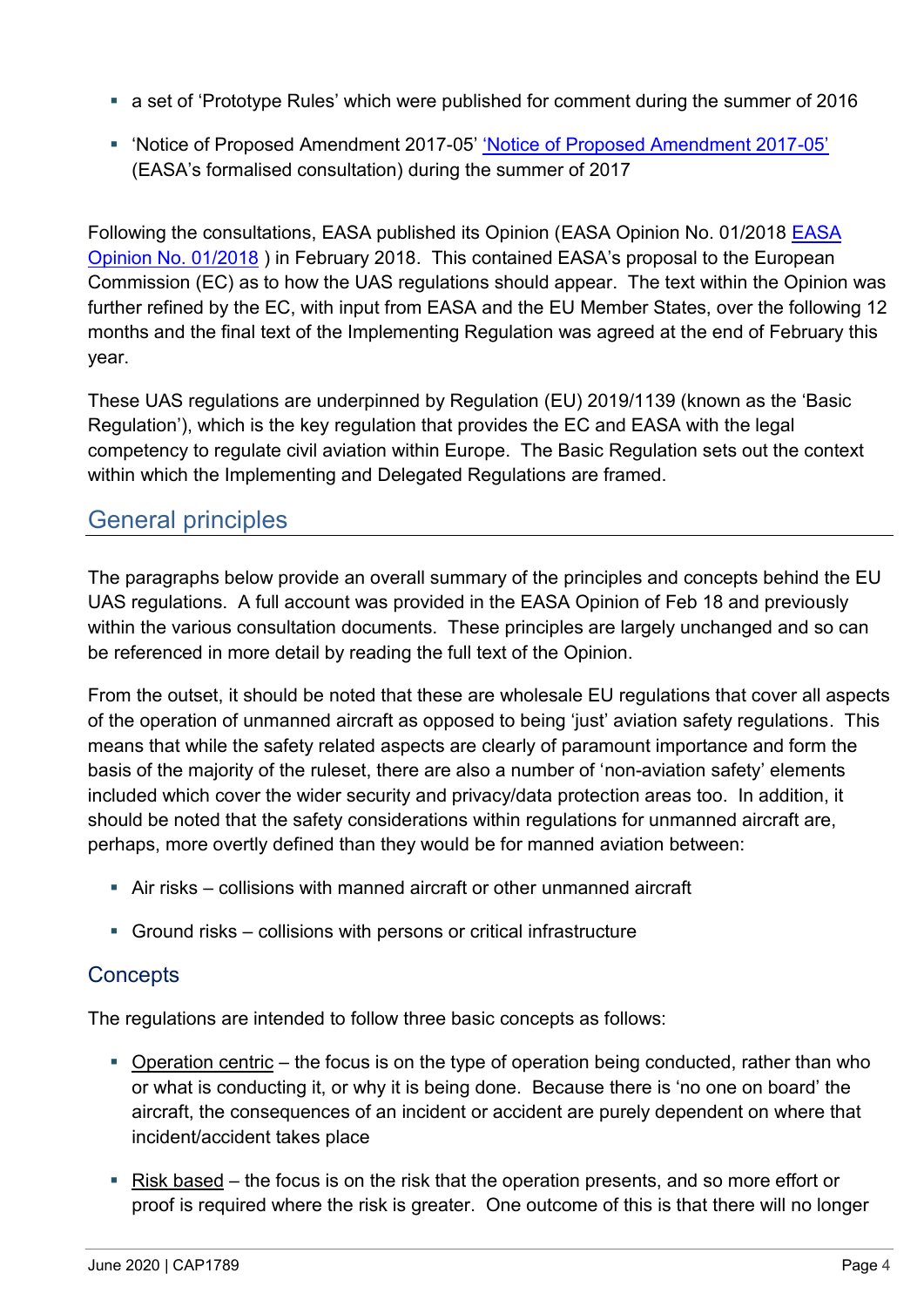be a requirement to hold an operational authorisation purely on the basis that an unmanned aircraft is being flown for commercial purposes – there is no distinction between commercial, leisure or other 'non-commercial/non-leisure' purposes; it is the *risk*  of the operation that is the deciding factor

■ Performance based – the primary requirements are aimed at identifying the required capabilities, or performance levels, rather than creating a set of prescriptive rules

## UAS operating categories

Tied in with the 'operation centric' concept above, operations of unmanned aircraft will fall into one of three categories as follows:

- **Open category** operations that present a low (or no) risk to third parties. Operations are conducted in accordance with basic and pre-defined characteristics and are not subject to any further authorisation requirements.
- **Specific category** operations that present a greater risk than that of the Open category, or where one or more elements of the operation fall outside the boundaries of the Open category. Operations will require an operational authorisation from the CAA, based on a safety risk assessment.
- **Certified category** operations that present an equivalent risk to that of manned aviation and so will be subjected to the same regulatory regime (i.e. certification of the aircraft, certification of the operator, licensing of the pilot)

# The Open category

Open category operations are bounded by three main factors:

- the maximum take-off mass of the unmanned aircraft must be less than 25kg
- the unmanned aircraft must be operated within visual line of sight (VLOS)
- the unmanned aircraft must not be flown further than 120 metres (400 feet) from the closest point of the surface of the earth

All three of these factors must apply for an Open category operation. If not, then the operation must be conducted under the requirements of the Specific category instead.

The Open category is then further divided down into three operational 'subcategories', in order to allow different types of operation without the need for an authorisation, as follows:

**• A1** (fly 'over' people) – Operations in subcategory A1 can only be conducted with unmanned aircraft that present a very low risk of harm or injury to other people due to their low weight (less than 250g), their type of construction, or because they are a 'toy<sup>2</sup>' (i.e.

-

<sup>&</sup>lt;sup>2</sup> Toys are products designed or intended (whether or not exclusively) for use in play by children under 14 years old.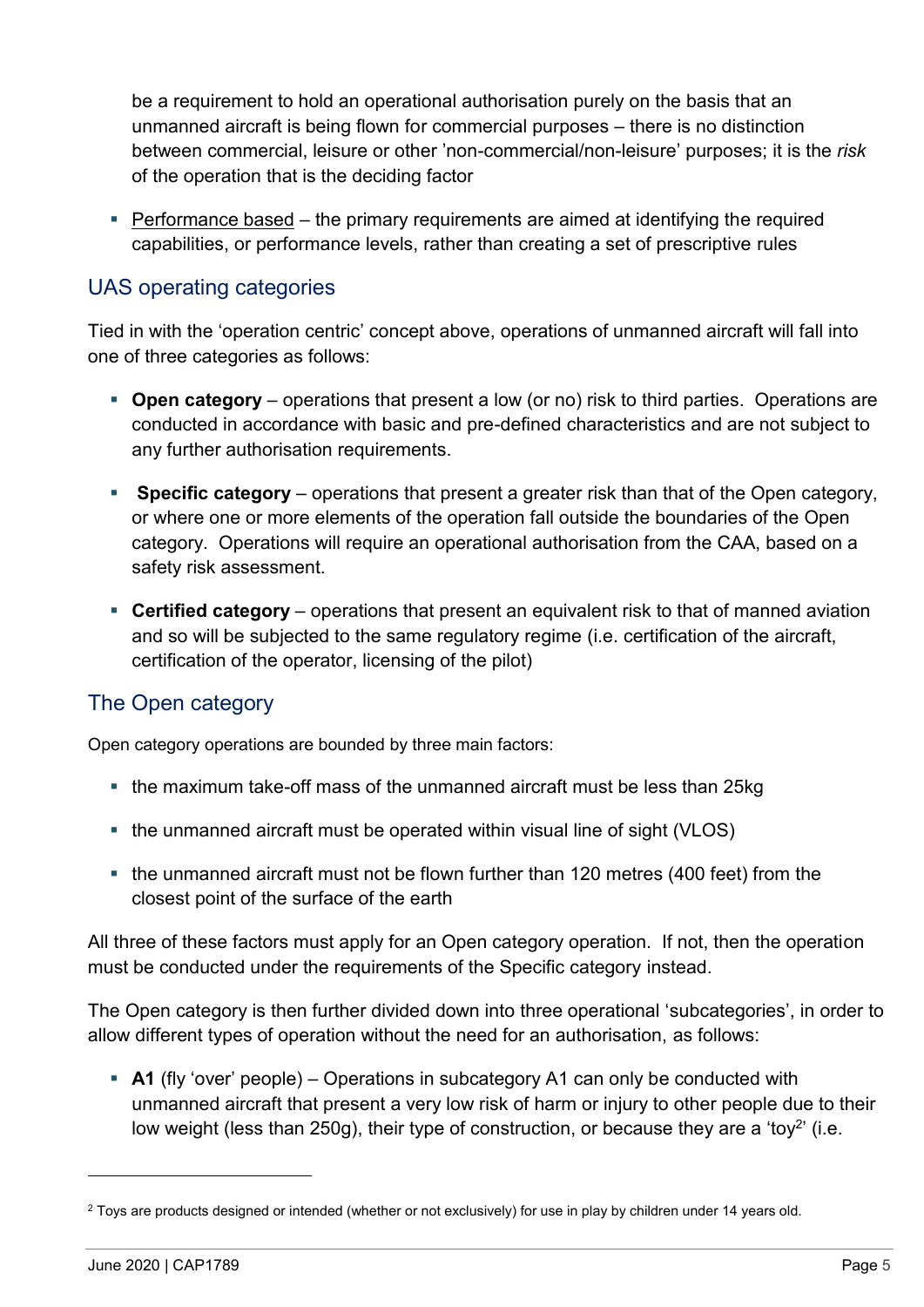they are 'inherently harmless'). However, flight over open-air assemblies of people is not permitted.

- **A2** (Fly 'close to' people) Operations in subcategory A2 can only be conducted with an unmanned aircraft that is compliant with a specific product standard (and a maximum mass of less than 4kg), but this unmanned aircraft can be flown to a minimum safe horizontal distance of 30 metres from uninvolved people, or down to 5 metres horizontally when its 'low speed mode' is selected. In addition, the remote pilot must have successfully completed an additional competency examination (details at pages 11 and 12) in order to operate in this subcategory.
- **A3** (Fly 'far from' people) This category covers the more general types of unmanned aircraft operations. The intent is that the unmanned aircraft will only be flown in areas that are clear of uninvolved persons and will not be flown in areas that are used for residential, commercial, industrial or recreational purposes (roughly equivalent to what is currently referred to as a 'congested area').

A key element of the Open category is that any unmanned aircraft that are sold for use within this category will also be subject to a set of product standards, similar to the 'CE' marking scheme. In order to achieve this standardisation, unmanned aircraft that are intended to be sold within the 'EU market' have been further subdivided into 5 'classes'. These classes provide a link to the operational subcategories as follows:

- Class **C0** (can be flown in all subcategories) Very small unmanned aircraft, including toys, that:
	- are less than 250g maximum take-off mass
	- have a maximum speed of 19m/s (approx. 42.5 mph)
	- are unable to be flown more than 120m (400ft) from the controlling device
- Class **C1** (can be flown in all subcategories) Unmanned aircraft that:
	- are either:
		- less than 900q maximum take-off mass, or;
		- are made and perform in a way that if they collide with a human head, the energy transmitted will be less than 80 Joules
	- have a maximum speed of 19m/s (approx. 42.5 mph)
	- designed and constructed so as to minimise injury to people

The standards also cover other aspects such as noise limits, height limits and requirements for remote identification and geoawareness systems.

- Class **C2**  (can be flown in subcategory **A2** [close to people] **or A3** (far from people) Unmanned aircraft that:
	- are less than 4kg maximum take-off mass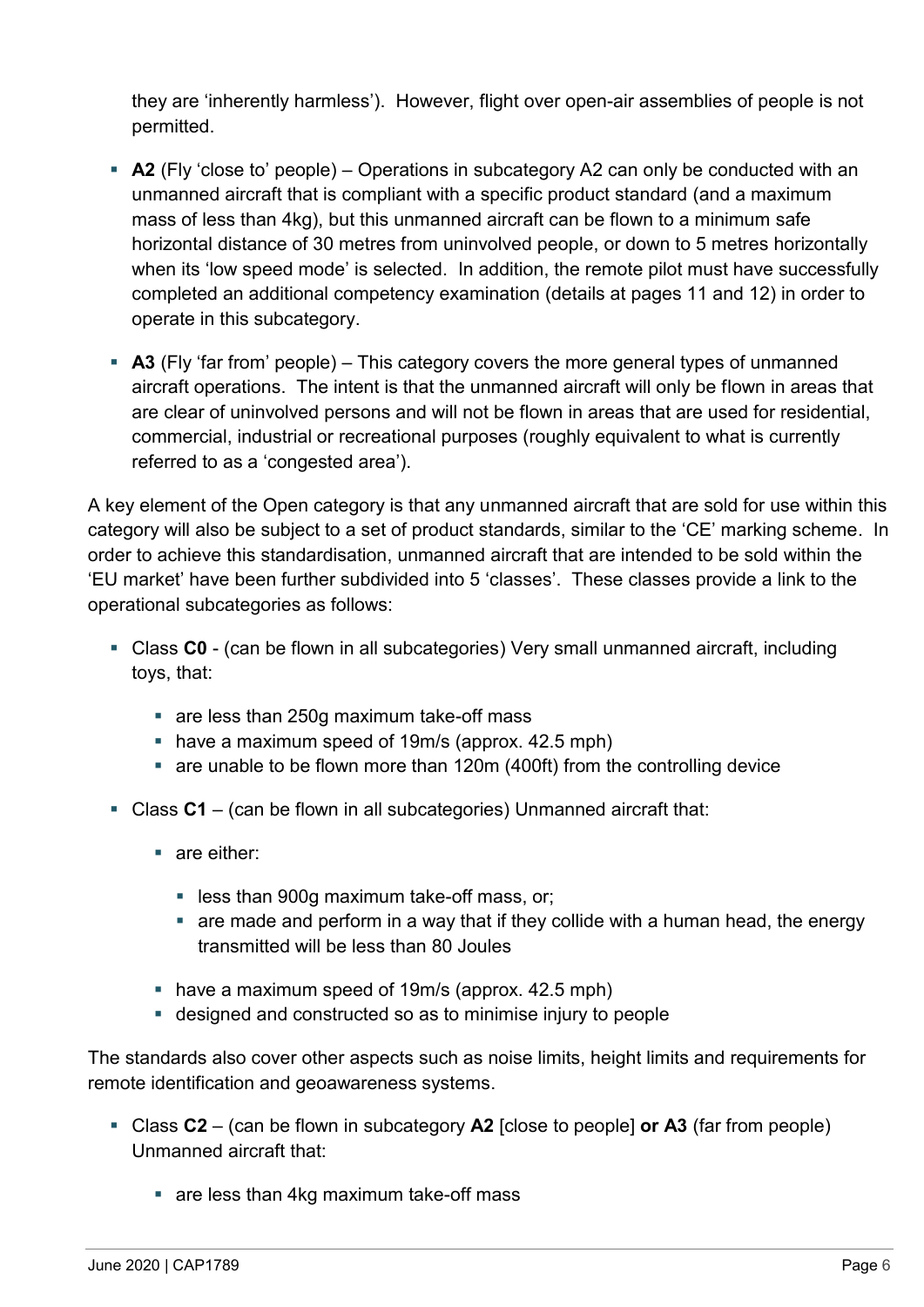- designed and constructed so as to minimise injury to people
- are equipped with a low-speed mode' which limits the maximum speed to 3m/s (approx. 6.7 mph) when selected by the remote pilot

The standards also cover other aspects such as noise limits (but different from C1), height limits and requirements for remote identification and geoawareness systems, plus additional requirements if it is to be used during tethered flight.

- Class **C3** (flown in subcategory **A3** [far from people] **only**) Unmanned aircraft that possess automatic control modes (such as found in typical multicopter 'drones') which:
	- are less than 25kg maximum take-off mass

The standards also cover other aspects covering height limits and requirements for remote identification and geoawareness systems. There are also additional requirements if it is to be used during tethered flight, but there is no specified noise limit (because the aircraft is intended to be flown 'far from people').

- Class C4 (flown in subcategory A3 [far from people] only) Unmanned aircraft that do not possess any automation, other than for basic flight stabilisation (and so are more representative of a 'traditional' model aircraft) which:
	- Are less than 25kg maximum take-off mass

A diagrammatic representation of how the subcategories and UAS classes are broken down is given at **Annex D** to this document.

The full details of the product standards for each class are set out in the Annex to the Delegated Regulation and include a requirement to include an EASA published information leaflet in the packaging which simply describes the applicable limitations and obligations under EU law in the form of a 'do' and don't' list. Remember, these standards only apply to unmanned aircraft that are intended to be sold in the EU market, either fully assembled or in kit form.

## *Note: The installation of a camera in/on the aircraft has no effect on the Class of the aircraft.*

Clearly, manufacturers will need time to create products that are compliant to the standards and it is most unlikely that it will be possible to purchase a compliant device immediately. Therefore, some transitional arrangements have been developed as follows:

- Unmanned aircraft which do not comply with the requirements of classes C0 to C4 are able to continue to be operated indefinitely within subcategory A3 (far from people) and, if they are less than 250g, within subcategory A1 (over people)
- From 1 January 2023 onwards, Open category unmanned aircraft that are placed on the EU market (i.e. new products introduced for sale in Europe) must comply with the product standards and be marked with the appropriate class Number (C0 to C4)
- Until 1 January 2023, additional transitional provisions have been made to enable unmanned aircraft: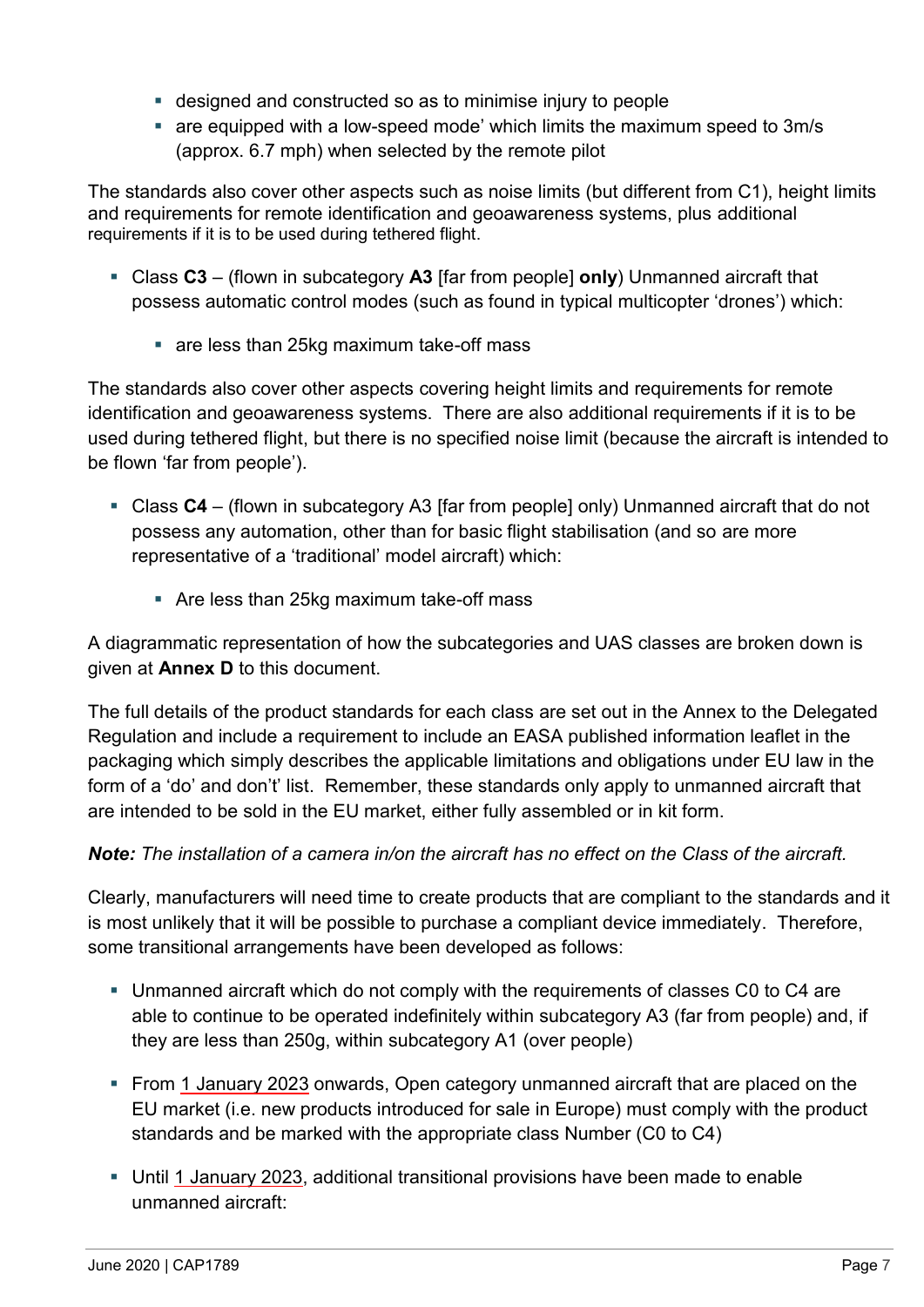- with a mass of less than 500g to be used in subcategory A1
- with a mass of less than 2kg to be operated in subcategory A2 down to a horizontal distance of 50m from people

These are both subject to certain requirements regarding remote pilot competency.

Further details are provided within Articles 20 and 22 of the Implementing Regulation.

The overall concept of the Open category is that it should be simple for the user to understand; for the consumer this is ultimately the case in that:

- you buy your 'drone', upon which you will find a 'class Number'
- you read the leaflet corresponding to the class of 'drone' and note the things you must, and must not do
- you fly your drone, while ensuring that you comply with the text in the leaflet

## Interpretation of 'Maximum Take-off Mass' within the Open category

While the EU UAS Regulations make reference to 'maximum take-off mass' (MTOM) throughout, as defined in Article 2 of the IR, this term creates some confusion when referring to 'home built' or other 'legacy' unmanned aircraft where an MTOM has not been defined by the manufacturer. In the amendment to the IR, MTOM has been adjusted to 'take-off mass' when referring to legacy aircraft, but only within one article (Article 22 – transitional arrangements) and so does not fully resolve the problem (and 'take-off mass is not specifically defined). To clarify this issue, the UK will interpret the term within the Open category only as follows:

- **Unmanned aircraft marked with a Class marking (C0 to C4) MTOM will continue to be** used as defined
- Unmanned aircraft without a Class marking any reference to MTOM or 'take-off mass' should be taken to mean the weight of the unmanned aircraft at any time while it is in flight (which will be referred to as the 'flying weight')

# The Specific category

The simplest description of a Specific category operation is that it is a UAS operation that 'cannot be done within the Open category, but is not complicated enough for the certified category'.

The key point to note is that the category hinges on an **operational authorisation**<sup>3</sup> being held by the UAS operator, which has been issued by the CAA, before the operation can be commenced.

For UK UAS operators, the process should be very similar to the current permissions and exemptions process in that the UAS operator is required to tell the CAA:

-

<sup>&</sup>lt;sup>3</sup> 'Authorisation' is a term which encapsulates what were previously known as permissions and exemptions.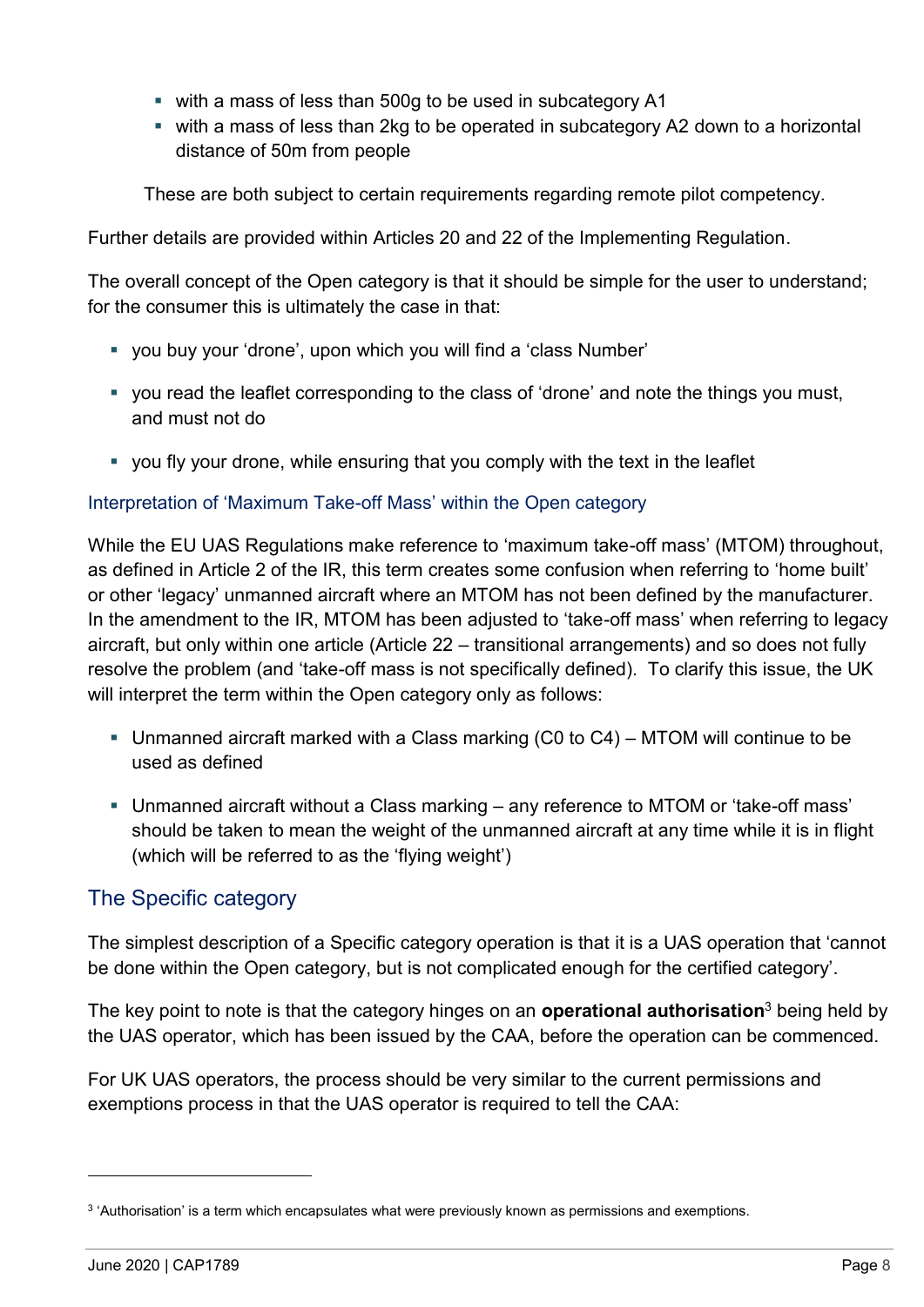- what, where and how the unmanned aircraft will be operated;
- **EX** demonstrate that the operation is 'safe enough' through the provision of a safety risk assessment/safety case.

## Pre-Defined Risk Assessments (PDRA)

In some cases, the requirements for the UAS operator to provide a 'full' safety risk assessment may be able to be lifted, which means that the UAS operator is required to provide a lesser amount of documentation to the CAA in order to obtain an operational authorisation. This type of approach would apply to operations that would likely be conducted by a large number of operators (i.e. it is a pre-defined scenario), but the safety mitigations are relatively simple.

In these cases, the CAA conducts the risk assessment, rather than each individual operator, and then publishes a short series of requirements (covering topics such as remote pilot competency, ops manual contents etc) that the UAS operator must provide to the CAA as part of a 'shortened' application for an operational authorisation. This is a prescriptive set of instructions that must be followed, leading to a 'known' operation with a known and understood risk, that must be authorised on the basis of following the set of instructions. Much like following a cake recipe exactly, the intention is to produce an identical cake every time; and an identical safety risk is presented by the operation.

Individual PDRAs will be published within CAP722 and will be added to as and when an appropriate need arises. Each will be individually numbered (E.g. UKPDRA01, UKPDRA02 etc). UKPDRA01 will be built around the current 'standard permission' that is issued by the CAA for operations within congested areas and for commercial operations, and will contain the same privileges (i.e. operating within congested areas, 30 metres from uninvolved persons during takeoff and landing, and 50 metres during flight). EASA has also published the first of its 'EU PDRAs', named PDRA-01, within the AMC and GM to the IR.

*Note: The UAS operator must still apply to the CAA for an operational authorisation in order to fly under the terms of a PDRA.* 

## Standard Scenarios (STS)

The EU UAS regulations also introduce a 'standard scenario' concept where, for some relatively simple types of operation, the burden on UAS operators is removed through the use of a number of 'pre- assessed' operating procedures and can simply 'declare' his/her intent to operate to the CAA. Because of the declarative nature of an STS, there are an increased number of requirements and, most significantly, only a specific standard of unmanned aircraft may be used (see Regulation (EC) 2020/639 for further details).

STS are published within Appendix 1 to the Annex of the IR, but they do not become applicable until 2 December 2021. Therefore, until the effects of Brexit are fully known, the UK will not be implementing STS and operators should not consider their use any further.

Light UAS Operator Certificate (LUC)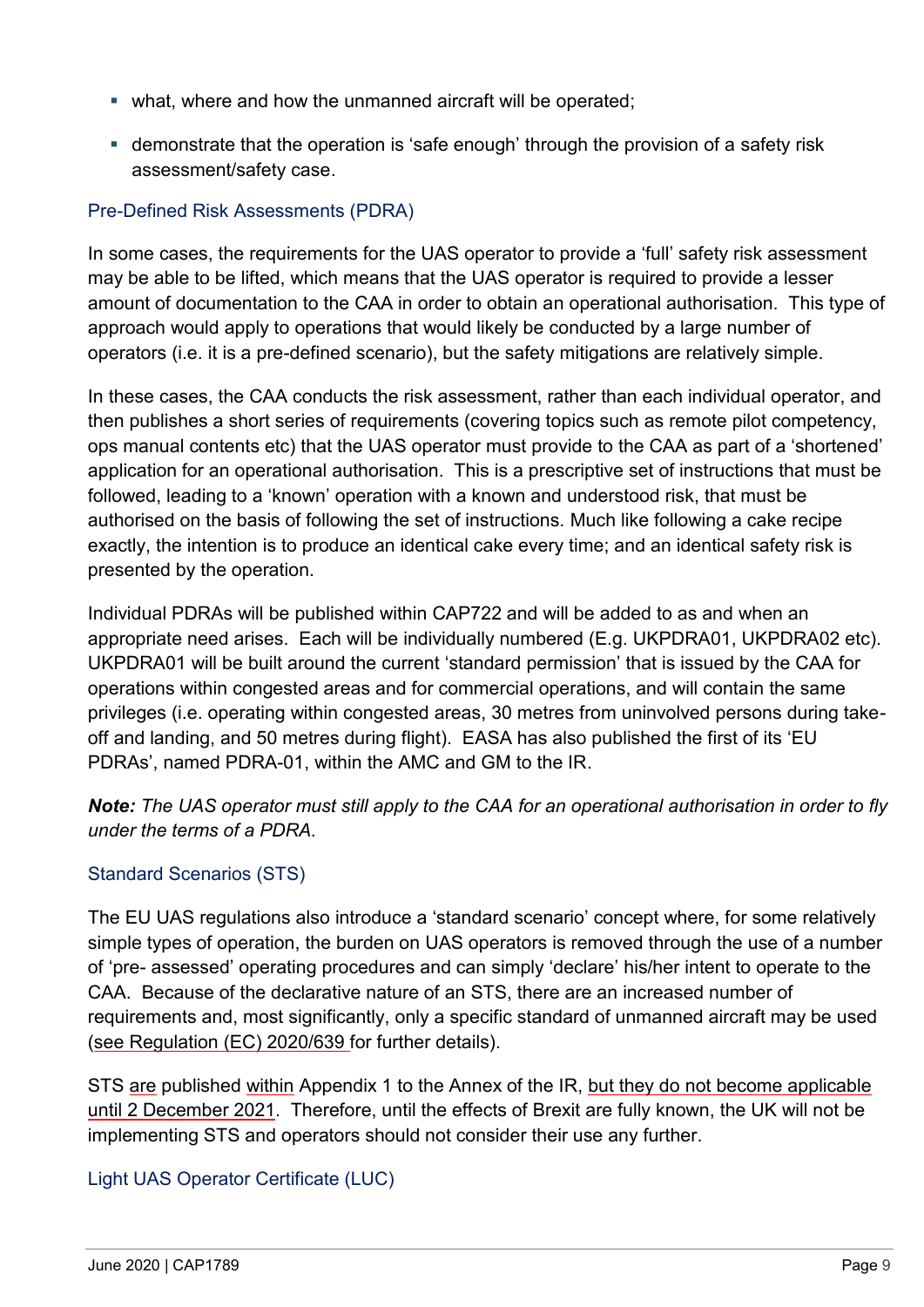The regulations also make provision for an optional light UAS operator certificate (LUC) scheme, which allows the CAA to issue privileges to UAS operators, including the possibility of authorising certain elements of their own operations. This is essentially an 'augmented operational authorisation' but requires a significant additional investment from the operator's side, particularly with regard to the safety management aspects.

To date, we have found there to be little direct benefit to the UAS operator from holding an LUC, in comparison to a well-crafted operational authorisation. There is significant potential for misunderstanding and misuse, both from its intended use and the relative benefits, which are taking up a disproportionate amount of time to process. Therefore, the UK will not be implementing the LUC on 31 December 2020 and UK operators should instead continue to proceed down the operational authorisation route.

The key points to note from the above changes are:

- The UAS operator must still apply to the CAA for an operational authorisation in order to fly under the terms of a PDRA
- Until the effects of Brexit are fully known, the UK will not be implementing STS and operators should not consider their use any further
- The UK will not be implementing the LUC on 31 December 2020 and UK operators should instead continue to proceed down the operational authorisation route.

## **Registration**

The regulations introduce requirements for registration, which build on the requirements that were introduced in Annex IX of Regulation (EU) 2018/1139 (the 'New Basic Regulation')<sup>4</sup>, which states that:

- Unmanned **aircraft** whose design is subject to certification must be registered
- **Operators<sup>5</sup>** of unmanned aircraft must be registered when operating;
	- an unmanned aircraft that could transfer more than 80 Joules kinetic energy to a human that it collides with
	- an unmanned aircraft where its operation presents risks to privacy, protection of personal data, security or the environment

These requirements therefore lead to the overall principles within the Implementing Regulation that:

-

<sup>4</sup> This regulation sets out common European rules in the field of civil aviation and establishes a European Union Aviation Safety Agency

<sup>&</sup>lt;sup>5</sup> The operator can be, but is not necessarily always the remote pilot. It is defined within IR Article 2 as 'any legal or natural person operating or intending to operate one or more UAS'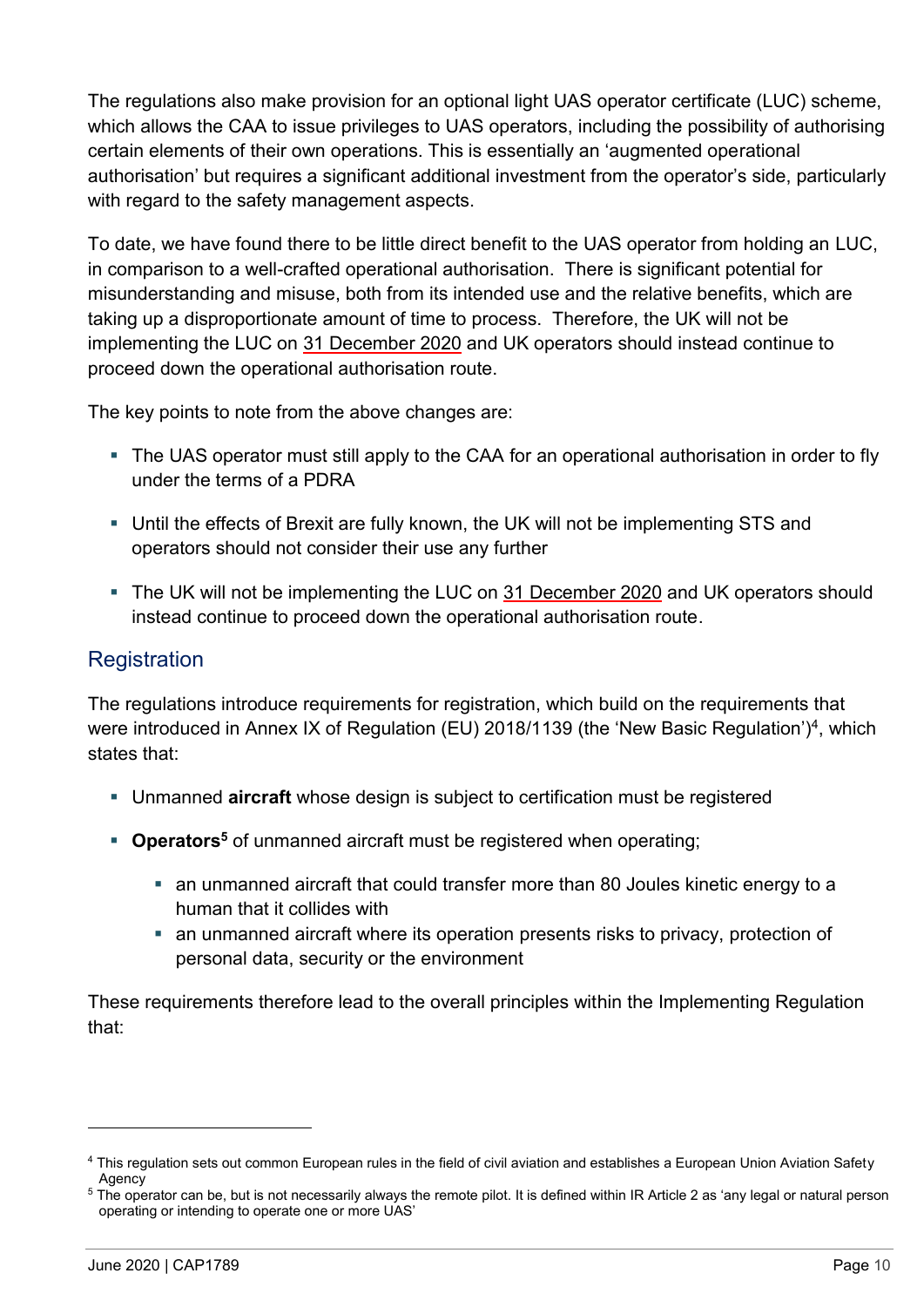- Certified category the *unmanned aircraft* must be registered (in the same way that a manned aircraft is registered)
- Open and Specific categories the *UAS operator* must be registered.

The UAS operator registration principles are generally the same as those that were introduced in the UK from 30 November 2019 under articles 94C and 94D of Air Navigation Order 2016 with the following notable exception:

- Operators **are required** to register when they operate an unmanned aircraft that *is less than 250g in mass if it*:
	- is equipped with a sensor that can capture personal data (i.e. a camera or 'listening device'), unless it is classed as a toy, or:
	- **Example to transfer a kinetic energy of more than 80 Joules to a human in the event of** a collision (i.e. it may be small and light, but it can be flown at high speed)

## Operator minimum age

The regulation does not set a minimum age for a UAS operator. This is left to the discretion of the individual Member States to determine, although the European Commission's working assumption was that the requirements set out in the Implementing Regulation (at Article 14) would mean that it was unlikely that a person under the age of 18 could become a UAS operator.

On 27 September 2019, SI 2019 No. 1286 – [the Air Navigation \(Minimum Age for Operators of](http://www.legislation.gov.uk/uksi/2019/1286/made)  [Small Unmanned Aircraft\) Regulations 2019,](http://www.legislation.gov.uk/uksi/2019/1286/made) set a minimum age of 18 years for the registration of operators of small unmanned aircraft within the UK. This minimum age will continue to apply for all UK UAS operators under the EU UAS Regulations.

# Remote pilot competency and minimum age

Following on with the principle of taking a risk-based approach, the regulations use the competency of the remote pilot as a way of complementing the other risk mitigations, particularly in the Open category.

Apart from subcategory A1 operations involving unmanned aircraft that have a mass of less than 250g, all remote pilots operating in the Open category are required to complete an online training course and successfully complete an online theoretical knowledge examination before they can fly (in the UK this is referred to as the 'flyer ID'). This test is also viewed as the 'foundation' upon which all other levels of remote pilot competency are built; it is a multiple-choice examination and there is no requirement to undertake any practical flight test.

Remote pilots operating in the A2 subcategory are required to undertake an additional theoretical knowledge examination. This examination is aimed at assessing knowledge of the technical and operational mitigations that address the added risks resulting from flying a slightly larger unmanned aircraft (class C2, below 4kg mass) close to people. Successful completion of this test results in the award of a 'certificate of remote pilot competency' for the A2 subcategory (which in the UK is being referred to as the 'A2 CofC').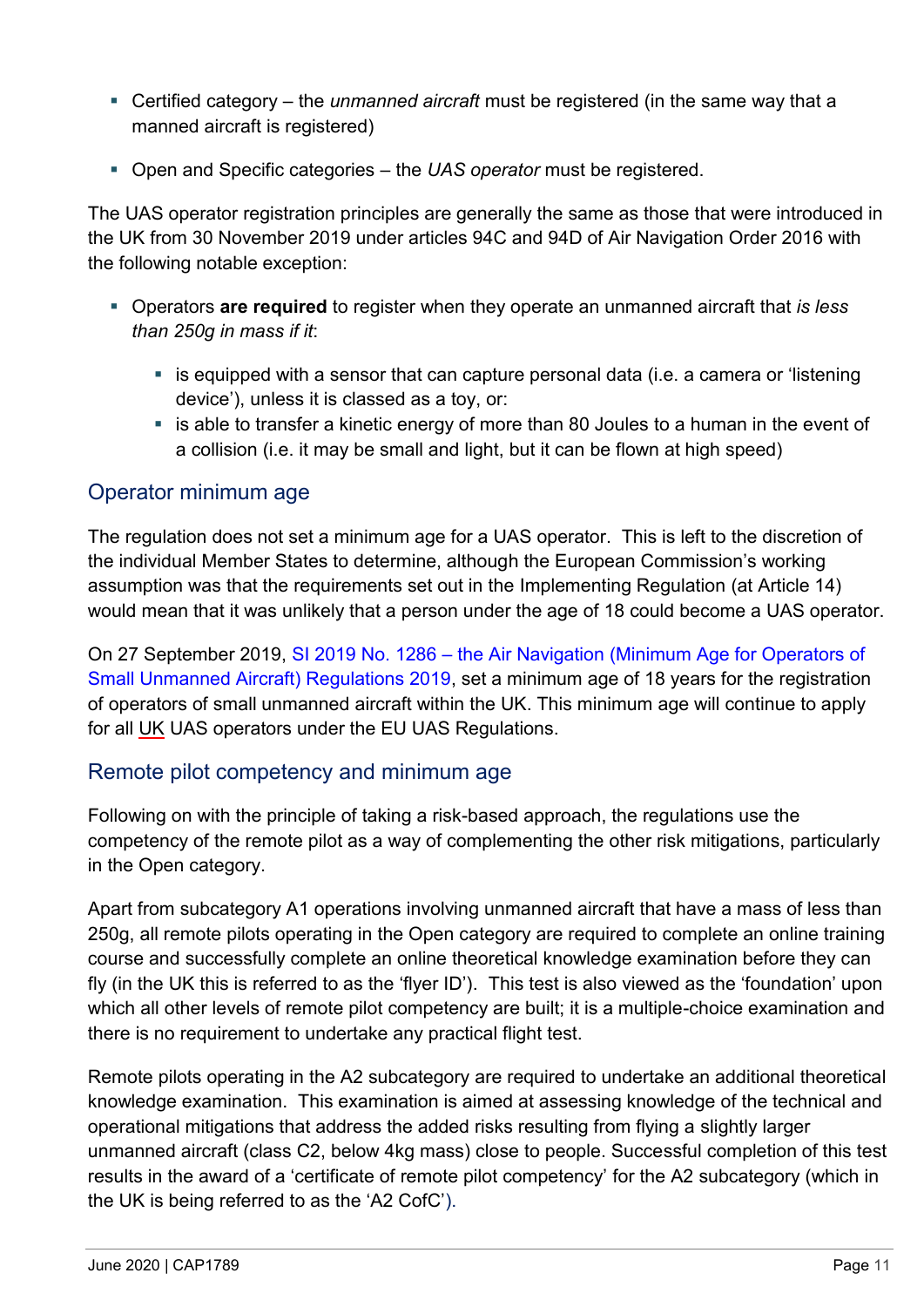Competency requirements for the Specific category will vary, as set out in the operational authorisation (depending on the risk assessment associated with the particular operation) and could range from as little as the 'foundation' test of the Open category, all the way up to a manned aircraft pilot's licence or a 'Remote Pilot Licence' (when the RPL requirements are finalised). For operations using a PDRA, the remote pilot competency requirements will be specified within the text of the relevant PDRA scenario. As part of this, we have introduced the General VLOS Certificate (GVC), which is a remote pilot competency certificate which provides a single qualification that is suitable for VLOS operations within the Specific category. Further details of the GVC can be found in [CAP 722B.](http://www.caa.co.uk/CAP722B)

For the certified category, the requirements are more straightforward in that the remote pilot will be expected to hold the appropriate manned aviation pilot's licence associated with the type of operation being conducted (with appropriate mitigation related to the operation of the particular unmanned aircraft), or an RPL (when the RPL requirements are published and applicable).

A minimum age of 16 years is set within the regulation for remote pilots operating within the Open and Specific categories, but there are some variations allowed to this as follows:

- No minimum age is set for the operation of toys marked as class C0, or 'privately built' unmanned aircraft that have a mass of less than 250g (but see further details in Annex A of this document under the reference to 'Article 9')
- Member States are permitted to lower this minimum age to 12 years (Open category) or 14 years (Specific category) but only for operations within their territory. Under this option, the UK will reduce this minimum age to 13 years for the Open category – this has been taken in order to simplify the message relating to the data gathering aspects for the flyer ID. For the Specific category, the UK will reduce the minimum age to 14 years.
- A remote pilot aged at least 16 years may directly supervise a younger remote pilot, who is below the minimum age limit, *but the younger person being supervised must have already passed the foundation test.*

# Model aircraft

Additional provisions are made within the regulation to cater for operations, including registration and remote pilot competence, under the framework of model aircraft clubs or associations under a separate authorisation that can be negotiated with, and issued by, the CAA.

# UAS lighting requirements

While there has always been an obvious requirement for an unmanned aircraft to be illuminated appropriately so that it can be seen and, if under VLOS, appropriately controlled at night, the recent amendments to the IR and DR have introduced the concept of a green flashing light being fitted to unmanned aircraft 'for the purpose of conspicuity at night to allow a person on the ground to distinguish the unmanned aircraft from a manned aircraft'. These lighting requirements do not apply immediately however, but in accordance with the operating category as follows: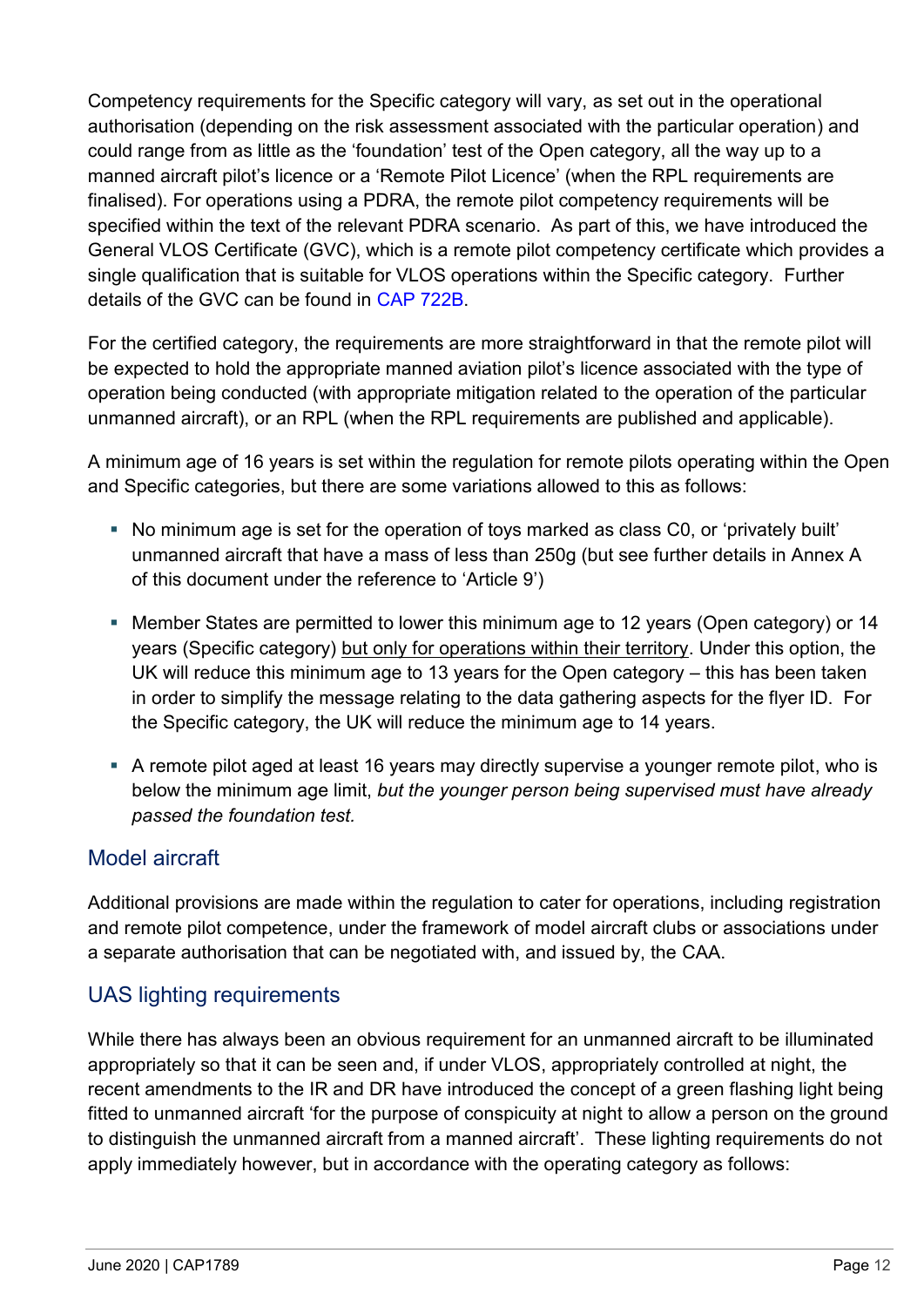- Open category from 1 July 2022, a green flashing light must be activated when flying at night
- Specific category from 1 January 2022, UAS operators must ensure that each individual unmanned aircraft is installed with at least one green flashing light
- The DR has been amended to specify the fitment of a green flashing light to the product standards for unmanned aircraft in Classes C1, C2 and C3

## Remote identification

While the sections of the DR relating to Class C1, C2, C3, C5 and C6 unmanned aircraft already describes requirements for these types to be fitted with a 'direct remote identification' system, the IR amendment has now added a requirement from 2 December 2021 that operators in the specific category must ensure that each individual unmanned aircraft is installed with an active and up to date remote identification system. If the unmanned aircraft is not fitted with such a system, details of the requirements for a direct remote identification 'add-on' (for separate purchase) are contained in Part 6 of the DR.

*Note: the remote identification requirements are security and privacy driven, rather than for safety reasons*

## **Insurance**

The EU UAS regulations make no changes to insurance requirements and indeed make little reference to them at all. The EU's aviation insurance regulation (EC) [785/2004](https://eur-lex.europa.eu/legal-content/EN/ALL/?uri=CELEX%3A32004R0785) continues to apply in the same way as it does currently within the UK. This means that all unmanned aircraft, other than those with a maximum take-off mass of less than 20kg which are being used for sporting or recreational purposes, must be insured for third party risks in accordance with EU 785/2004.

Cross-border operations/operations outside the State of registration

*Note: now that the applicability date for the IR has been moved to 31 December 2020, the direct effects of the cross-border procedures (as set out below) and how they will apply after the Brexit transition period has ended, is unclear at present and subject to further discussion. Further details will be published within CAP 722 when it is amended.* 

In accordance with the principle of harmonisation across the EU, the regulations make provisions for UAS to be flown in other EU Member States with relatively minimal burden on the UAS operator.

**EXECT** For the **Open category** things are very straightforward and unmanned aircraft can be operated in exactly the same way as they would be in their 'parent State' (i.e. no further contact with the CAA). Obviously, any airspace restrictions that are applicable in the State where the flight is being conducted must be complied with. The registration and the remote pilot competence valid in the parent State are applicable, but details should be carried at all times and made available to any enforcement authorities, if requested.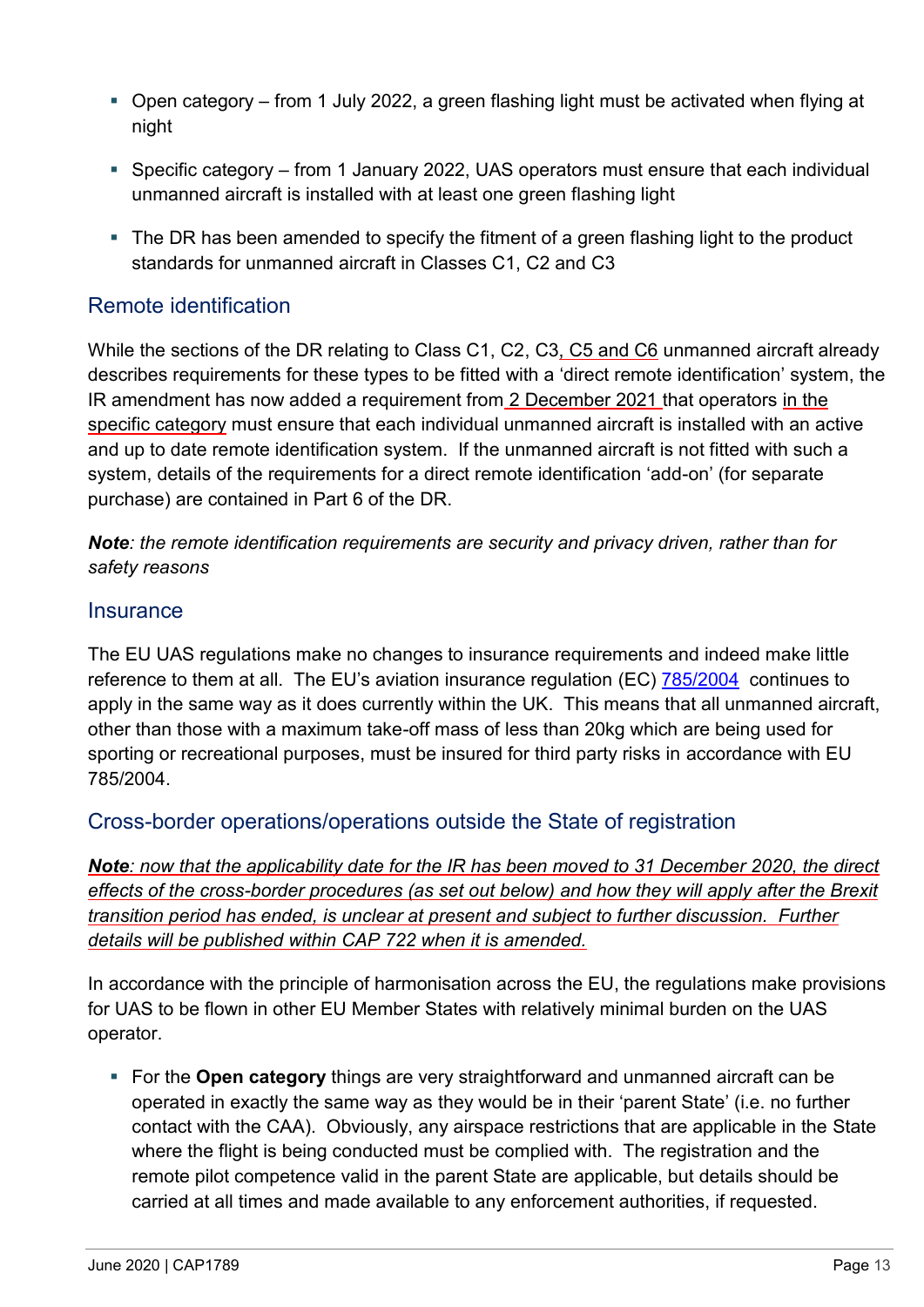- Operations within the **Specific category** require prior liaison with the CAA of the State where the flights are to be conducted, but the UAS operator does not need to go through the whole risk assessment/application process again if an operational authorisation is already held for the same operation in his/her State of registry. The UAS operator must still apply to the CAA that oversees the State where the flight will take place, but is instead only required to provide
	- a copy of the operational authorisation it holds, and
	- **EXECT** details of the additional mitigation measures that will be taken in order to address any risks that are specific to the State and location(s) where the operation is intended to take place in that State

Once received, the CAA of the state where the flight will take place is then required to assess the application and, if satisfied, provide the UAS operator and the parent CAA a confirmation that the updated mitigation measures are satisfactory. The operation can be commenced once this confirmation has been received.

Additional text has now been introduced which requires LUC holders to provide details of their authorisation and intended operating area to the Member State where the operation will take place (previously, this was unclear and led to perceptions that LUC holders would have 'unrestricted freedom of operation' within all Member States, which is not the case). Remember, however, the previous statement that the UK will not be implementing the LUC on 31 December 2020 and UK operators should instead continue to proceed down the operational authorisation route.

# Geographical zones

Other than the Open category '120m/400ft' operating height limitation and the limits on flight within 'congested areas' placed on the A3 subcategory, the EU UAS regulations do not contain any explicit airspace limitations (such as minimum distances from aerodromes etc) within the text. Instead, these are left to individual Member states to determine as necessary at a more 'local' level. States are permitted to define 'UAS geographical zones' for reasons such as safety, privacy, security or environmental considerations, which must be made publicly available in a digital format. Geographical zones can be introduced which:

- prohibit or restrict UAS operations in accordance with specified requirements
- **EXTERNITHER Institute In the imaginal in the limit operation is allocated in the limit operation is allocated i** or geo awareness capabilities, or environmental standards)
- allow only UAS operations to take place (and so restrict/prohibit manned flight)

The UK already runs a form of 'geographical zoning' within the existing manned aviation airspace reservations (Prohibited, Restricted and Danger Areas, along with their 'temporary' variants, the RA[T] and the TDA) plus, of course, the Flight Restriction Zone system that is in place around protected aerodromes. A separate project is underway which is more closely examining the specific requirements for UAS geographical zoning within the UK, with an overall aim of ensuring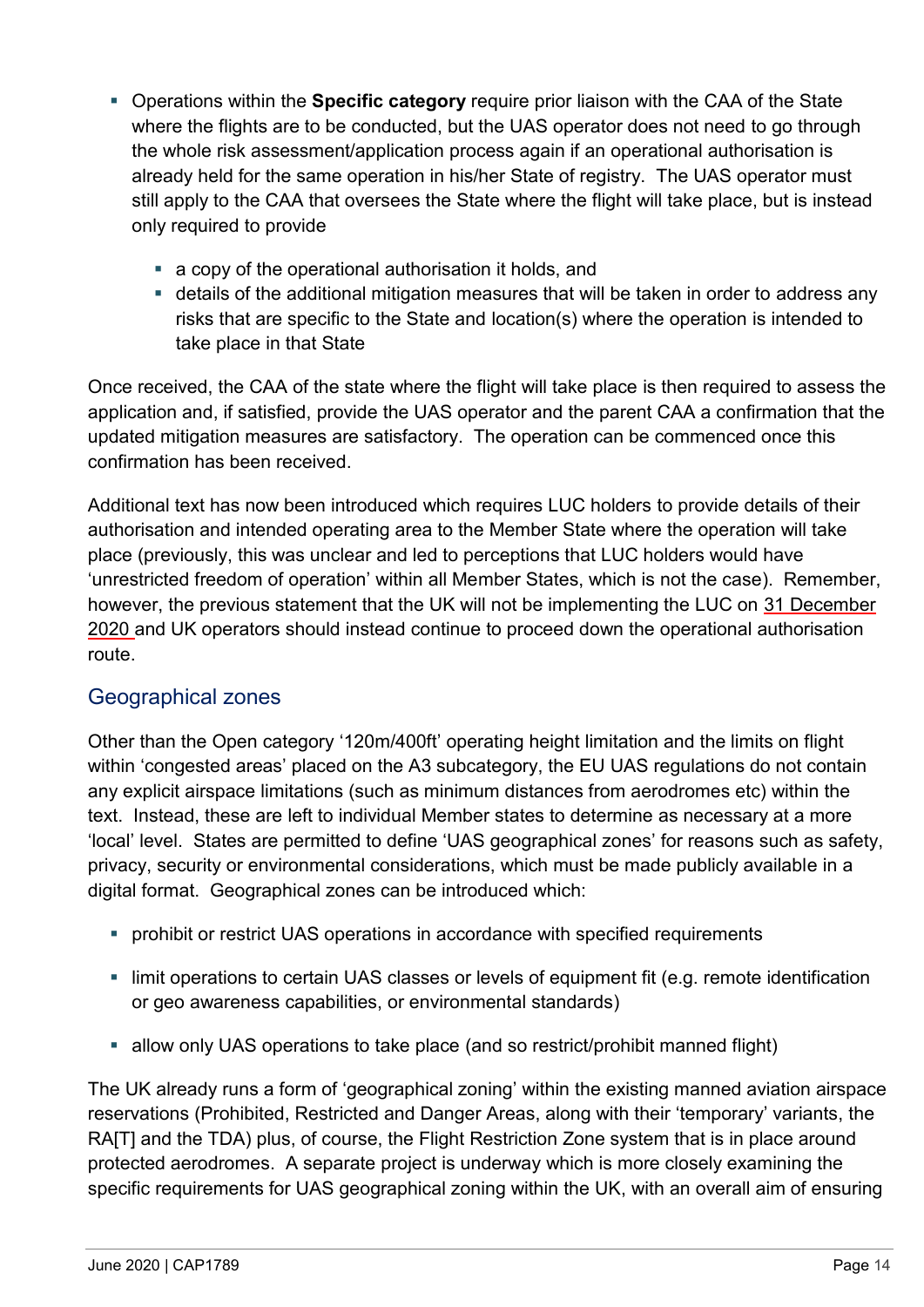that the information is better promulgated whilst at the same time reducing the unnecessary 'clutter' that additional 'UAS only' restrictions could place on charts that are primarily intended for the use of manned aviation.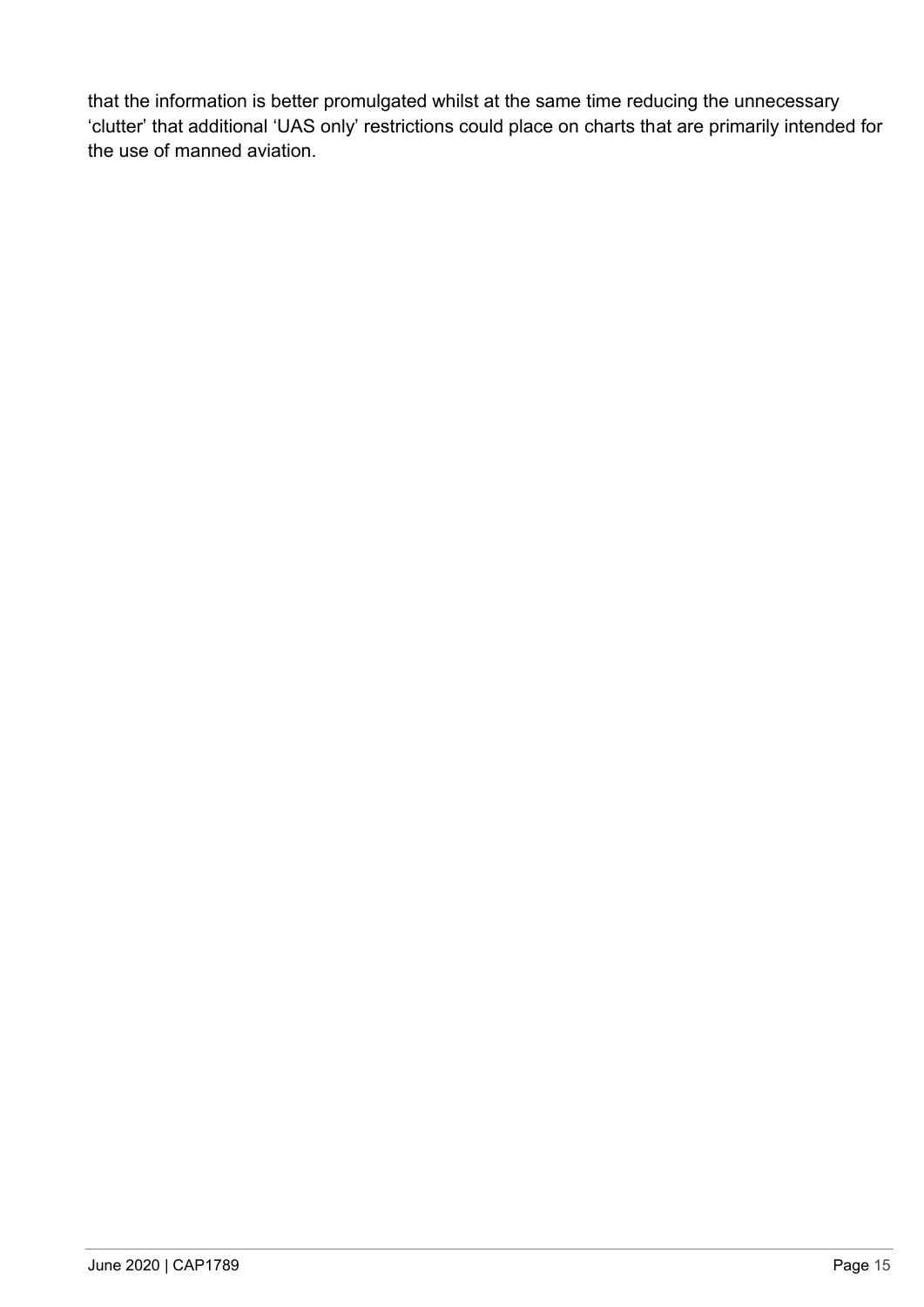# UK Implementation of the regulations

## **These regulations will apply to the operation of all unmanned aircraft in the UK from 31 December 2020.**

Work is now underway within the CAA to implement these regulations to meet the following timelines:

## By July 2020

■ CAP 722B amended to reflect changed dates

## By November 2020

- CAP 722 revision published to reflect new policy/quidance
- Risk assessment requirements published in a separate document (CAP 722A)
- UAS webpages within CAA website updated
- **UK UAS registration and remote pilot competency schemes revised to reflect changes** imposed by these regulations

## From 31 December 2020

- **EXTEND 10** All documents issued to UK UAS operators will be in the new format required by the new regulations. Previous permission and exemption documents will remain valid until their expiry date, at which point they will be reissued in the new format.
- Revised UAS elements to the CAA Scheme of Charges become applicable which will reflect the scope of the new regulations.

The Air Navigation Order will also be partially amended to take effect from 31 December 2020 in order to reflect the primacy of the new regulations, although a more detailed amendment of the ANO will follow at a later date.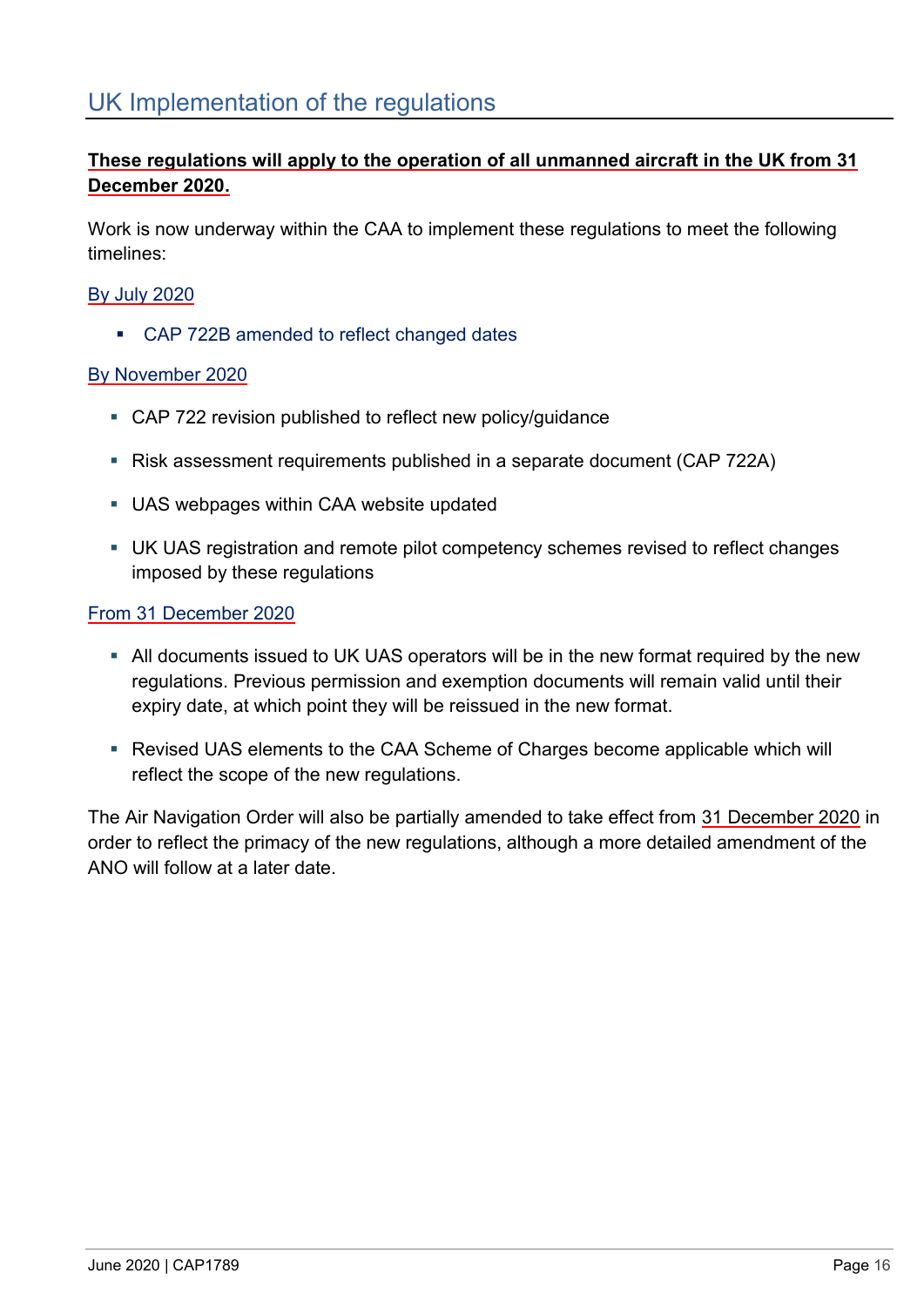# **Annex A to CAP**

# **The Implementing Regulation** (on the rules and procedures for the operation of unmanned aircraft)

*Note: This is provided as a simplified interpretation of the regulation in order to aid the general understanding of the intent behind the regulation. It is not intended to replace the legal text of the regulation.*

The Cover Regulation

- **Recitals** The initial recitals simply set out the overall reasoning behind the regulation and set the tone under which it should be considered.
- **Article 1** Subject matter. This article simply states the points that the Regulation is intended to cover.
- **Article 2** Definitions. This is simply a listing of the meanings of the terms used within the regulation which are not adequately covered by the traditional dictionary meaning.

In accordance with the established EU principles, the terms are listed in the order that they appear within the regulation, rather than being listed alphabetically.

Terms that have already been defined in the New Basic Regulation are not repeated here (E.g. aircraft, unmanned aircraft, remote pilot).

Many of the definitions will already be familiar to those already involved in UAS operations, but the following are of specific note:

'natural person' is the term the EU uses when legally referring to a human being.

'legal person' is the term the EU uses when legally referring to an organisation/company or similar.

'assemblies of people' – no numbers of people are mentioned, but instead it is the ability of the people to move away from a (drone) threat that is the key point.

**Civil Aviation Authority**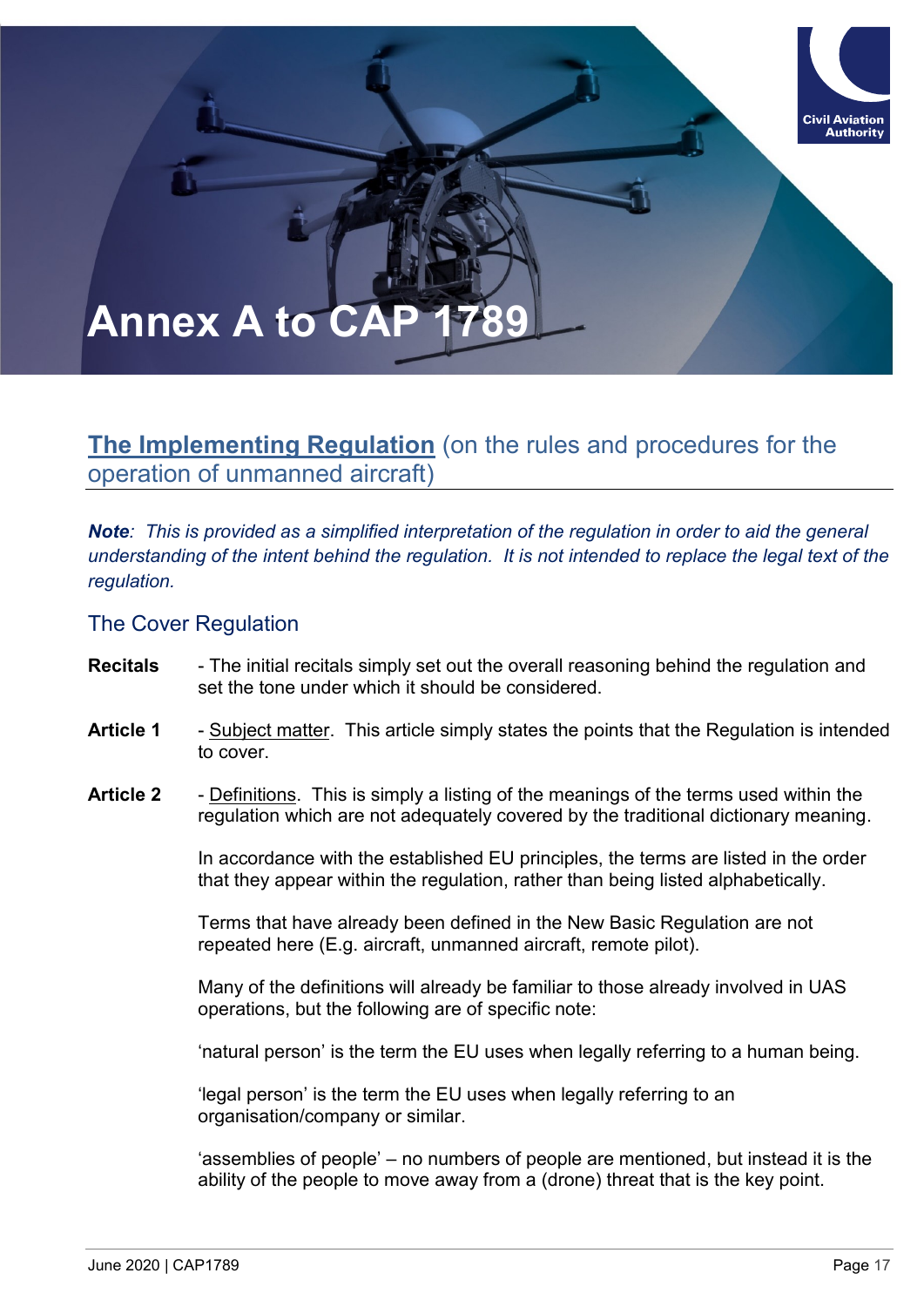'robustness' - is a term used when dealing with risk assessments (see Article 11).

'direct remote identification' – is a security/privacy related system giving the ability to obtain information about an unmanned aircraft while it is flying, but only at a very short range (local) level.

'geo-awareness' is the term used for what is often called 'geo fencing', but the key point to note is that this is considered an advisory system to which the remote pilot must react, rather than being a function that relieves the remote pilot of his/her responsibilities to fly sensibly/safely.

A number of new definitions have been added in the amendment to the IR. The following are the ones that are most immediately relevant:

'unmanned aircraft observer' means a person, positioned alongside the remote pilot, who, by unaided visual observation of the unmanned aircraft, assists the remote pilot in keeping the unmanned aircraft in VLOS and safely conducting the flight. This text was previously used in UAS.OPEN.060 (4) but has now been moved to a definition – the key point to note is the reference to being situated alongside the remote pilot.

'airspace observer' means a person who assists the remote pilot by performing unaided visual scanning of the airspace in which the unmanned aircraft is operating for any potential hazard in the air. This is the new term used for visual observers employed during 'EVLOS' operations.

'command unit' ('CU') means the equipment or system of equipment to control unmanned aircraft remotely as defined in point 32 of Article 3 of Regulation (EU) 2018/1139 which supports the control or the monitoring of the unmanned aircraft during any phase of flight, with the exception of any infrastructure supporting the command and control (C2) link service. Essentially, this term is replacing 'Remote Pilot Station' (RPS).

'night' has also been defined, but it has the same meaning as used in all other forms of aviation.

- **Article 3** Categories of UAS operations. This Article sets out the basic parameters for the 'Open', 'Specific' and 'Certified' categories.
- **Article 4** Open Category. This article is simply used to outline the requirements of the Open category and points you to:
	- the types of unmanned aircraft that can be used in this category, which must be less than 25kg maximum take-off mass and either:
		- belongs to one of the Classes listed in the delegated regulation;
		- privately (home built), or;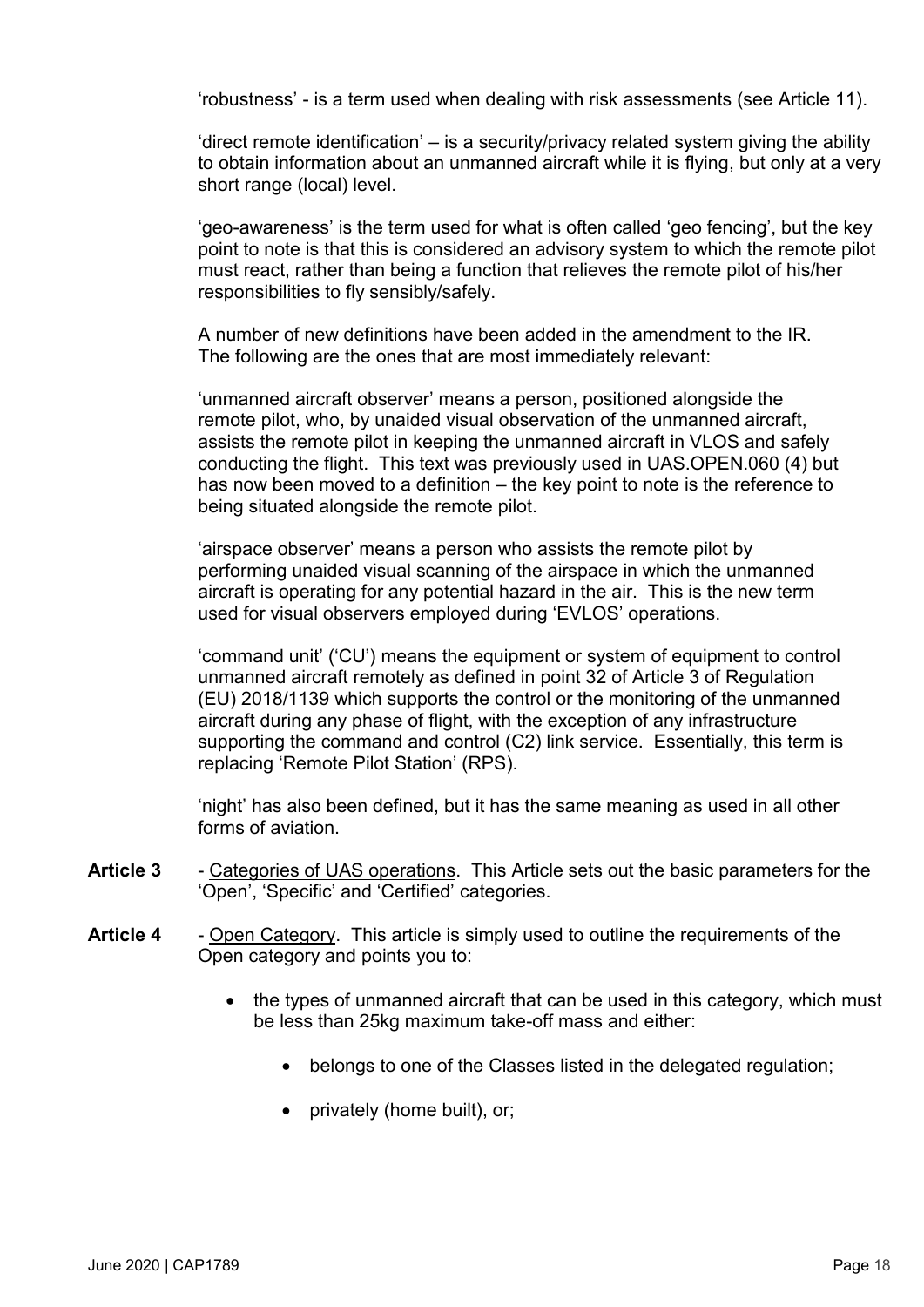- meets the conditions set out in Article 20 if they have been made available for sale in the EU prior to 1 January 2023, and so do not hold a UAS Class marking.
- the need to keep the unmanned aircraft
	- at a 'safe distance' from people
	- within visual line of sight, although additional measures can be taken if using 'follow-me mode' within the A1 subcategory (if equipped) and when using an observer (details are described later in Part A of the Annex to the regulation)
	- within 120m/400ft of the closest point of the earth's surface essentially this means a 'maximum flying height', but the form of words used allows for a more generous interpretation when flying near hills or cliffs. There is also additional flexibility permitted when flying over fixed obstacles and for some sailplanes (radio-controlled gliders) - (details of this are described later in Part A of the Annex to the regulation)
- the fact that the unmanned aircraft cannot
	- be flown over assemblies of people
	- be used to carry dangerous goods
	- drop any material (i.e. articles) whatsoever (this is a security requirement)
- the fact that the Open category is divided into three subcategories (details are described later in the Part A of the Annex to the regulation)
- **Article 5** Specific Category. This article points you to the requirements of the Specific category and reiterates the obvious point that you must operate in the Specific category if you cannot comply with the Open category.

The Article also points out:

- the basic principles of the operational authorisation
	- UAS operator must include a risk assessment in the application to the CAA
	- the CAA must issue the operational authorisation if it is satisfied that the risks are adequately mitigated
	- what the operational authorisation must specify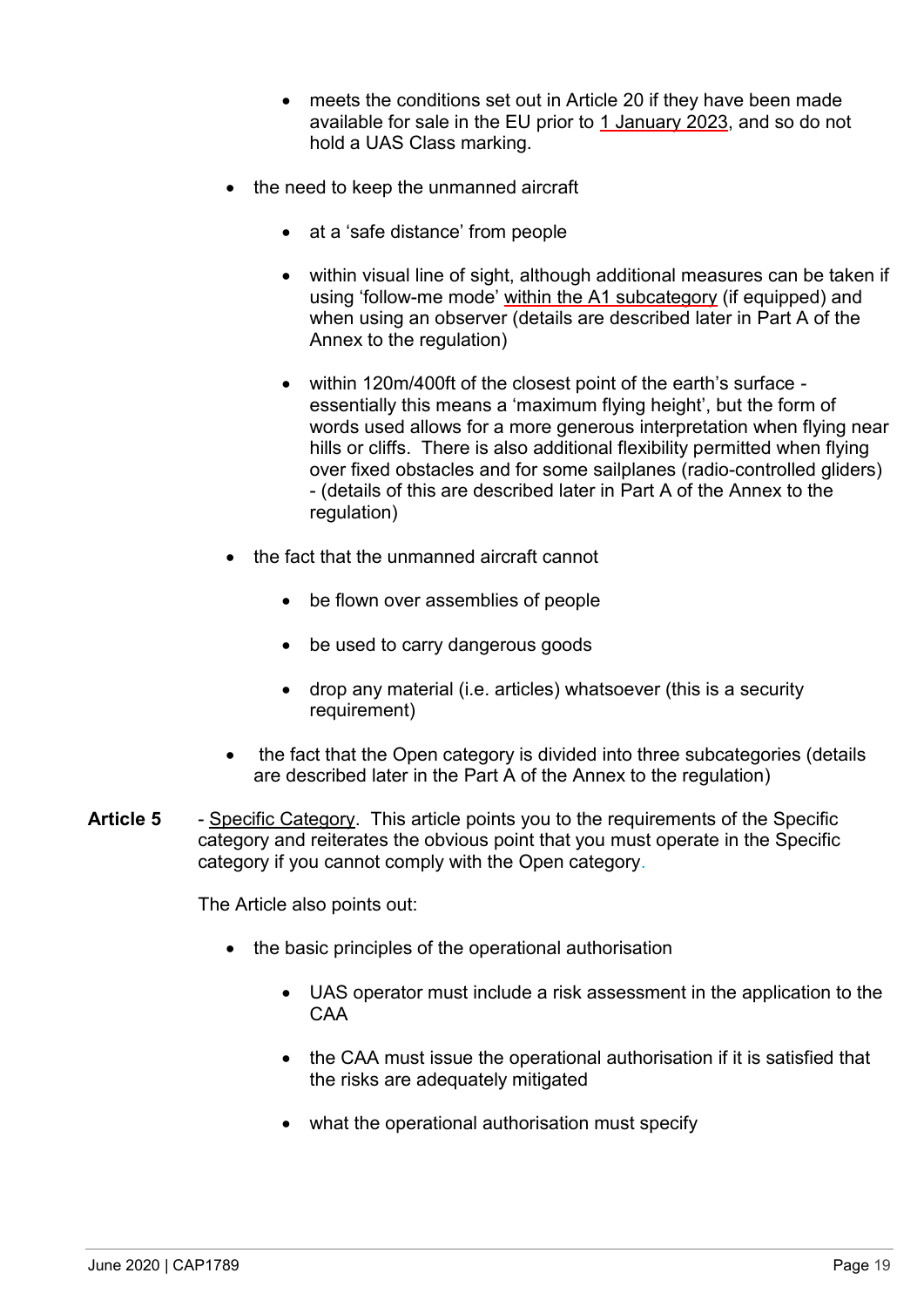- the basic principles of the standard scenario in that it only requires a declaration, and then no operational authorisation is required *Note: Standard scenarios are not applicable until 2 December 2021*
- the differing processes associated with the 'light UAS operator certificate' (LUC) and the authorisation that can be issued to model aircraft clubs or associations *Note: The UK is not currently planning to implement the LUC*
- **Article 6** Certified category. This article serves to set out the basic criteria that require a UAS operation to be classified as being in the Certified category. There are two subtle points to note in the form of words that are used in sub paragraphs 1(a) and 1(b), as on first glance, they appear to say the same thing, however:
	- 1(a) points the reader to the Delegated Regulation where it lists the circumstances where an **unmanned aircraft** *must* be certificated (for its design, production and maintenance). Essentially, these cover *what the unmanned aircraft has been designed to do.*
	- 1(b) lists the **types of operation** which *may only* be conducted in the Certified category.

While this would appear to be obvious (i.e. in order to conduct a Certified category operation you must use a certificated unmanned aircraft), the text is written in this way so that an aircraft that is certificated is not barred from being used in the Specific category.

Paragraph 2 provides the 'catch all' statement that allows the CAA to require a UAS operation to be conducted in the Certified category if the risk assessment that was provided (with the intent of operating in the Specific category) is not considered to be suitable.

- Article 7 Rules and procedures for the operation of UAS. This Article provides the legal basis that allows the operational rules and procedures for the three categories to be set out:
	- Open these are set out in Part A of the Annex to the IR
	- Specific these are set out in the relevant authorisation that is issued to the UAS operator, or in the standard scenarios that are listed in Appendix 1 to the Annex. Note also that this Article sets out that Specific category operations will be subject to the operational requirements of the Standardised European Rules of the Air (SERA), although the UK will not apply this requirement for VLOS operations as the requirement is impractical.
	- Certified operations in this category will be subject to the requirements set out in SERA, the EU OPS regulation, and the Airspace Usage Requirements regulation (related to airborne collision avoidance)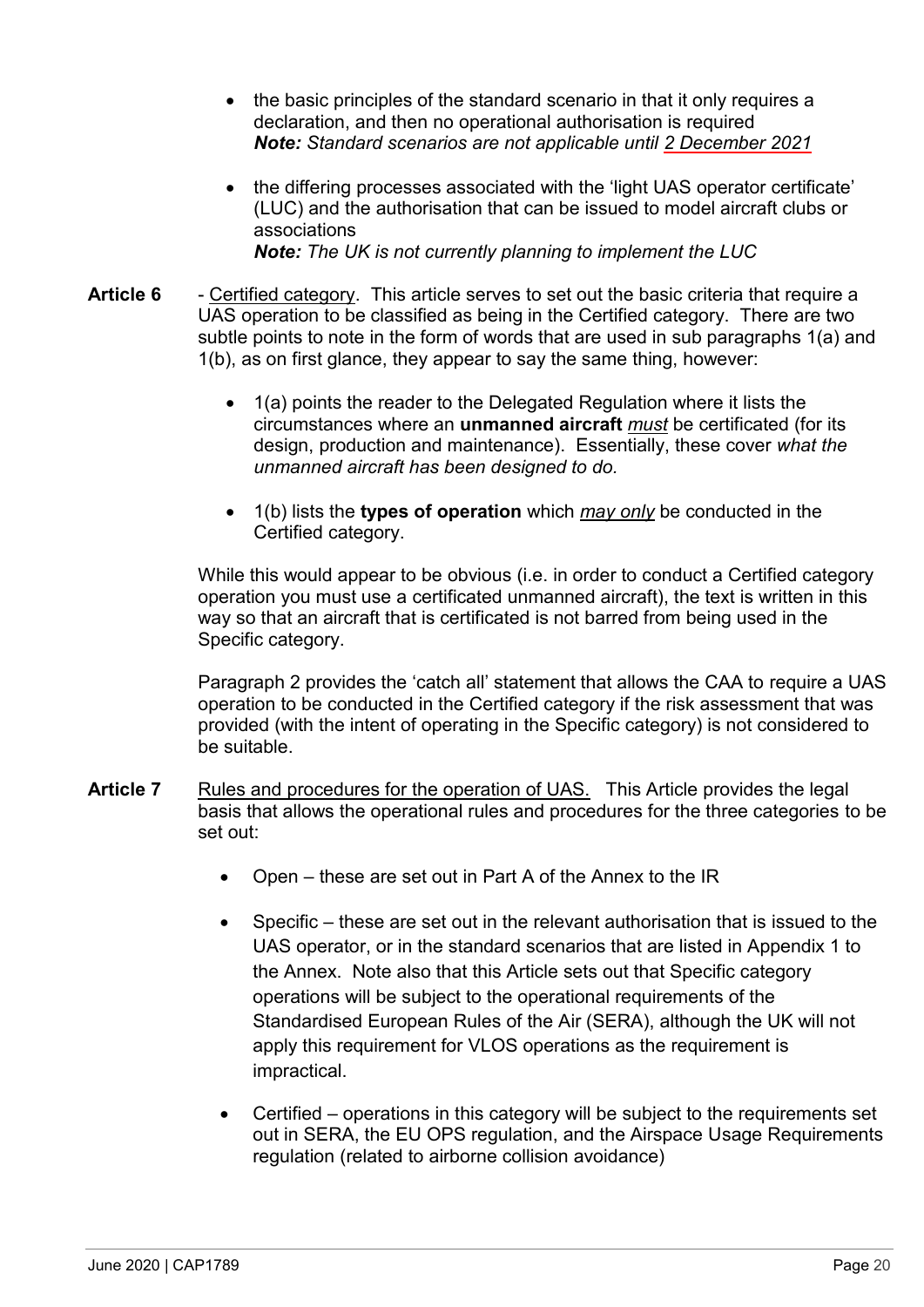- **Article 8** Remote pilot competency. This article provides the legal basis to allow for the competency requirements to be set out later in the document:
	- Open the competency requirements are set out in Part A of the Annex to the IR
	- Specific the competency requirements are set out in the operational authorisation that is issued to the UAS operator (as the requirements are dependent on the risk assessment). For standard scenarios, the competence requirements will be defined within individual scenario listing. The article lists a number of key basic competency requirements.
	- Model aircraft associations the competency requirements are set out in the authorisation (if any) that is issued to the model association (se Article 16)
- **Article 9** Minimum age for remote pilots. The EC was required by EU processes to set a 'basic EU wide' minimum age within the regulation. This article sets that minimum age at 16 years, but also permits some variation to be applied within individual Member States. The essential points to note for the Open and Specific categories are as follows:
	- No minimum age
		- toys marked as class C0 (no competency test requirement)
		- privately built UAS with a maximum take-off mass less than 250g (no competency test requirement)

*Note: The Article is slightly confusing here because, while it specifically excludes 'privately built' UAS (which are defined), it does not include 'legacy' UAS which are already on the market and in use. This means that, by omission, legacy UAS with an MTOM of less than 250g and which are not privately built are subject to the defined minimum age for remote pilots of 16 years; however, we do not believe that this was the intent and it is simply an oversight that has gone uncorrected.*

The UK is therefore interpreting this aspect of Article 9 as being that no minimum age for remote pilots is required when they are flying an unmanned aircraft with a flying weight of less than 250g within the Open category.

- any UAS if under the *direct supervision* (i.e. one to one monitoring with the ability to take control immediately) of a remote pilot aged at least 16 years. But the younger person being supervised must have already passed the foundation theory test.
- 12-16 years Open category, but only if the Member State has allowed this within its territory.

*Note: the UK will lower to 13 years of age.*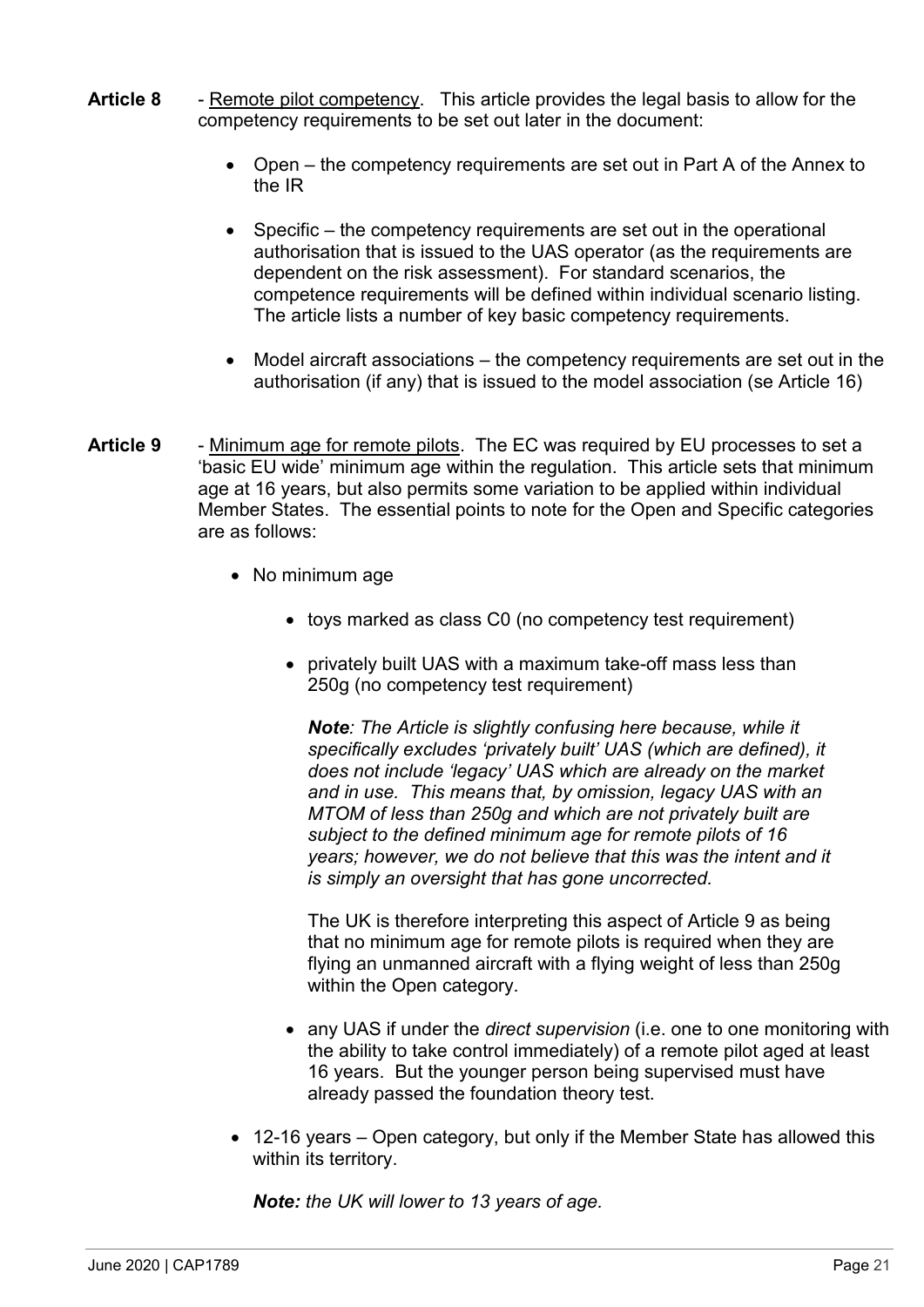- 14-16 years Specific category, but only if the Member State has allowed this within its territory. *Note: the UK's intent is to lower to 14 years of age*
- 16 years and over Open and Specific category in any Member State
- Model aircraft associations the minimum ages are set out in the authorisation (if any) that is issued to the model association (se Article 16)
- **Article 10** Rules and procedures for the airworthiness of UAS. This is a fairly simple article which basically states that any UAS operated under the implementing regulation must comply with the (technical) requirements of the Delegated Regulation (i.e. product standards or certification). This requirement does not, however, apply to privately built UAS, model aircraft being flown under an authorisation that is issued to a model association, or to UAS covered under the provisions of Article 20 (non 'class marked' and placed on the market before 1 January 2023).
- **Article 11** Operational risk assessments. This article sets out the key requirements that are required to be covered in the risk assessment that is provided to the CAA when applying for an operational authorisation in order to fly in the Specific category. While the article only sets out the 'headline' elements, more detail on the SORA (Specific Operation Risk Assessment) methodology can be found in the GM and AMC provided by EASA, and for the Operating Safety Case (OSC) methodology within CAP722A. The intent is to amend CAP 722A to reflect the necessary details of both methodologies.

*Note: The CAA will not be accepting SORA based applications until after 31 December 2020.*

- **Article 12** Authorising operations in the Specific category. This article follows on from Article 11 in that it is simply the instructions to the CAA regarding the actions that must be taken in order to issue an operational authorisation, as well as the actions required when a declaration (associated with a standard scenario) has been submitted.
- **Article 13** Cross-border operations, or operations within the EU that are outside the state of registration. This article is intended to provide the means for UAS operators from one EU state to operate in another EU state. It only covers the Specific category requirements, because Open category operations are already 'open' to any EU state and so do not require any further CAA involvement (other than the operator registration and remote pilot competency). The procedure is based on the assumption that the operator already has a relevant operational authorisation issued in his/her 'parent state' (but see the additional text below if employing a standard scenario) and basically requires the UAS operator to make an application to the CAA of the 'State of operation' (where the flight(s) is/are planned to take place) which includes:
	- a copy of the current operational authorisation that the UAS operator holds (for flight in the 'parent State')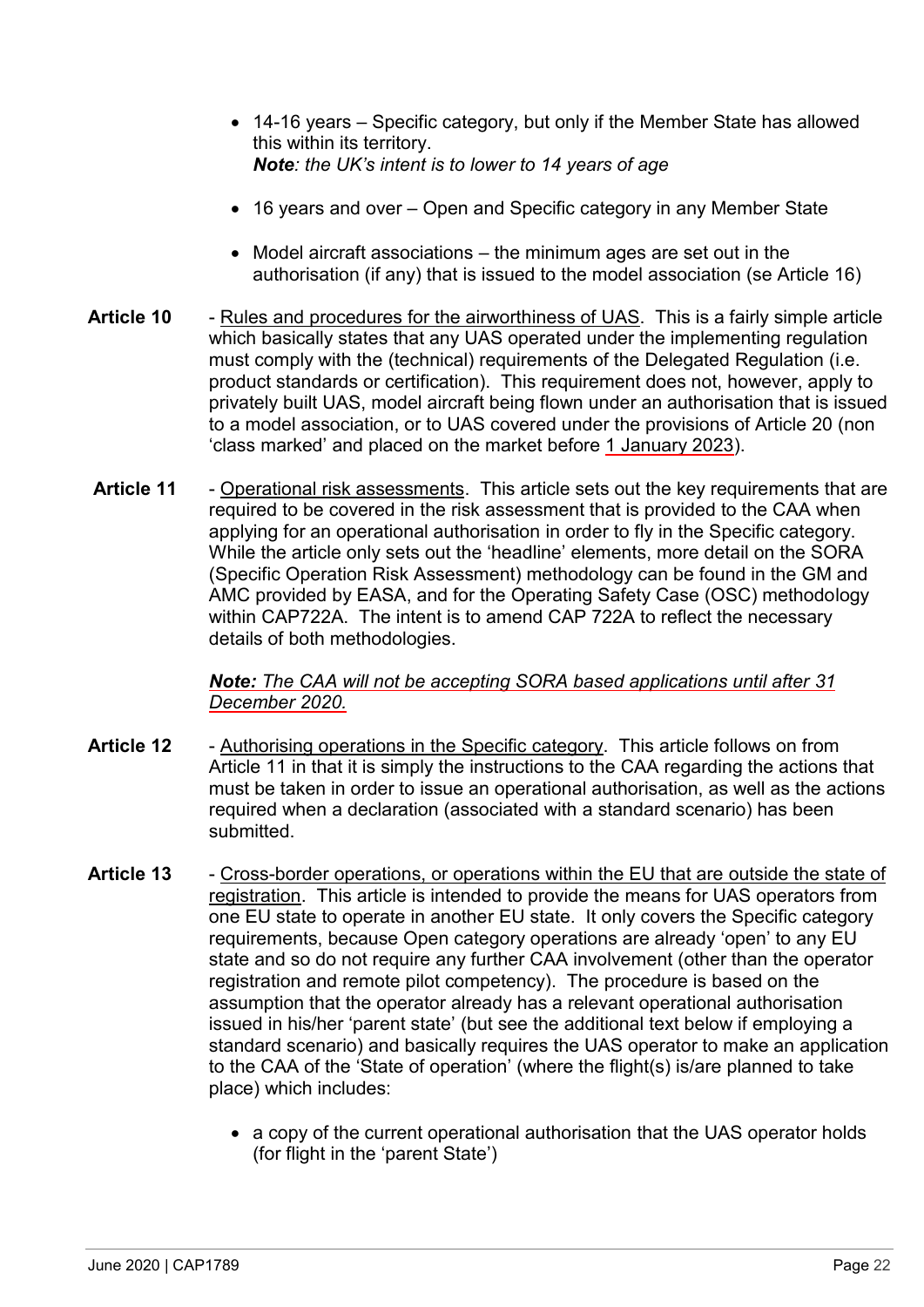• details of the location(s) in the 'State of operation' along with any mitigation measures necessary to address the specific requirements of that State (national airspace restrictions, other listed national limitations etc).

The CAA of the 'State of operation' is then required to assess the application and, if satisfied, send back a 'confirmation' to the UAS operator and the 'parent CAA' that the mitigation measures are satisfactory. Once the 'confirmation' has been received, the operation may commence in the new State.

*Note 1: If the operator is from a state which is not part of the EU, this is termed to be a 'Third Country Operation' and is subject to different requirements; these are detailed in Article 41 of the DR (see Annex B)*

*Note 2: Specific details of how the UK will be treated in regard to EU Cross Border operations after the end of the Brexit Transition period are not yet known. Further details will be provided within the amendment to CAP 722 later this year.* 

Additional text has now been introduced which requires LUC holders to provide details of their authorisation and intended operating area to the Member State where the operation will take place.

- **Article 14** Registration of UAS operators and 'certified' UAS. This article sets out the requirements for registration for:
	- unmanned aircraft when their design is subject to certification (i.e. intended for use in the Certified category)
	- UAS operators for operations in the Open or Specific categories

The overall details are as outlined earlier in the main body of this document but the key points to note are:

- Certified category *unmanned aircraft* are registered in the same manner as their 'manned' counterparts
- Specific category all *UAS operators* must be registered
- Open category UAS operators must register when they operate an unmanned aircraft that has a maximum take-off mass of 250g or more. But even if the unmanned aircraft is less than 250g in mass, they must also register themselves when it is:
	- equipped with a sensor that can capture personal data (i.e. a camera or 'listening device'), unless it is classed as a toy, or:
	- is able to transfer a kinetic energy of more than 80 Joules to a human in the event of a collision (i.e. it may be small and light, but it can be flown at high speed)
- UAS operators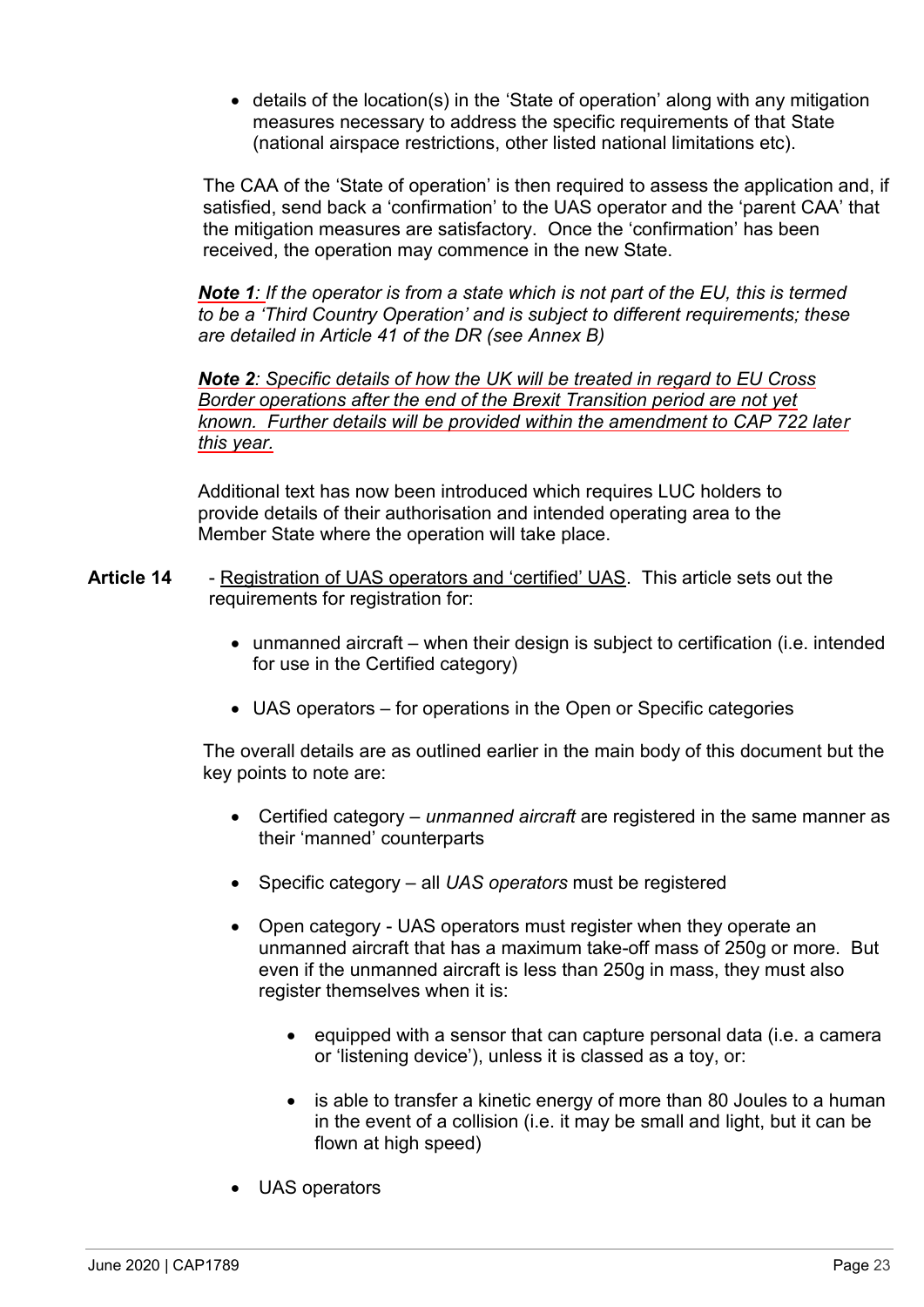- must register themselves in the country where they live or, if the operator is an organisation, in the country where they have their principal place of business
- cannot be registered in more than one EU country at a time
- must display their registration number on every unmanned aircraft they operate that falls within the stated requirements
- **Article 15** Operational conditions for UAS geographical zones. This article is intended to establish the legal basis for the use of special airspace 'zones' to control UAS operations within individual states. A big emphasis is placed on this 'zone' system, particularly in the Open category and the EC/EASA has been particularly keen to leave the use and allocation of the zones to individual nations to determine (including the choice as to whether they are used at all), as it is viewed as offering the maximum flexibility to each country
- **Article 16** Operations under the framework of model aircraft clubs and associations. Another important article to take note of. Efforts to either define or exclude 'model aircraft' from the proposed regulations have proved to be troublesome to achieve in a simple and straightforward manner. This article is therefore intended to offer a sanctuary to the 'traditional' model aircraft enthusiasts and provide them with an avenue for continued operation, via the cover of their existing model clubs or associations. This is through the 'umbrella' of a separate 'authorisation' within the Specific category, which could essentially allow them to continue operating as they currently do (which is openly recognised as being safe), without being restricted by other requirements within the regulations which are clearly directed at the manufacture and use of the 'drone' type devices. The details of what will actually be contained within this authorisation will need to be discussed further.
- Article 17 Designation of the competent authority. This serves as the legal requirement for the Government to ensure that there is a 'competent authority' designated to be responsible for dealing with the tasks set out in Article 18, which includes aspects such as registration, oversight of UAS operators and the publication of information related to airspace zones. Note that a country is free to allocate these responsibilities to a number of different competent authorities (ie. not only the relevant National Aviation Authority)
- **Article 18** Tasks of the competent authority. This follows on from Article 17 and sets out the legal requirements for the tasks that the competent authority(ies) must undertake.
- **Article 19** Safety information. This article essentially sets out what EASA and the National Aviation Authorities must do in response to being notified of any safety issues regarding UAS. Note that there is also a requirement within this Article for UAS operators to report safety related occurrences in accordance with the EU 'occurrence reporting regulation', Regulation (EU) [376/2014](https://www.easa.europa.eu/document-library/regulations/regulation-eu-no-3762014)
- **Article 20** Open category provisions for certain UAS. When the regulations were being drafted, it was clearly evident that it would take some time for manufacturers to be able to develop products that meet the standards set out in the new classes listed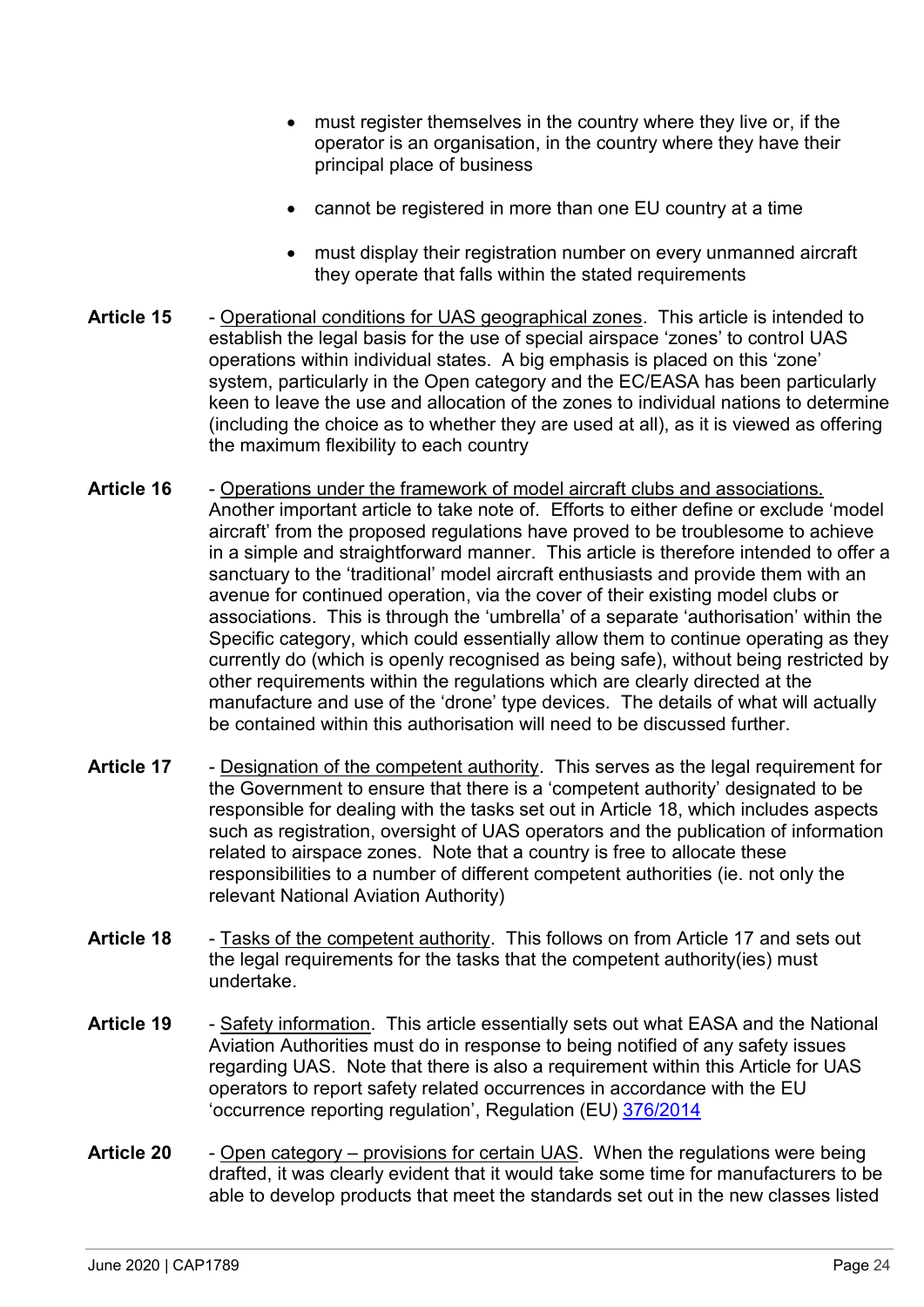in the Delegated Regulation. Equally, it was clear that there would still be a large number of unmanned aircraft on the market that would not be compliant with the new unmanned aircraft classes. This Article sets out the boundaries within which these 'legacy' products can continue to be used within the Open category, as well as setting a three-year target for manufacturers, beyond which, only UAS types that are compliant with the new product standards can be introduced for sale on the EU 'market'. The key points are:

- from 1 January 2023 onwards, only UAS products that are compliant with the class C0 to C4 standards set out in the Delegated Regulation may be introduced for sale in the EU (placed on the market) for use in the Open category
- 'Legacy' unmanned aircraft (those that do not hold a class marking and were placed on the market before 1 January 2023) may be used indefinitely in the Open category:
	- If less than 250g within the subcategory A1 (fly over people) limits listed in Part A of the Annex
	- If less than 25kg within the subcategory A3 limits (fly far from people) listed in Part A of the Annex
- **Article 21** Adaptation of authorisations, declarations and certificates. In a similar fashion to that for Article 21 above, this Article allows Member States additional time to adapt their documentation into the format required for this new regulation. Two specific dates are noted here:
	- 1 January 2022 Until this date any authorisations or remote pilot competency certificates issued under UK law will remain valid (subject to any earlier expiry date on the documents themselves). From this date onwards, all documentation issued must be in accordance with the EU regulations.
	- 1 January 2023 Operations within the framework of model aircraft associations or clubs may be continued in accordance with any national rules until this date. Essentially, this sets the date by which any model aircraft associations or clubs will have to have requested and received an 'Article 16 authorisation' in order to avoid being restricted by the full extent of these Regulations.
- **Article 22** Transitional provisions. Again, recognising that manufacturers will require some time to develop C0-C4 compliant products and place them on the market, this Article has been developed to provide operators with some ability to operate within the general scope of the new UAS classes even though their unmanned aircraft is not marked as being compliant. This privilege is 'time limited' however, and only applies until 31 December 2022 (after which all UAS placed on the market must be compliant). Additionally, the privileges that are offered are less (by about 50%) than those that could be achieved by using a compliant product for the same operation. The effect of this is that unmanned aircraft: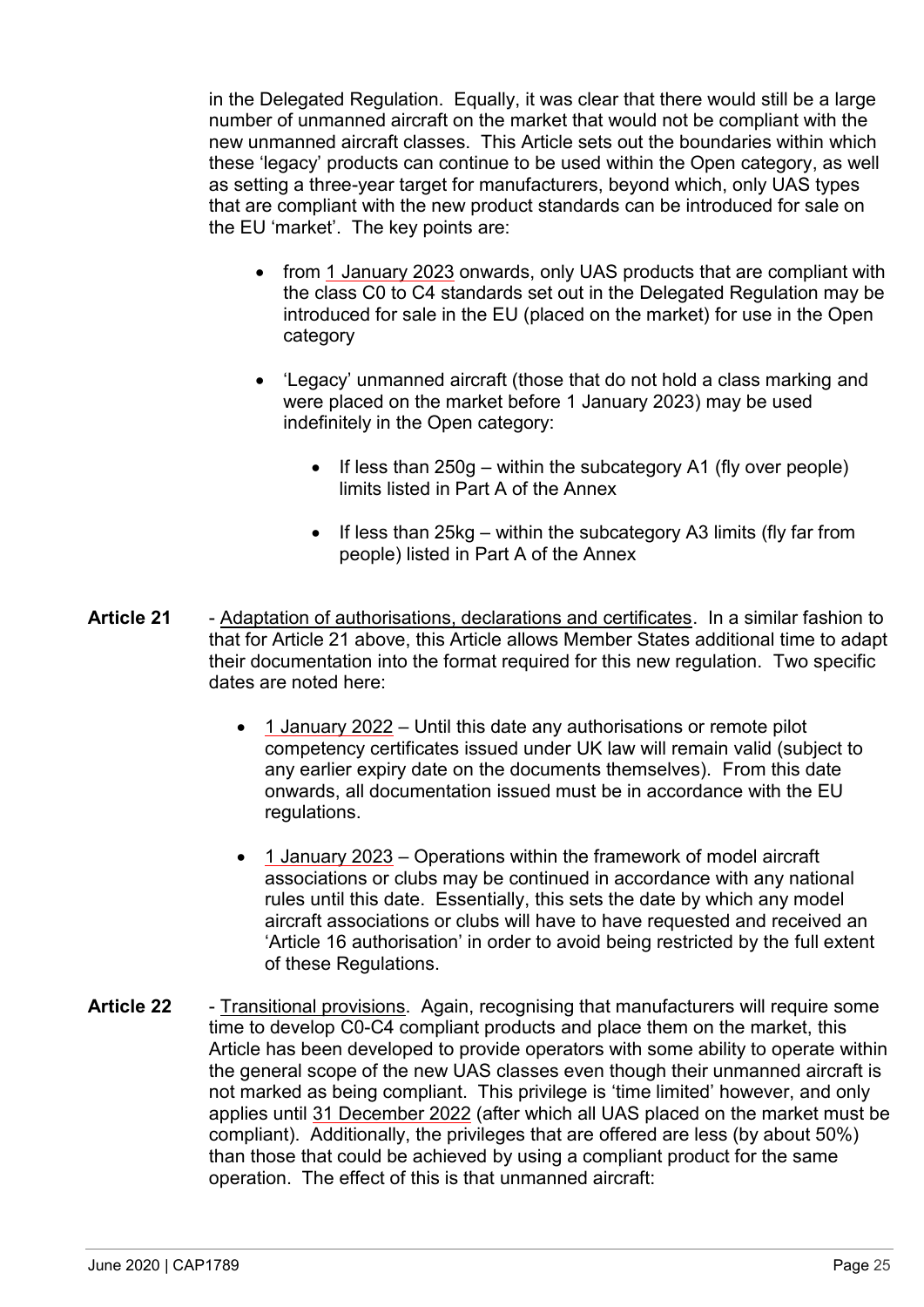• with a mass of less than 500g ('flying weight' as described earlier) will be able to be used in subcategory A1, as if it was a class C1 device, but only if the remote pilot has been tested to a competency level specified by the state where the operation will take place.

*Note 1: Within the UK, remote pilots will be required to have passed the A2 CofC in order for this privilege to be exercised.*

*Note 2: This transitional provision does not 'convert' a legacy unmanned aircraft weighing less than 500g into a 'C1' device.*

*Note 3: Within the UK, the use of 'follow-me mode' will be permitted within this 'A1 Transitional' Class. The text of the regulations is a little unclear, and if taken literally would not permit this, but the UK's interpretation is that this was not the intent when the regulations were drafted and that there is no residual risk.*

• with a mass of less than 2kg ('flying weight' as described earlier) will be able to be operated in subcategory A2, as if it was a class C2 device, but only down to a minimum horizontal distance of 50m from people. In addition, the remote pilot will be required to have been tested to a competency level that is at least equivalent to that required for operation within the A2 subcategory (i.e. the 'A2 CofC).

*Note: This transitional provision does not 'convert' a legacy unmanned aircraft weighing less than 2kg into a 'C2' device.*

• With a mass of more than 2kg and less than 25kg may be operated within the limits set out for subcategory A3 provided that the remote pilot has successfully passed the foundation test.

*Note: From the text of the article that refers to this aspect, there appears to be no difference between this and the 'legacy' provisions relating to a 'sub 25kg' unmanned aircraft that are already set out in Article 20.* 

- **Article 23** Entry into force and application. This simply states when the Regulation becomes EU Law, when its provisions become applicable, and its legally binding nature. It also sets out the dates when two additional elements, one within Article 5 regarding any 'declarative national standard scenarios', and one within Article 15 regarding the format of any published geographical zone information. As a result, given that the Implementing regulation was published on 11 June 2019, the subsequent effective dates are as follows:
	- 1 July 2019 Regulation 'entered into force' (i.e. it became EU law)
	- 31 December 2020 Regulation becomes 'applicable' within the EU (i.e. national regulations are replaced and UAS operations must be conducted in accordance with the regulation)
	- 2 December 2021
		- Declarative EU standard scenarios may be used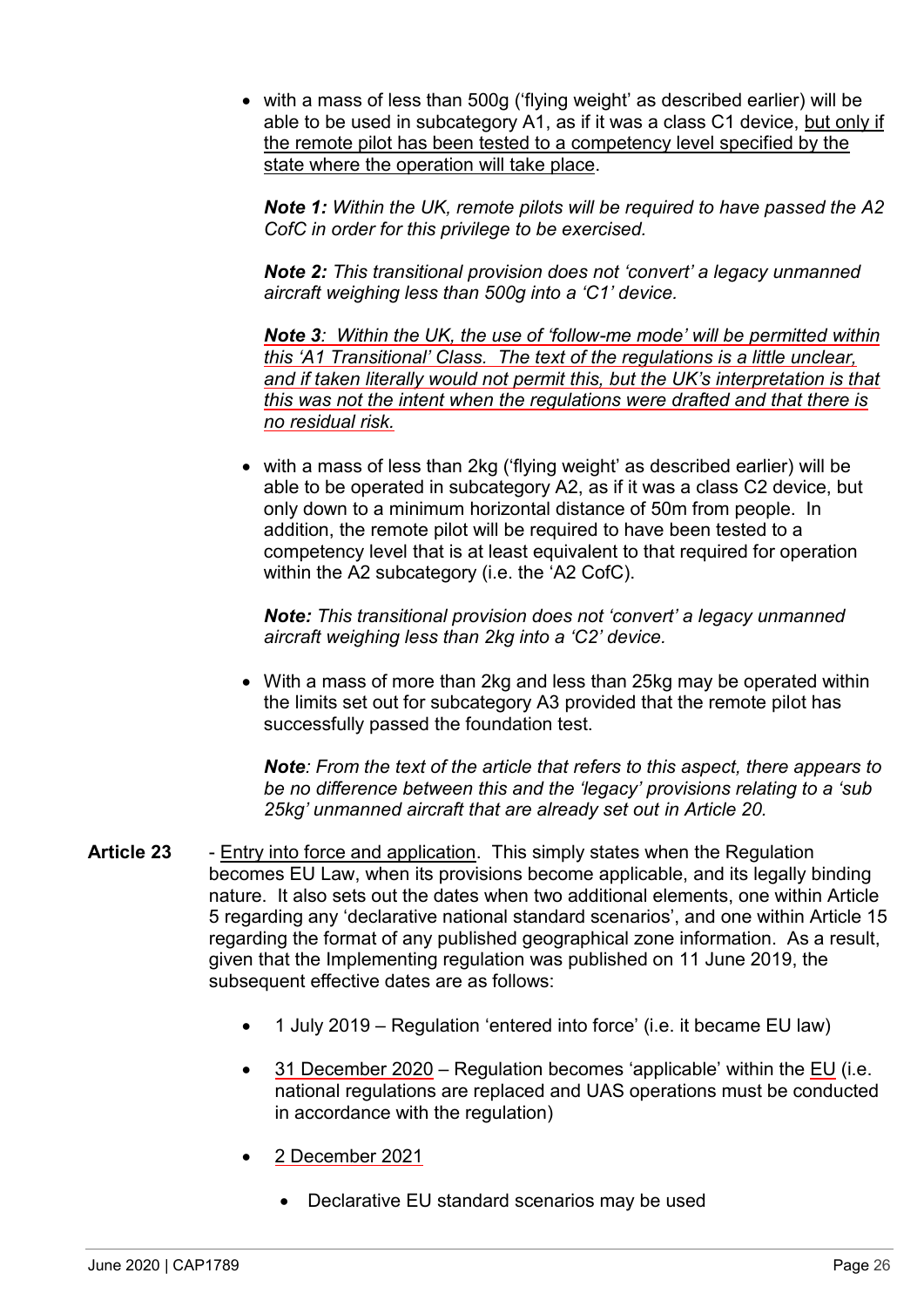- Individual unmanned aircraft in the specific category must be installed with:
	- a green flashing light, and
	- an active and up to date remote identification system
- New declarations against national standard scenarios may no longer be accepted by Member States, but any declarations that operators have already made may continue to be flown against for a further two years
- 1 January 2022 Geographical zone information must be made publicly available by each state in a common unique format
- 1 July 2022 remote pilots of unmanned aircraft operated in the Open category at night must ensure that the green flashing light on the aircraft is activated
- 2 December 2023 'Declarative national standard scenarios' will no longer be applicable – only published EU standard scenarios can be used. The UK does not currently utilise national standard scenarios and there are no current plans to introduce any

#### The Annex to the Implementing Regulation

*.*

The Annex to the Implementing Regulation provides a more detailed listing of the precise rules that must be followed when operating an unmanned aircraft within the Open and Specific categories. It is split into three parts, plus an Appendix as follows:

- PART A the Open category
- PART B the Specific category
- PART C the Light UAS Operator Certificate (LUC)
- APPENDIX 1 to 6  $-$  Standard scenarios supporting a declaration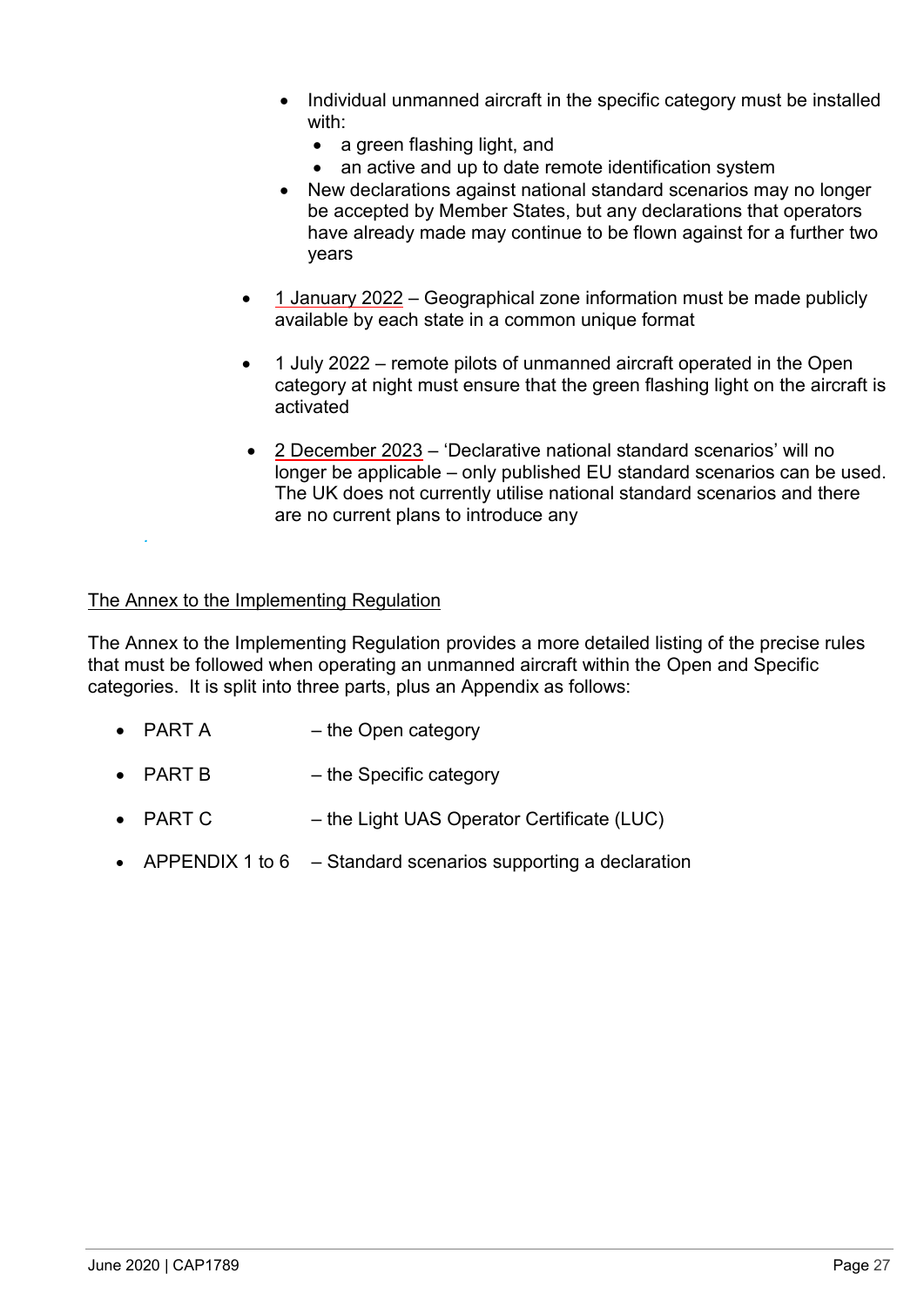- UAS.OPEN.010 General provisions. This rule sets out the subdivision of the Open category into the A1, A2 and A3 subcategories, plus it also provides some additional stipulations/moderations regarding the 120m (400ft) maximum operating height requirement that was set out in Article 4 as follows:
	- The unmanned aircraft must not be flown at a distance greater than 120m (400ft) from the closest point of the earth's surface, but:
	- this height can be exceeded when overflying a fixed obstacle provided that:
		- The person in charge of the 'obstacle' has granted permission (i.e. the reason for the flight is related to that obstacle)
		- The unmanned aircraft is not flown more than 15m above the top of the obstacle and must be kept within 50m horizontally of it

The logic here is that the obstacle already presents a hazard to manned aviation so, provided the unmanned aircraft is kept close to the obstacle, there will be no additional threat to manned aircraft.

• model gliders (unmanned sailplanes) of up to 10kg in mass may be flown up to a height that is 120m (400ft) above the remote pilot. This allows more freedom to operate slope soaring gliders, whilst still remaining within visual line of sight.

UAS.OPEN.020 - UAS operations in subcategory A1. This rule sets out the more unique requirements for operations within the A1 subcategory and sets out the operating conditions, the requirements that the remote pilot must comply with, and the types of unmanned aircraft that are permitted. Key points to note are:

- Flights may be conducted within residential, commercial, industrial and recreational areas
- Separation distances from uninvolved persons:
	- Assemblies of people must not be overflown
	- Class C0 and any other UA with a 'flying weight' below 250g may be flown over uninvolved persons
	- Class C1 aircraft, and those UA within the 'A1 Transitional Class'<sup>6</sup> must not be intentionally flown over uninvolved persons

-

<sup>&</sup>lt;sup>6</sup> The 'A1 Transitional Class' consists of UA that are covered by the transitional provisions of Article 22 ('flying weight' less than 500g flown by a remote pilot that has successfully passed the 'A2 CofC' examination) until 31 December 2022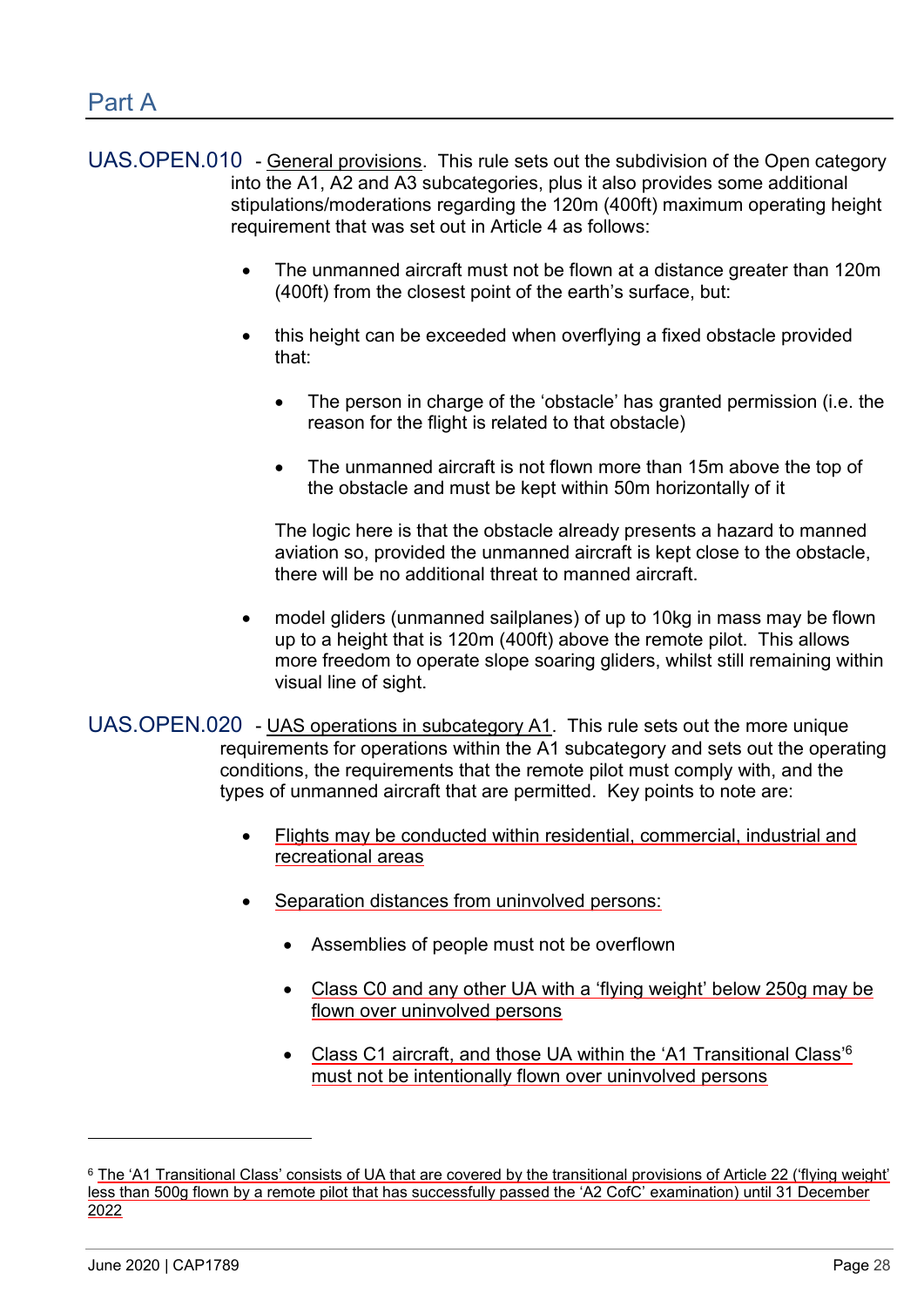*Note: while there is no minimum horizontal separation distance from uninvolved persons laid down, it should be obvious that remote pilots must never endanger people by flying close to them.* 

- *For C1 class UA, the safety of uninvolved persons is assured through the construction of the UA (product standards)*
- *For 'A1 Transitional Class' UA, the safety of uninvolved persons is assured through the additional requirement to successfully complete the 'A2 CofC' examination (which concentrates on the requirements for flight close to people)*
- If a class C0 or C1 aircraft, or any other 'sub 250g' aircraft, has its 'followme mode' activated, it may be flown up to a distance of 50m from the remote pilot, even if this means that the aircraft is no longer within visual line of sight

*Note: within the UK, the use of 'follow-me mode' is also permitted as detailed above, when operating a UA within the 'A1 Transitional Class'*

- The remote pilot is expected to be familiar with (i.e. have read and understood) the user manual that was provided with the UAS
- Remote pilots flying C1 aircraft are required to pass the remote pilot online 'foundation test' (and hold a 'flyer ID') before they can start flying. The test can be conducted in any Member state. The specific requirements of this test are set out here (40 questions, 9 subjects, multiple choice with a 75% pass mark) and serve as a reference for the rest of the Annex.
- The only UAS that can be operated in subcategory A1 are:
	- those marked as class C0 or C1
	- privately built UAS with a 'flying weight' of less than 250g and a maximum speed of 19m/s (approx. 42.5 mph)
	- 'legacy' UAS (as noted in Article  $20 i.e.$  sold on the market) that have a 'flying weight' of less than 250g
	- *until 31 December 2022 only* UAS within the 'A1 Transitional Class'
- UAS.OPEN.030 UAS operations in subcategory A2. This rule sets out the more unique requirements for operations within the A2 subcategory. Only C2 marked aircraft are allowed (with an exception for the first two years), which must be less than 4kg, require the fitment of electronic identification and geofencing, and requires a higher level of remote pilot competency (in order to be able to fly safely closer to uninvolved people). The key points to note are:
	- Flights may be conducted within residential, commercial, industrial and recreational areas
	- Separation distances from uninvolved persons: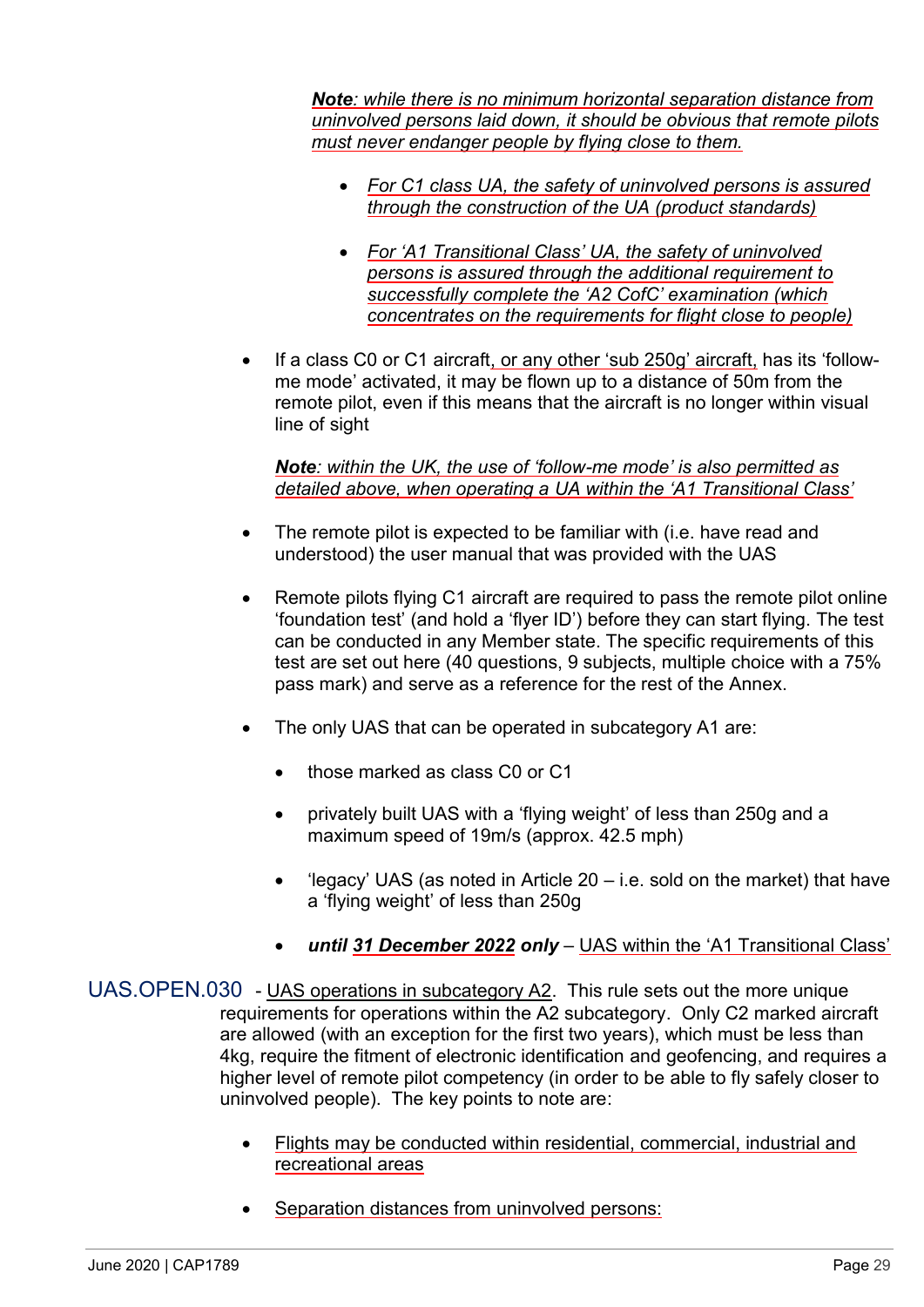- Uninvolved persons must not be overflown at any height
- C2 class UA must not be flown closer than 30m horizontally from uninvolved persons, but if the 'low speed mode' (if fitted) has been activated, this horizontal distance can be reduced to 5m
- 'A2 Transitional Class'<sup>7</sup> UA must not be flown closer than 50m horizontally from uninvolved persons (there is no reduction for any 'low speed mode')
- The remote pilot must hold a 'certificate of remote pilot competency' which enables subcategory A2 operation (A2 CofC). This is obtained by:
	- passing the online foundation test (same test as for C1) (and hold a 'flyer ID') and then conducting some self-directed training flights with the aircraft within the bounds of subcategory A3, and then;
	- passing an additional theoretical knowledge examination which is aimed at assessing the knowledge the risk to people on the ground (as this is a 'fly close to people' category). The test comprises 30 multiple choice questions, over 3 primary subjects with a 75% pass mark, and is conducted at a test centre. Within the UK, this test is referred to as the 'A2 CofC' and will be conducted by Recognised Assessment Entities (RAEs). Further details are contained in [CAP 722B.](https://publicapps.caa.co.uk/modalapplication.aspx?appid=11&mode=detail&id=9168)
	- The only UAS that can be operated in subcategory A2 are:
		- Those marked as class C2
		- *until 31 December 2022 only* UAS within the 'A2 Transitional Class'

UAS.OPEN.040 - UAS operations in subcategory A3. This rule sets out the requirements for flight in the A3 subcategory, which is essentially where it is believed that most aspects of 'casual drone use' will fall; the main aspects being that, in addition to keeping the unmanned aircraft within your line of sight and below 120m/400ft, flights are conducted away from congested areas and in an area where there are no uninvolved people that can be endangered. Specific points to note are:

- A3 subcategory operations are not permitted to take place within 150 m horizontally of any residential, commercial, industrial or recreational areas.
- Separation distances from uninvolved persons:

-

<sup>7</sup> The 'A2 Transitional Class' consists of UA that are covered by the transitional provisions of Article 22 ('flying weight' less than 2kg flown by a remote pilot that has successfully passed the 'A2 CofC' examination) until 31 December 2022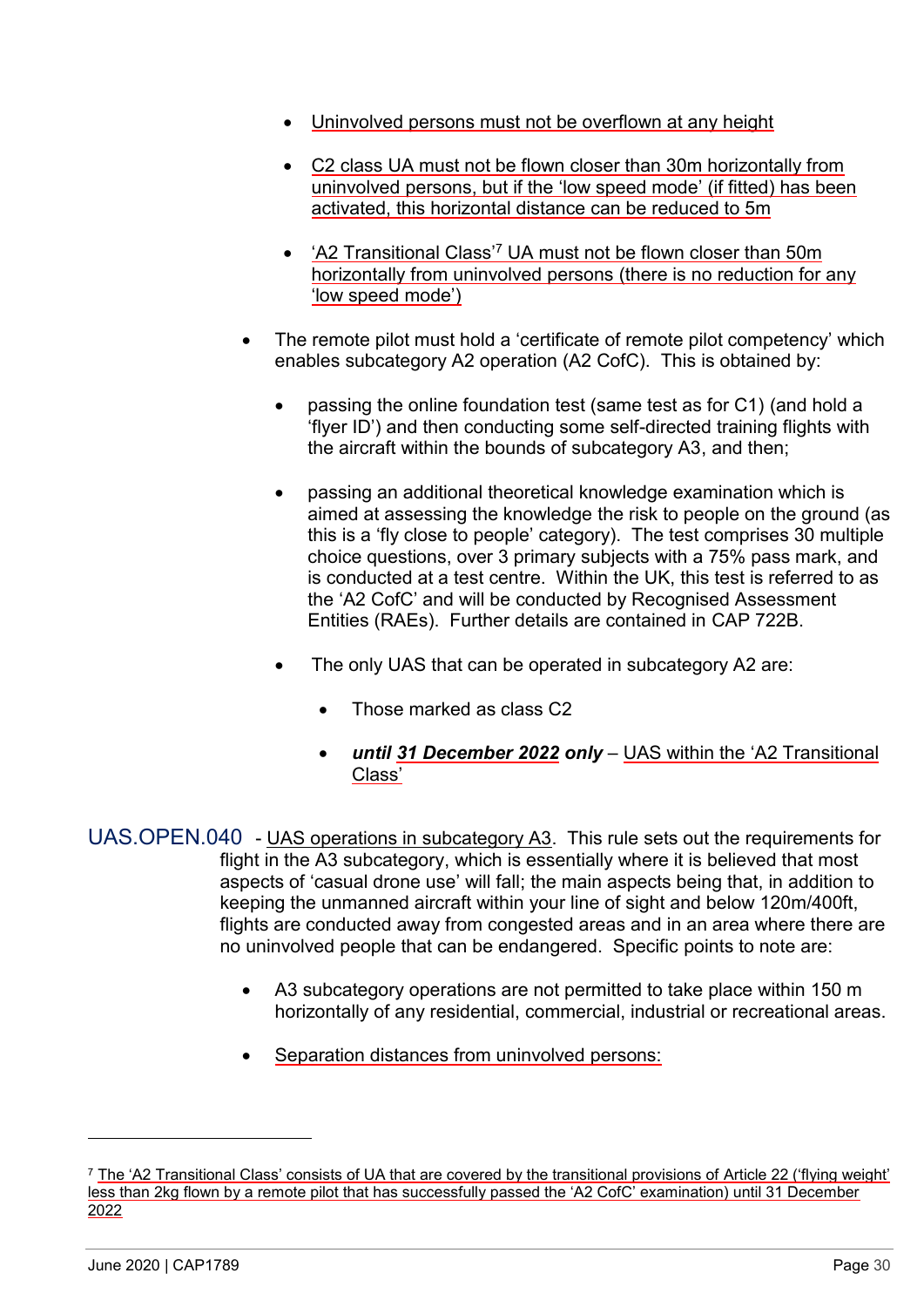- The area for the flight must be selected on the basis that the remote pilot can make a reasonable expectation that there will be no uninvolved people present (and hence could potentially be endangered) within the area where the unmanned aircraft is flying
	- The intent of this requirement is that the area within which the flight is being conducted should be clear of uninvolved people while the aircraft is flying. The 'reasonable expectation' placed on the remote pilot allows for cases when people unexpectedly move into an area that was previously clear, at which point the remote pilot must take appropriate steps to manoeuvre the aircraft away from these people, or land if this is not possible.
	- Note that no specific horizontal separation distance values have been set in the regulation for A3; however, it is clear that any distances employed must be greater than those set out for the A2 subcategory (which specifically caters for flight 'close' to people). The CAA's interpretation is that **a horizontal distance** (i.e. no overflight) **of at least 50m** must be maintained from all uninvolved persons.
- Remote pilots flying in this category are required to pass the remote pilot online 'foundation test' before they can start flying (and hold a 'flyer ID').
- The only UAS that can be operated in subcategory A3 are:
	- Those marked as class C2, C3 or C4
	- Privately built UAS with a mass of less than 25kg ('flying weight')
	- 'legacy' UAS (as noted in Article  $20 i.e.$  sold on the market) that have a mass of less that 25kg ('flying weight')
	- *until 31 December 2022 only* UAS covered by the transitional provisions of Article 22 ('flying weight' more than 2kg and less than 25kg)
- UAS.OPEN.050 Responsibilities of the UAS operator. This rule simply sets out the tasks that the UAS operator (i.e. any individual or organisation operating or intending to operate one or more UAS) is directly responsible for. It covers the organisational aspects involved in operating UAS such as development of operational procedures, training and competence of all personnel involved in operations, maintenance and update of UAS and any associated capabilities etc. Clearly, in many cases, the UAS operator may also be the remote pilot and so the responsibilities of both fall to the same person.
- UAS.OPEN.060 Responsibilities of the remote pilot. This rule sets out the corresponding tasks that the remote pilot is directly responsible for. These are generally the more 'immediate/day-to-day' actions and are essentially split into 'pre-flight' and 'in-flight' tasks. They cover actions such as possessing and carrying the correct proof of competency, fitness to fly, site inspections and pre-flight checks, compliance with operational procedures and regulatory limitations (including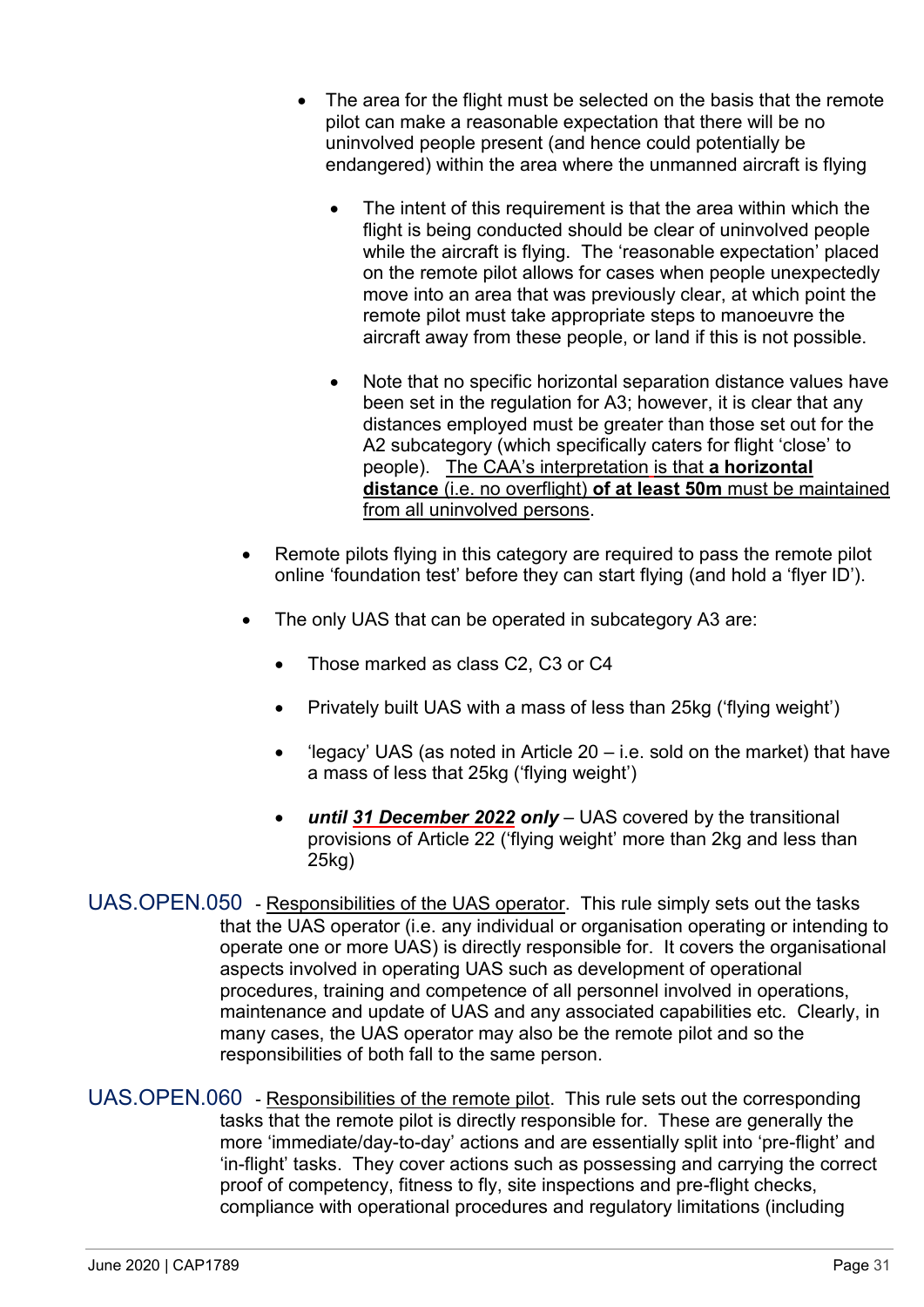VLOS requirements). A requirement to activate a green flashing light when operating at night will apply from 1 July 2022. The rule also makes special note of two points:

- Areas where any form of emergency response effort is underway must be avoided (unless they have permission to enter)
- This rule provides an alleviation to the VLOS requirement in that remote pilots flying in the Open category may be assisted by an unmanned aircraft observer. As stated in the definition, that observer must be situated alongside the remote pilot. This allows the remote pilot to look away from the aircraft (e.g. to a screen or FPV equipment) while the observer undertakes the visual look out task and so provides the same freedom as is currently offered by the two General Exemptions that have been issued by the CAA (E4853/ORS4 No. 1294 and E4857/ORS4 No. 1297).

## UAS.OPEN.070 - Duration and validity of the remote pilot online theoretical competency and certificates of remote pilot competency. This rule 'does what it says on the tin' and sets out that both the online foundation test ('flyer ID') and the 'A2 CofC' are valid for a period of five years, following which the respective tests must be repeated.

# Part B

This section lists the more precise rules for operation within the Specific category, which essentially bridges the gap between the simple, rule based, Open category and the formalised, manned aviation based, Certified category.

UAS.SPEC.010 - General provisions. This rule sets out the key aspect of the Specific category, which is that the National Aviation Authority must be made aware of the UAS operation, either through an application for an operational authorisation (submitted with an operational risk assessment), or the UAS operator has submitted a declaration based on a standard scenario.

## UAS.SPEC.020 *Note: Not relevant to UK operations in the short term*

- Operational declaration. This sets out the full requirements for, and administrative aspects of, the operational declaration that is required when employing the privileges offered by a 'standard scenario'. The points covered are:

- The aircraft and operational constraints upon which 'standard scenarios' can be defined in Appendix 1 to the Annex. These constraints are based on a combination of unmanned aircraft size, VLOS or BVLOS operation, and the area being overflown, along with the airspace classification.
- The details to be provided in the declaration and the need to update any information if it changes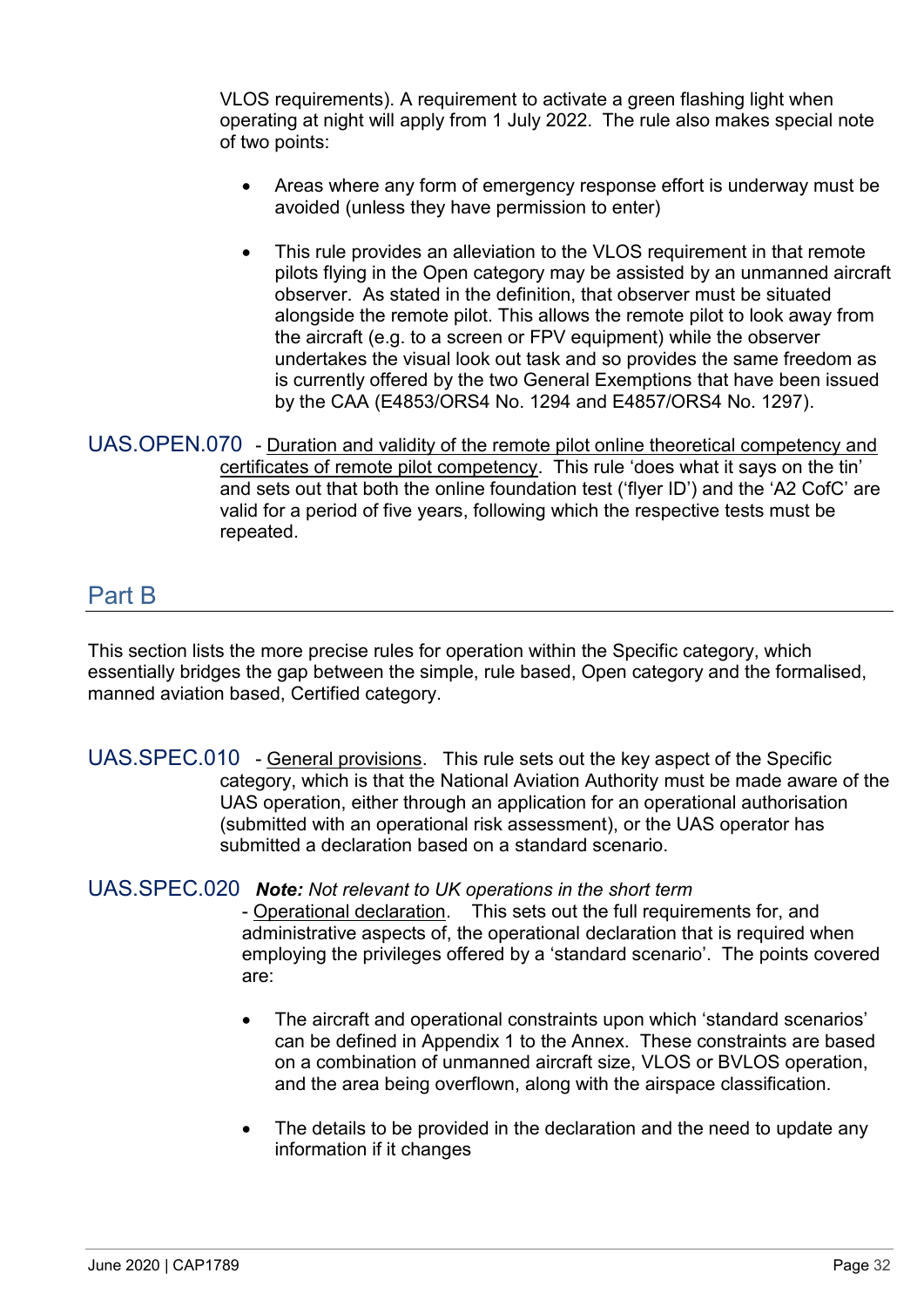- The actions that must be taken by the CAA when a declaration is received. The operation may only commence when the CAA has confirmed 'receipt and completeness' of the declaration.
- UAS.SPEC.030 Application for an operational authorisation. This simply states when an application must be made, and what must be included in it.
- UAS.SPEC.040 Issuing of an operational authorisation. Another fairly simple rule which contains the procedures that individual CAAs must follow when issuing an operational authorisation and are fairly self explanatory.
- UAS.SPEC.050 Responsibilities of the UAS operator. In the same way as is done for UAS.OPEN.050, this rule simply sets out the tasks that the UAS operator is directly responsible for, but goes into more depth for this category. The IR amend introduces additional requirements for record keeping (quals, maintenance and staff) plus green flashing light and remote ID requirements (from 2 December 2021).
- UAS.SPEC.060 Responsibilities of the remote pilot. Like the entry for UAS.OPEN.060, this rule sets out the relevant 'immediate/day-to-day' tasks that the remote pilot is directly responsible for and in general covers the same points.
- UAS.SPEC.070 Transferability of an operational authorisation. A very simple rule which states that operational authorisations are not transferable (between operators).
- UAS.SPEC.080 Duration and validity of an operational authorisation. Again, fairly simple text telling you how long an operational authorisation is valid for. This basically means that you should refer to the dates that are set out in the authorisation document itself (for the UK this will normally be a maximum of 12 months), but within this period it is obviously only valid if the UAS operator can still comply with all of its conditions.
- UAS.SPEC.085 Duration and validity of an operational declaration. New text added to outline the validity of a declaration against a standard scenario.
- UAS.SPEC.090 Access. This rule allows CAAs to inspect organisations operating within the Specific category as required and directs that the operators must not prevent access.
- UAS.SPEC.100 Use of certified equipment and certified unmanned aircraft. This rule covers occasions where a UAS is being operated in the Specific category, but the UA itself, or more likely, a piece of equipment within the system has been 'certified'; this may offer the operator an advantage, or a reduced level of workload during the operation itself. In these cases, all conditions of the certification, including the recoding of operating times, must be followed.

# Part C

*Note: The UK will not be implementing the LUC on 31 December 2020 and operators should instead continue to proceed down the operational authorisation route.*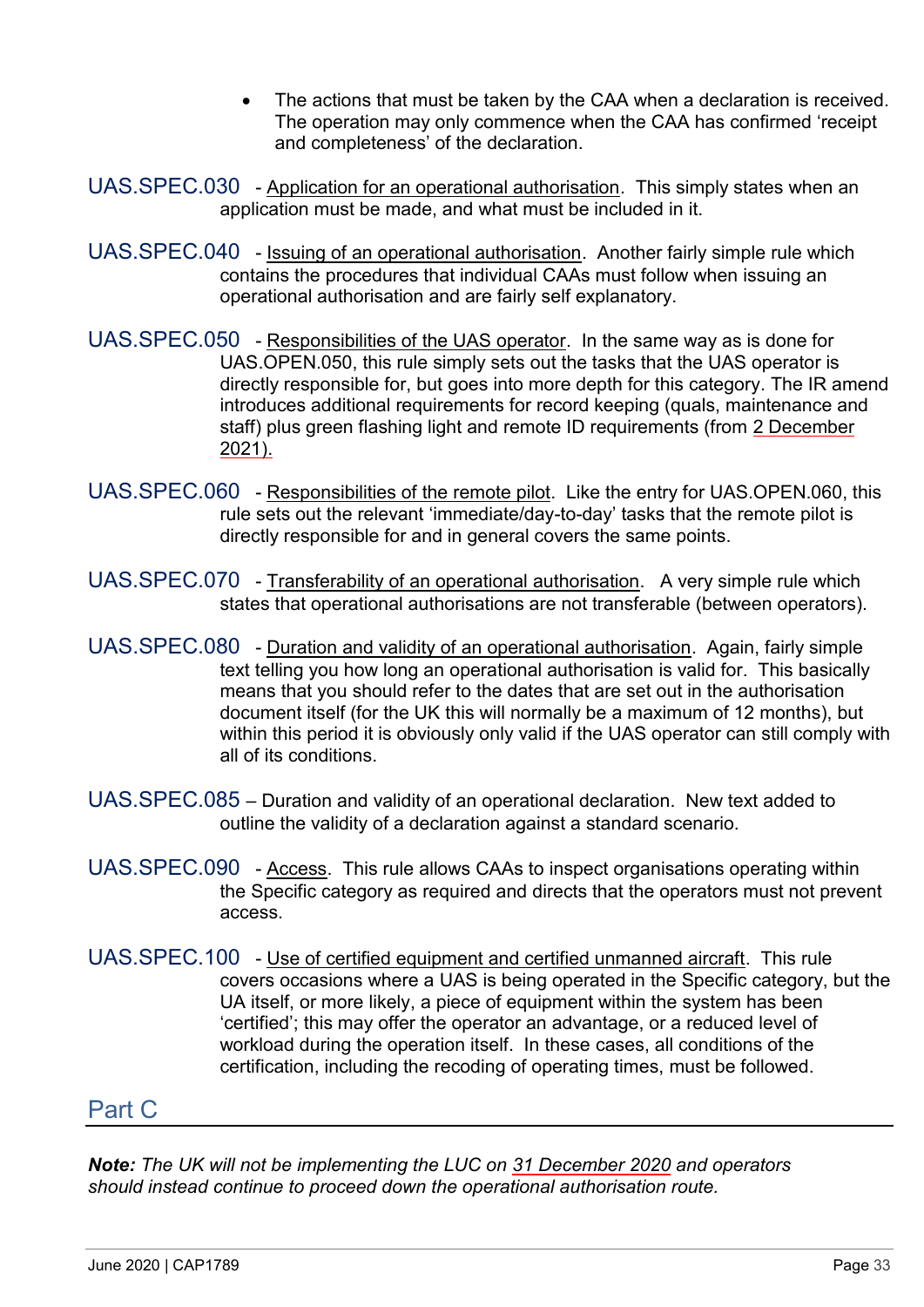This section sets out the requirements for operators who wish to make use of the Light UAS Operator Certificate (LUC – pronounced '*el you see'*) process, which is essentially aimed at permitting operators to authorise their own operations, where those operations would normally have required the authorisation of a CAA. Realistically, the benefits of holding an LUC will probably be quite limited in the early days, but they may be of benefit to a manufacturer, for example, during the initial flight-testing process, or for operators that are intending to operate large fleets of unmanned aircraft.

The overall rules are relatively straightforward in that:

- UAS.LUC.010 General requirements for an LUC. This sets out the application requirements, but also most importantly indicates that only organisations (i.e. legal persons) are eligible to seek an LUC
- UAS.LUC.020 Responsibilities of the LUC holder. This details what the LUC holder's key responsibilities, noting that they also include the requirements of UAS.SPEC.050 (operator responsibilities) and UAS.SPEC.060 (remote pilot responsibilities).
- UAS.LUC.030 Safety management system. The requirement for the LUC holder to have a safety management system in place is one of the key differences between the LUC and any other Specific category operational authorisation.
- UAS.LUC.040 LUC manual. This sets out the specific points required of an LUC holder's operating/organisational manual.
- UAS.LUC.050 Terms of approval of the LUC holder. Explains that the CAA will determine the terms of the LUC approval and what details must be included in it.
- UAS.LUC.060 Privileges of the LUC holder. Linked with UAS.LUC.050 above, this states the privileges that a LUC offers – note that there is not a 'standard' LUC. Each certificate will be different and will depend on the individual organisation and the types of operation that it will be conducting.
- UAS.LUC.070 Changes in the LUC management system. This simply states when changes to the safety management system must be approved by the CAA.
- UAS.LUC.075 Transferability of an LUC. This limits the ability to transfer an LUC.
- UAS.LUC.080 Duration and validity of an LUC. This states that an LUC is issued for an unlimited duration and is written in the same format as is done for several other EASA related approvals/certificates. However, it should be noted that despite having an 'unlimited duration' aspect to it, in order for it to remain 'valid', the organisation will still be subject to regular oversight/audit by the parent CAA.
- UAS.LUC.090 Access. This rule allows CAAs to inspect LUC holders and their subcontractors as required in order to confirm that they are complying with the regulation, and directs that the operators must not prevent access.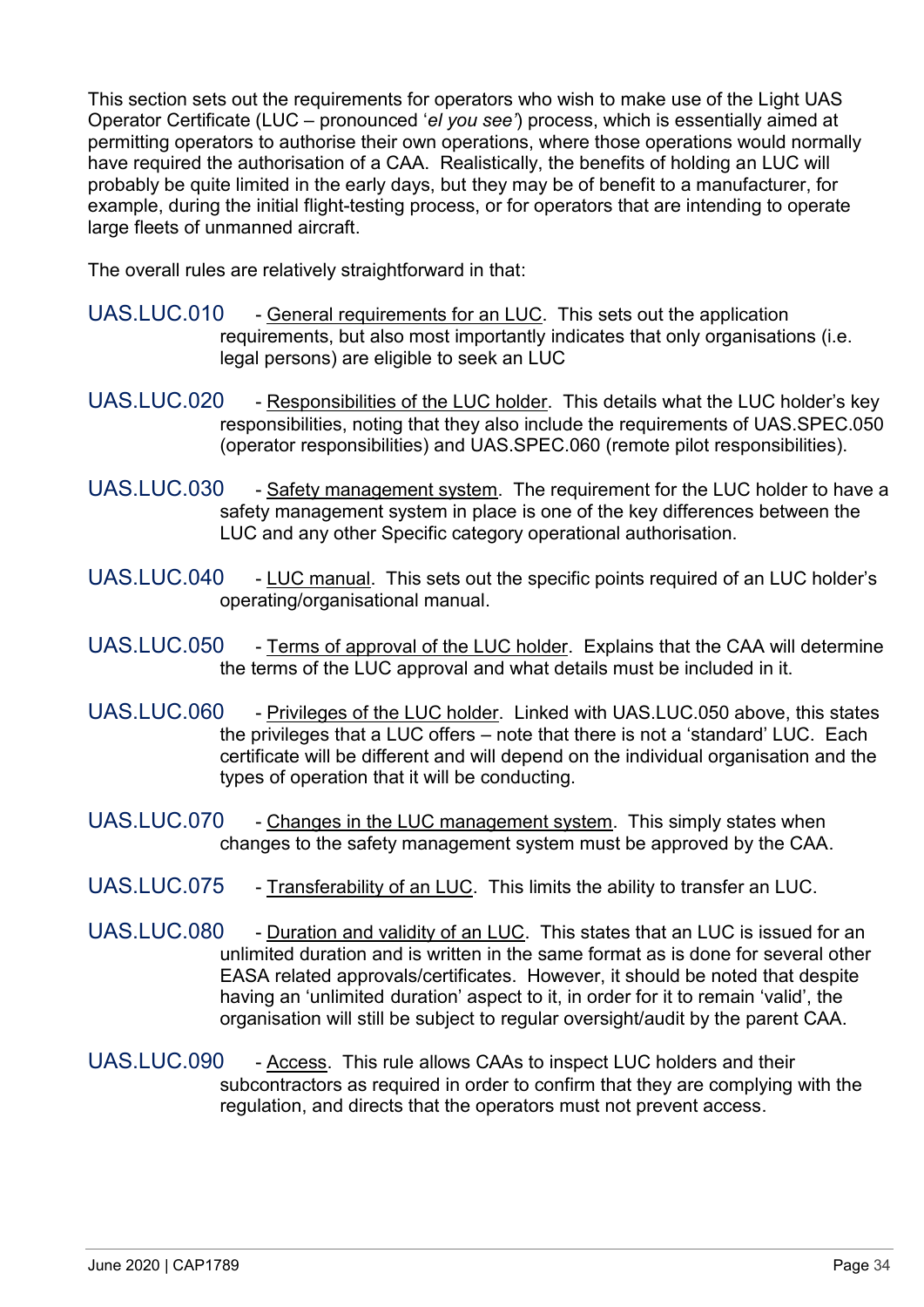*Note: Until the effects of Brexit are fully known, the UK will not be implementing STS and operators should not consider their use any further. As a result, the details relating to these Appendices are not relevant at present.*

Appendix 1 is used to list any standard scenarios that have been issued for which UAS operators can declare their compliance with. Each standard scenario is set out within its own 'chapter' and any associated 'attachments' (currently there are chapters I and II)

Appendices 2 to 6 are used to outline the general requirements for declaration forms, additional requirements and operations manuals

The first two standard scenarios are listed here, with each one given an individual reference number (e.g. UAS.STS-01) and the layout will follow a similar pattern to that of the Annex (i.e. paragraphs marked as UAS.STS-01.010, UAS.STS-01.020 onwards, plus several Attachments).

STS-01 covers VLOS operations over a controlled ground area in a populated environment and required a Class C5 UAS.

STS-02 covers BVLOS operations with airspace observers (so it is essentially EVLOS) over a controlled ground area in a sparsely populated environment

Any subsequent standard scenarios will be published as an amendment to the Implementing Regulation and will be consulted via an NPA beforehand.

The first standard scenarios will not become applicable until 2 December 2021.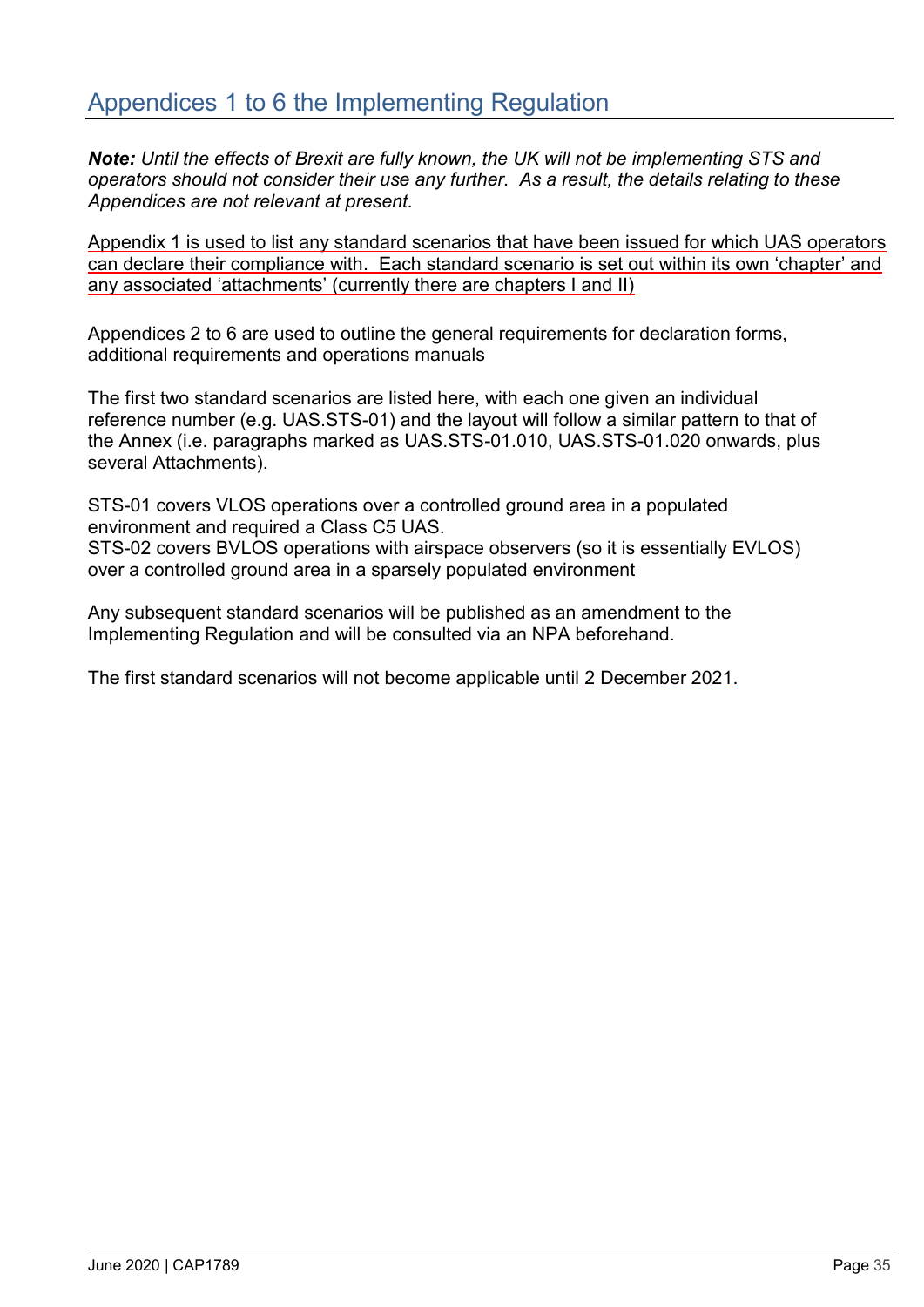# **Annex B to CAP**

# **The Delegated Regulation** (on unmanned aircraft and on third-country operators of unmanned aircraft)

*Note: This is provided as a simplified interpretation of the regulation in order to aid the general understanding of the intent behind the regulation. It is not intended to replace the legal text of the regulation.*

## General

While the Implementing Regulation covers the operational aspects of UAS activities, the Delegated Regulation is primarily more focussed on the technical aspects. This follows the overall principles set out by the EU where some facets of EU regulation have been delegated to the European Commission to make and adopt itself. Provided that The European Parliament and the Council have no objections, the regulation enters into force; the principle being that these regulations can be changed more quickly because there is no need to refer to Member States for approval (although the EC will normally look to achieving the consensus of an 'expert group'). Delegated Regulations/Acts are used to supplement Implementing Regulations/Acts and are typically used to define detailed measures. Within aviation, Delegated Regulations are used to cover technical requirements and other 'non-essential' aspects, such as the relationship with 'Third-countries' (i.e. a country that is not a member of the European Union).

This Delegated Regulation is primarily intended to serve as a standalone regulation which sets out the specific requirements for the sale of unmanned aircraft intended for the Open category and any specific additional components, such as electronic identification 'add-ons'. It is primarily aimed at manufacturers and 'sales' organisations such as importers and distributors. One important point to note is that drones that are sold in ready to assemble 'kit' form are also covered by these requirements.

The regulation also, however, briefly covers the requirements for the Specific and Certified categories, and the requirements as to how third-country operators must be dealt with.

**Civil Aviation** . . . . . . . . . . .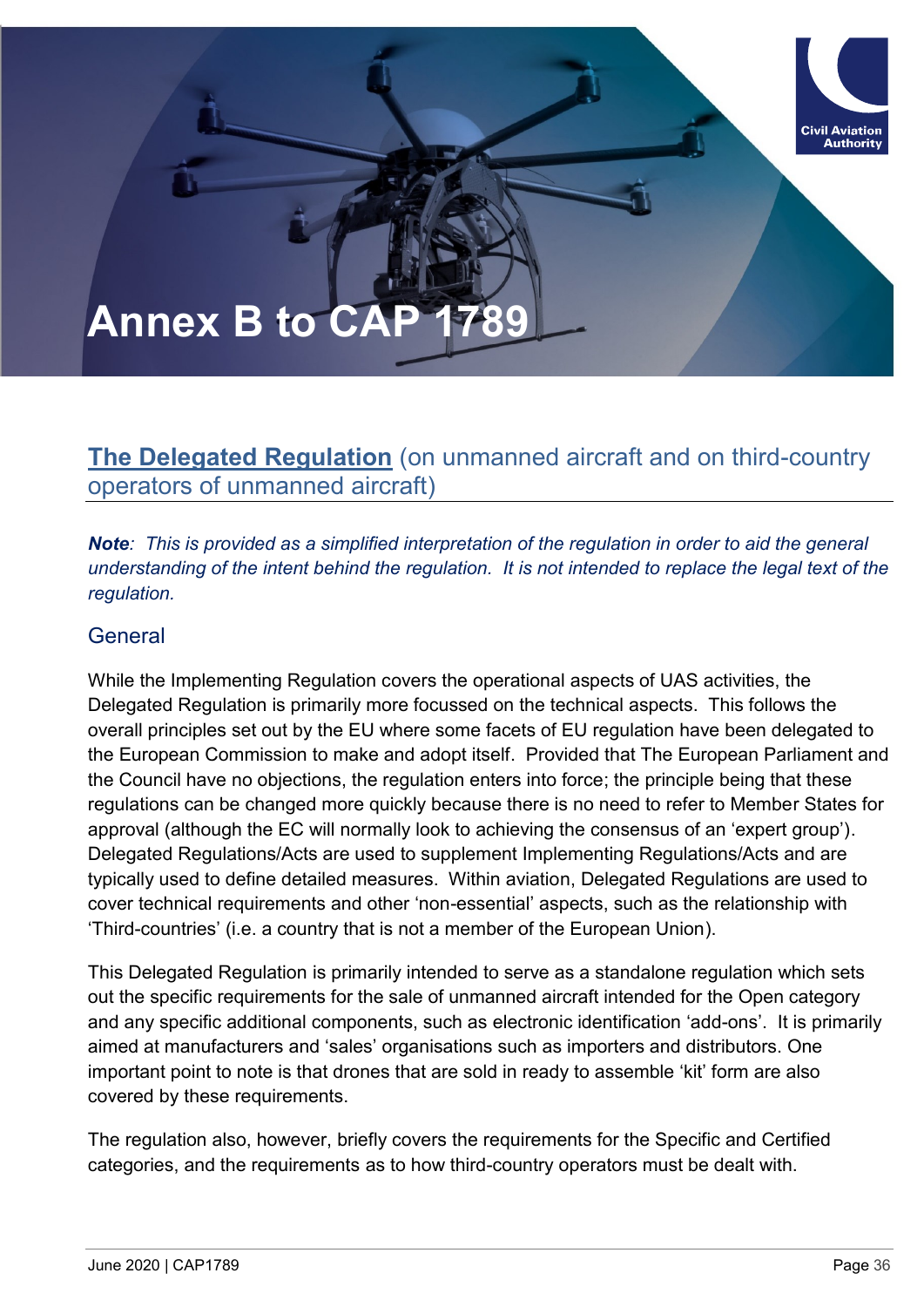## The Cover Regulation

**Recitals** - The initial recitals simply set out the overall reasoning behind the regulation and set the tone under which it should be considered.

## **Chapter I – General Provisions**

- **Article 1** Subject matter. This article states the points that the Regulation is intended to cover. As mentioned above, this primarily covers the design and manufacture of unmanned aircraft systems, but it also covers the types of UAS that will be subject to certification and the rules for third country operators operating in the European single sky airspace.
- **Article 2** Scope. This expands on Article 1 and sets out the contents of the remaining chapters of the regulation.
- **Article 3** Definitions. This is simply a listing of the meanings of the terms used within the regulation which are not adequately covered by the traditional dictionary meaning.

In accordance with the established EU principles, the terms are listed in the order that they appear within the regulation, rather than being listed alphabetically.

## **Chapter II – UAS intended to be operated in the 'open' category and remote identification add-ons**

This covers Articles 4 to 39 and forms the bulk of the cover regulation itself. This is essentially a re-write of EC Regulation 765/2008, which is, in simple terms, the overarching EU regulation covering product standards and the 'CE' marking requirements.

These Articles set out the obligations of the manufacturers and sales organisations, the requirements as to how the products must conform to the product standards and the responsibilities of the State bodies that are charged with assessing conformity. As such, there is little else of benefit to explain here.

## **Chapter III - UAS operated in the 'certified' and 'specific' categories**

- **Article 40** Requirements for UAS operated in the 'certified' and 'specific' categories. This article is the legal determination of the conditions that specify the boundary of the certified category. The text is very specific here, in that it covers the conditions where the *design, production and maintenance* of a UAS must be certified, which essentially means that those aspects must be undertaken in accordance with the related EU regulations for manned aircraft, which are:
	- Regulation (EU) 748/2012 Initial Airworthiness
	- Regulation (EU) 1321/2014 Continuing Airworthiness
	- Regulation (EU) 640/2015 Additional Airworthiness Specifications

This means that the UAS must be certificated (i.e. designed, produced and maintained to specified standards by approved organisations) if:

• It is greater than 3m and *designed* to be operated over assemblies of people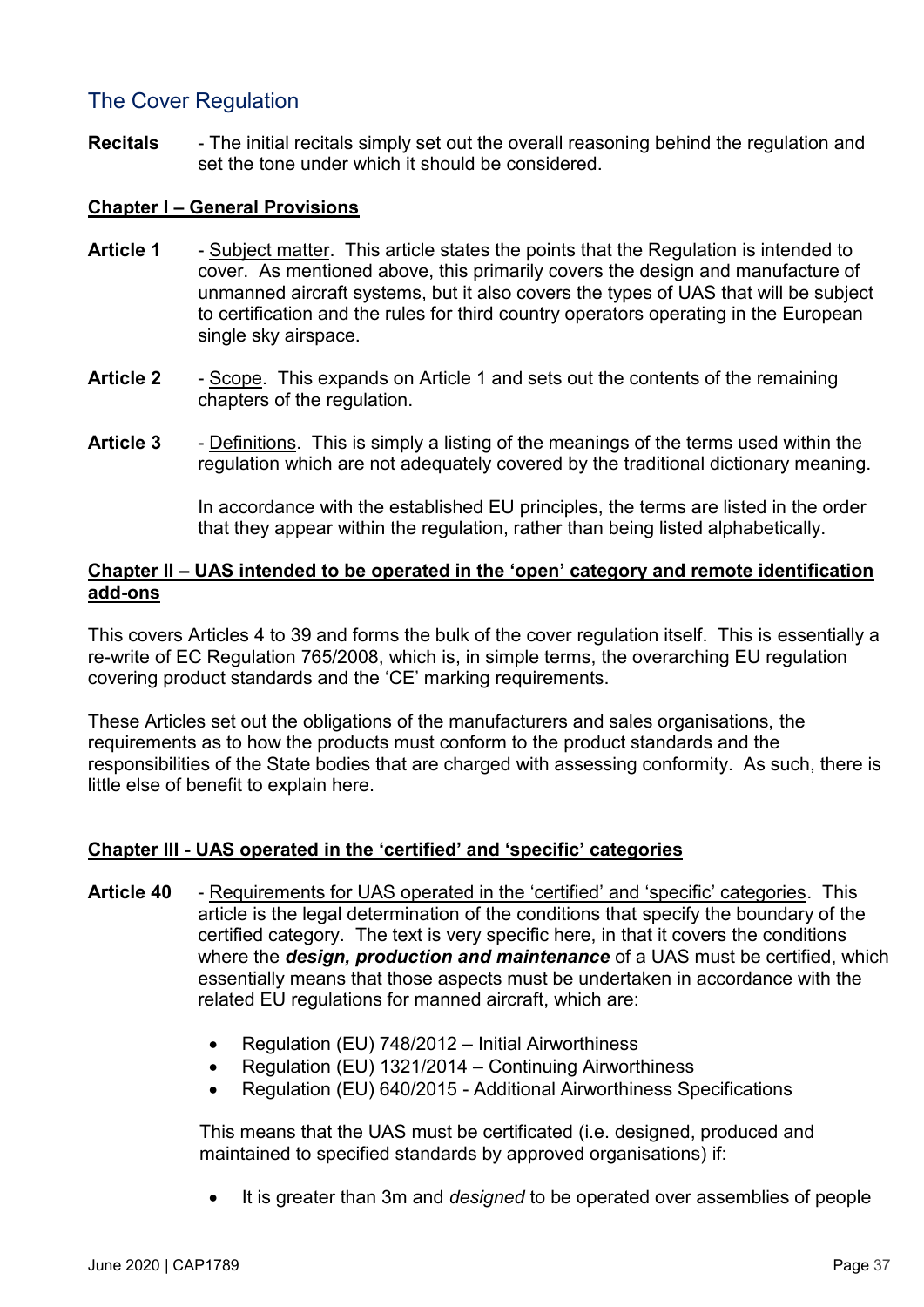- It is *designed* to carry people
- It is *designed* for carrying dangerous goods and the likelihood of an accident causing a risk to third parties (because of the dangerous goods being carried) requires significant mitigation.
- Even though it was intended to be used in the Specific category, the CAA determines that the residual risks are too great unless the UAS is certificated.

This is the 'catch all' condition and, in simple terms, means that the risk assessment for the operation has not sufficiently addressed the safety aspects.

For UAS operated in the Specific category, the technical requirements of the system are less precisely defined and must simply be:

- As set out in the operational authorisation issued to the operator
- As set out in the standard scenario that the operator has declared will be used
- As set out in the LUC issued to the LUC holder *(but not in the UK)*

The amendment to the DR adds a further two paragraphs which set out requirements for:

- The application of serial numbers to UAS that are not privately built
- Each unmanned aircraft operated in the Specific category to be fitted with a remote identification system.

*Note: This text appears to contradict the requirements of UAS.SPEC.050(l)ii which is not applicable until 2 December 2021. In this case, the UK will follow the dates relating to the IR.* 

## **Chapter IV – Third-country UAS operators**

- **Article 41** Third-country UAS operators. The intent of this article is to detail how the regulation will apply to non-EU based UAS operators who wish to fly within EU airspace. In simple terms this means:
	- A third-country operator will deal with the CAA of its 'host' EU nation (i.e. the one where the flights will take place) for any registration and authorisations.
	- The 'host' nation CAA may recognise the non-EU operator's qualifications provided that they are 'valid' in his own country and that the EC, via EASA, has confirmed that it is satisfied these qualifications meet the intent of the EU Regulations.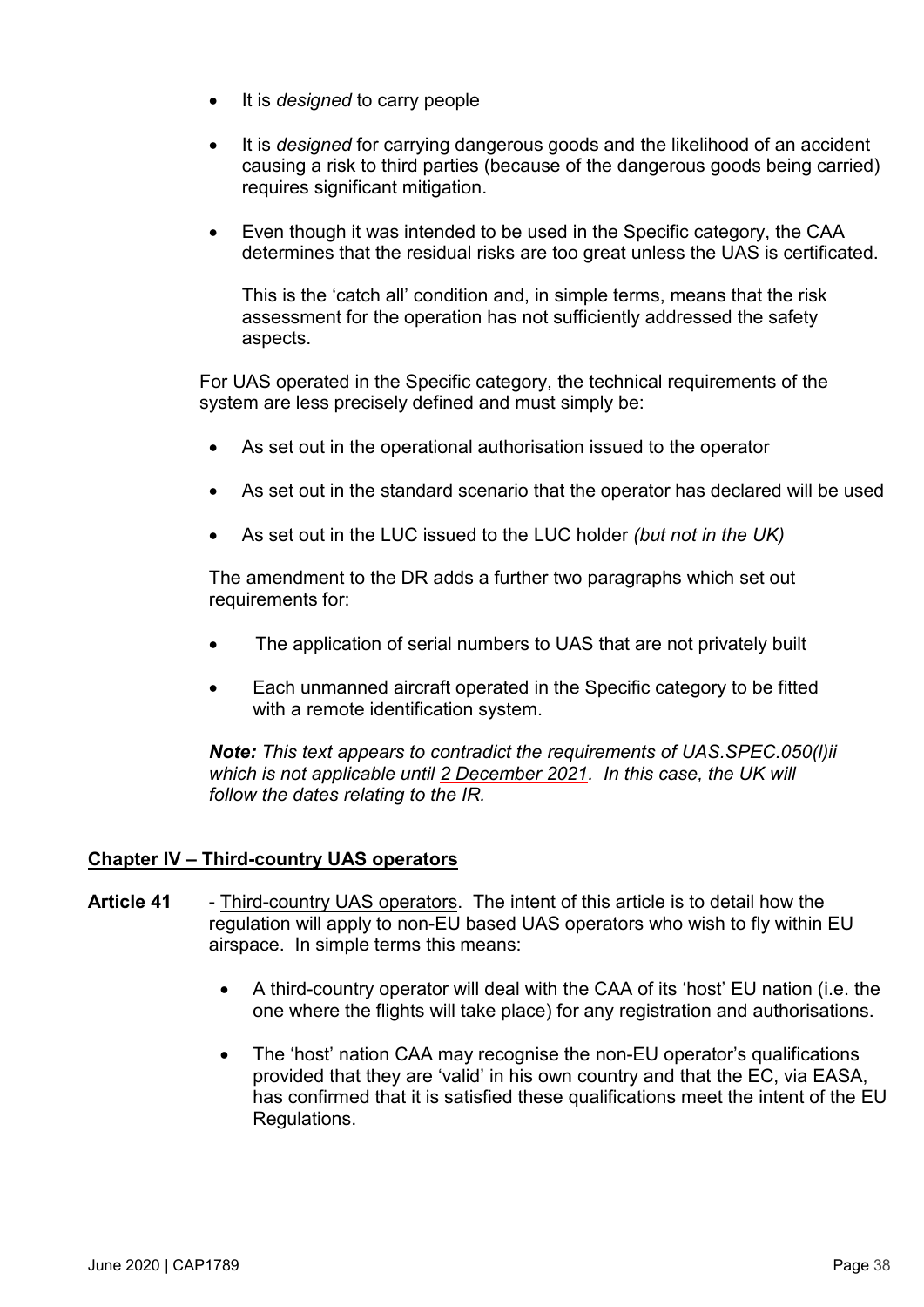## **Chapter V – Final provisions**

**Article 42** - Entry into force. This simply states when the regulation becomes EU law and when it becomes applicable. In both cases, this is twenty days after it was published, which therefore means that the Delegated Regulation is applicable from 1 July 2019.

## The Annex to the Delegated Regulation

The Annex to the Delegated Regulation provides a more detailed listing of the technical requirements that have been specified for certain unmanned aircraft and their components. It is split into fifteen parts, as follows:

- **PARTS 1 to 5** These set out the product standards that are required for UAS classes C0 to C4. They are fairly self-explanatory and are the responsibility of the manufacturers to comply with. However, it should be noted that any 'modifications' or adjustments made to an unmanned aircraft that are not conducted under the specific direction of the manufacturer will result in the loss of the relevant UAS class 'status' and hence revert the aircraft to the status of a 'privately built' device, with the resultant loss of any benefits the class marking may have provided.
- **PART 6** sets out the product standards that are required for any device that is sold as an 'add-on' (aftermarket) part to provide a remote identification capability, which may be required for operations within certain geographical zones of a State.
- **PARTS 7 to 9** There are obligations placed on the manufacturers to ensure that they conform with production and quality control standards in order that they can manufacture the products referred to in the earlier Parts and place them on the market. These Parts have no direct relevance to UAS operators or remote pilots.
- **PART 10** This sets out what technical documentation must be provided by the manufacturer.
- **PARTS 11 & 12** These set out what must be included in the manufacturer's declaration of conformity with the relevant product standard. This is similar to the type of declaration that you should see in the documentation that accompanies an electrical appliance, such as a kettle or vacuum cleaner, which states that it conforms to the requirements of the relevant 'CE' making.
- **PARTS 13 to 15** These parts cover requirements for testing in relation to noise disturbance, which is becoming an increasingly important aspect when considering UAS operations.

Part 13 sets out the methods that must be used when conducting noise tests.

Part 14 details the labelling that must be provided by the manufacturer to indicate the test results.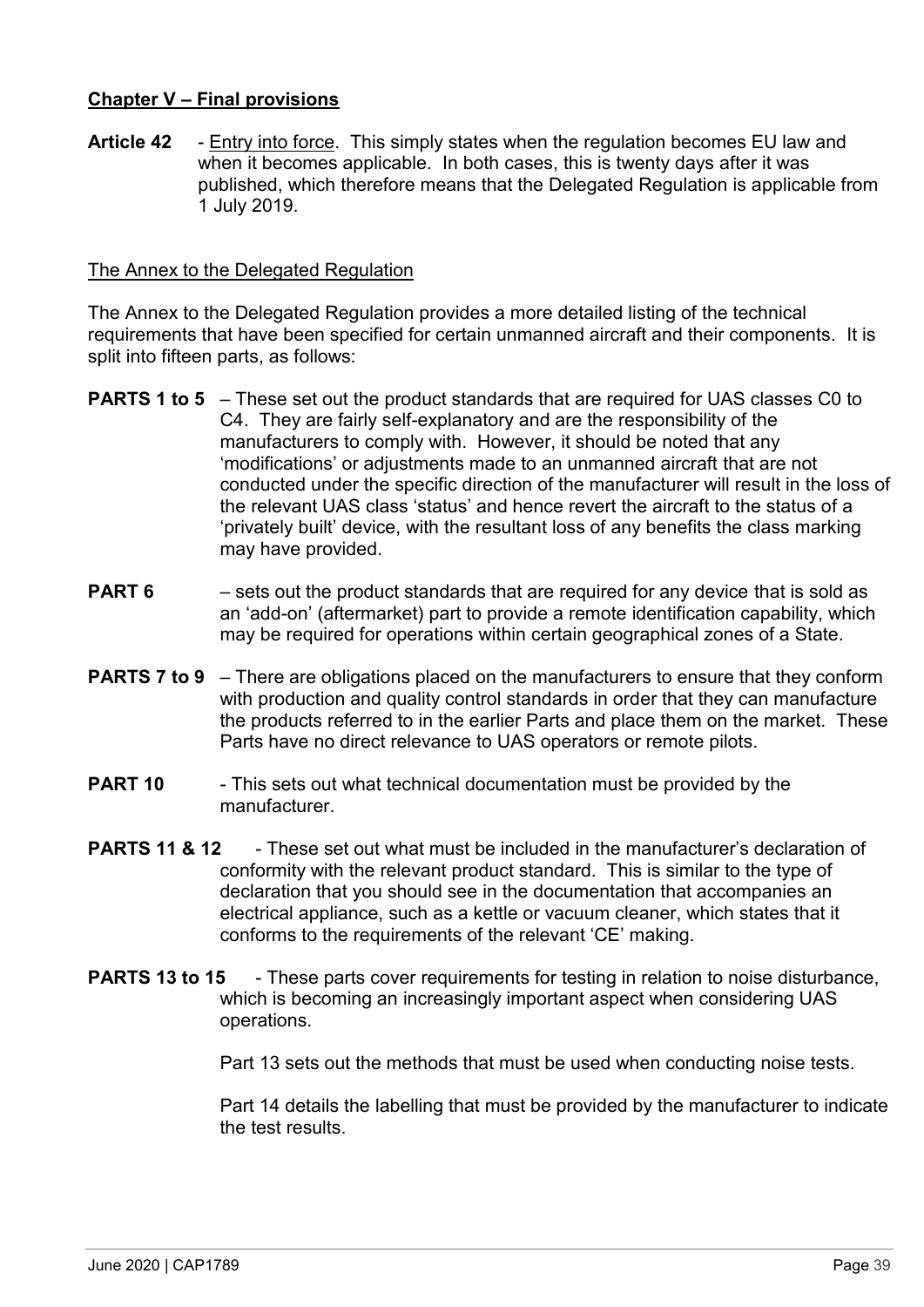Part 15 sets out maximum sound power levels that have been allocated to certain classes, along with requirements for a gradual reduction of this level for products that are placed on the market from 1 July 2021 and from 1 July 2023.

Note that specific sound limits are only set for unmanned aircraft of classes C1 and C2. This is because these classes are the only ones where unmanned aircraft can be operated 'close to people' within the Open category (it is assumed that class C0 types are too small to be 'noise intrusive'.

**PARTS 16 and 17** - These additional Parts are used to set out the product standards that are required for UAS Classes C5 and C6 which are the UAS Classes that are required to be used for operations under STS-01 (C5) and STS-02 (C6)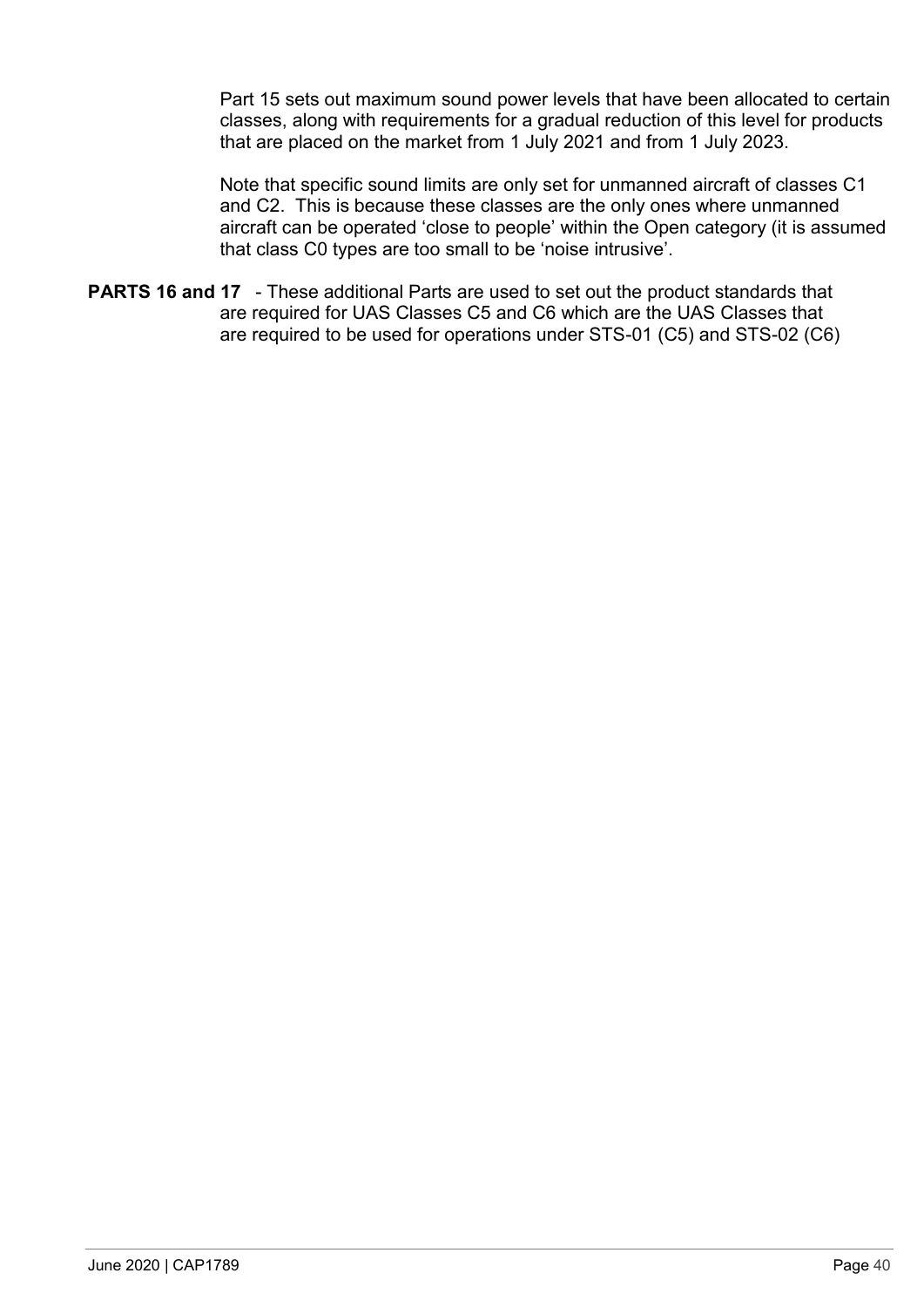# Annex C to CAP 1789 – Common questions

This section aims to answer some common questions and misunderstandings to the new regulations that the CAA has received.

#### 1. **Are the Open category separation distances from uninvolved persons still based on a 'bubble' around the person, so we can fly over the top of them?**

No, the separation distances are all based on 'horizontal separation' (i.e. like a 'cylinder around the person) and they must not be overflown at any height.

### 2. **I currently hold a 'standard permission' (also known as a 'PFCO') that was issued by the CAA. What should I do after the new EU UAS regulations become applicable?**

The first point for you to note is that your permission will still remain valid until its expiry date and you will not suddenly become 'illegal' on 31 December 2020. So, you can continue to operate as normal. When your permission's expiry date approaches, you basically have two choices:

- You can renew your permission in the same way you have done in previous years; or,
- You can 'opt out' of the CAA's oversight and operate within the limits of the Open category

If you renew, nothing changes, other than the new document you receive will be called an 'operational authorisation' rather than a permission, but it will contain the same privileges as you currently hold.

If you decide to operate within the Open category instead, you will then be subject to all of the limitations of the Open category, dependent on which subcategory you operate in. Depending on the types of flights you wish to undertake, your remote pilots may be required to undertake some additional competency testing, or you may have to purchase a different type of unmanned aircraft.

We have created a flow diagram as an aid to your decision making which can be found on the next page.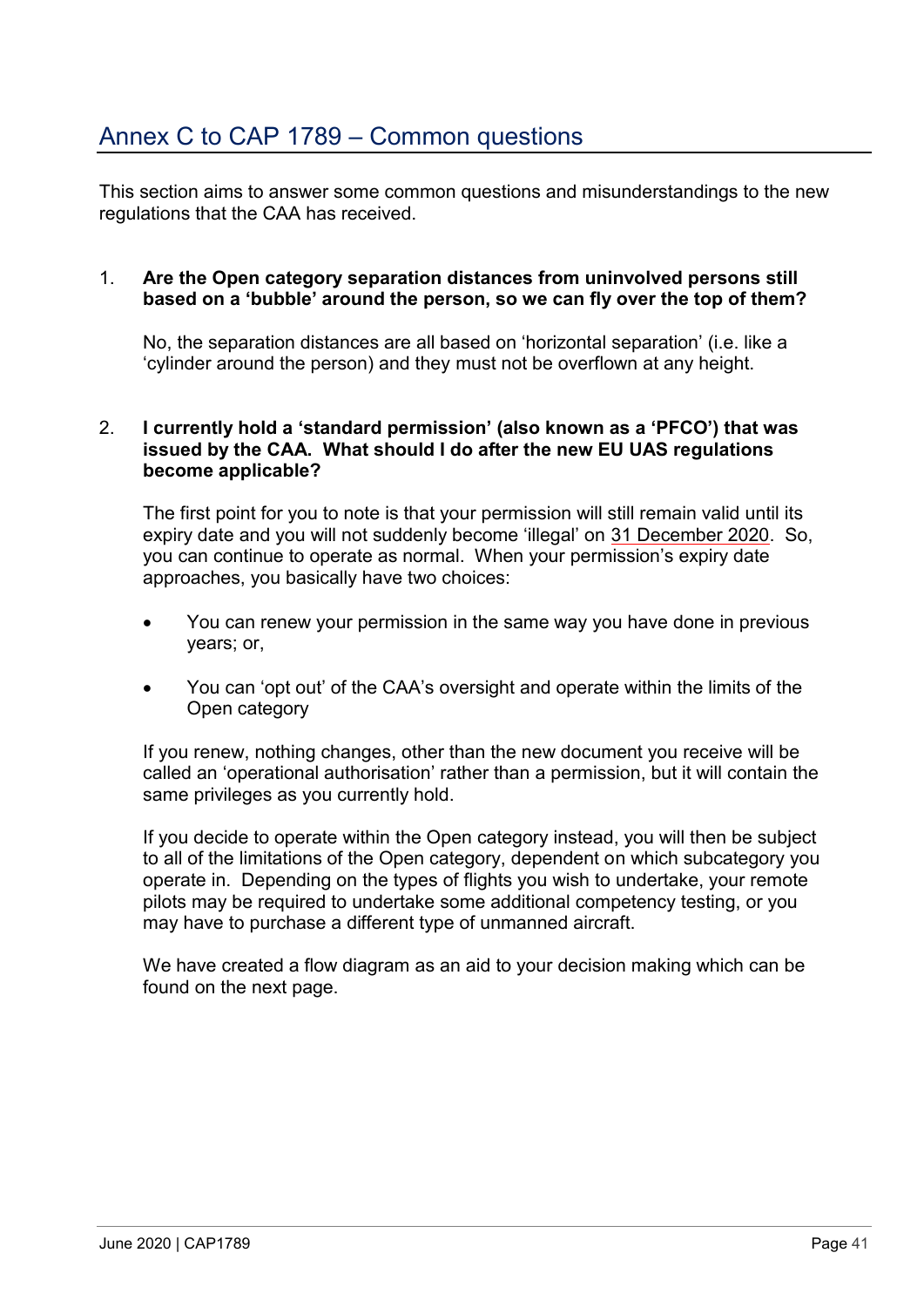

June 2020 | CAP1789 Page 42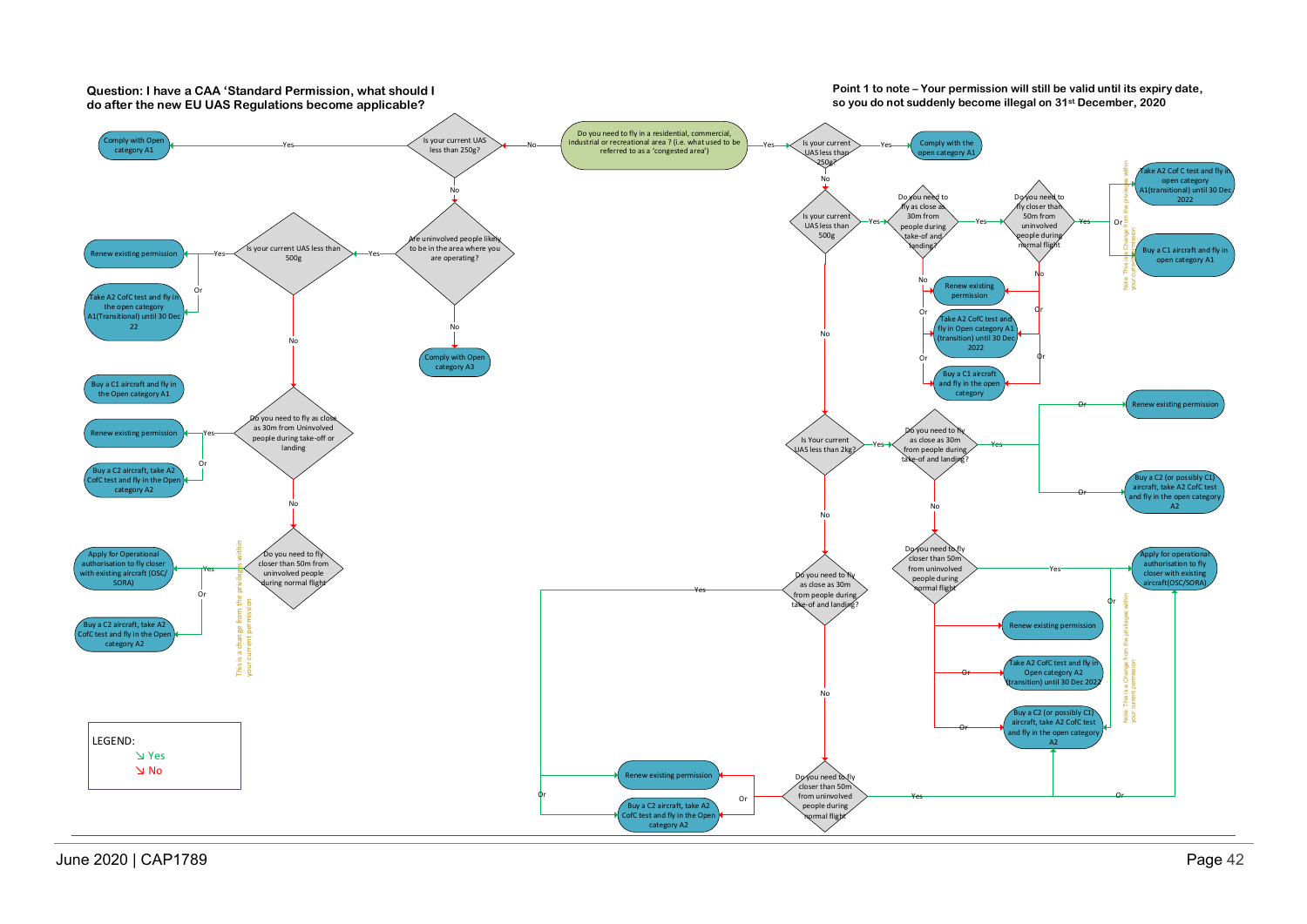#### 3. **I'm unsure about which category or subcategory that I fit into; how do I work this out?**

You need to approach the 'question' from one of two angles, either:

- What type of flying/where do you want to fly?  $-$  then look at the subcategory (A1, A2 or A3) that permits this.
- What type/weight of unmanned aircraft do you have? then look to see which subcategory your aircraft falls into and hence, work out what flying you can perform.

If the type of flying you wish to conduct falls outside these parameters, or you cannot do the type of flying you want with the unmanned aircraft you own, then you will either have to replace your unmanned aircraft with a more suitable type, or conduct your operation in the specific category and apply to the CAA for an operational authorisation.

## 4. **What are the limitations regarding flight near or over vehicles, vessels and structures as they are not mentioned?**

The regulations are focussed on the safety of uninvolved persons and so there are no specific minimum distances set down for separation from 'vehicles, vessels and structures'. BUT, this does not imply a complete 'free for all' as vehicles, vessels and structures will in many cases still have persons inside them which need to be protected. There are two points to take note of however;

- The current 'endangerment' regulation in the Air Navigation Order (article 241), still applies, and so it is an offence to 'endanger' such property with an unmanned aircraft.
- The prescribed separation distances from uninvolved persons still apply to persons that are occupants of any vehicle, vessel or structure. So, you still have to apply the relevant limitations for separating from persons, unless you can be certain that they are unoccupied or, in the case of structures, you can be certain that the occupants will be protected because of how the structure has been manufactured.

Of course, the overall security and privacy situation must also be considered, as there will be a number of buildings where it would be inadvisable, from a security or privacy standpoint, to be flying close to without first obtaining permission to do so.

## 5. **What limitations are there for night flying in the open category?**

There are no specific limitations but remember that only VLOS flight is permitted in the Open category. Therefore, you must keep the unmanned aircraft within your visual line of sight at all times. Clearly, this means that at night the aircraft must be sufficiently illuminated for the remote pilot to be able to see it and carry out his/her collision avoidance responsibilities.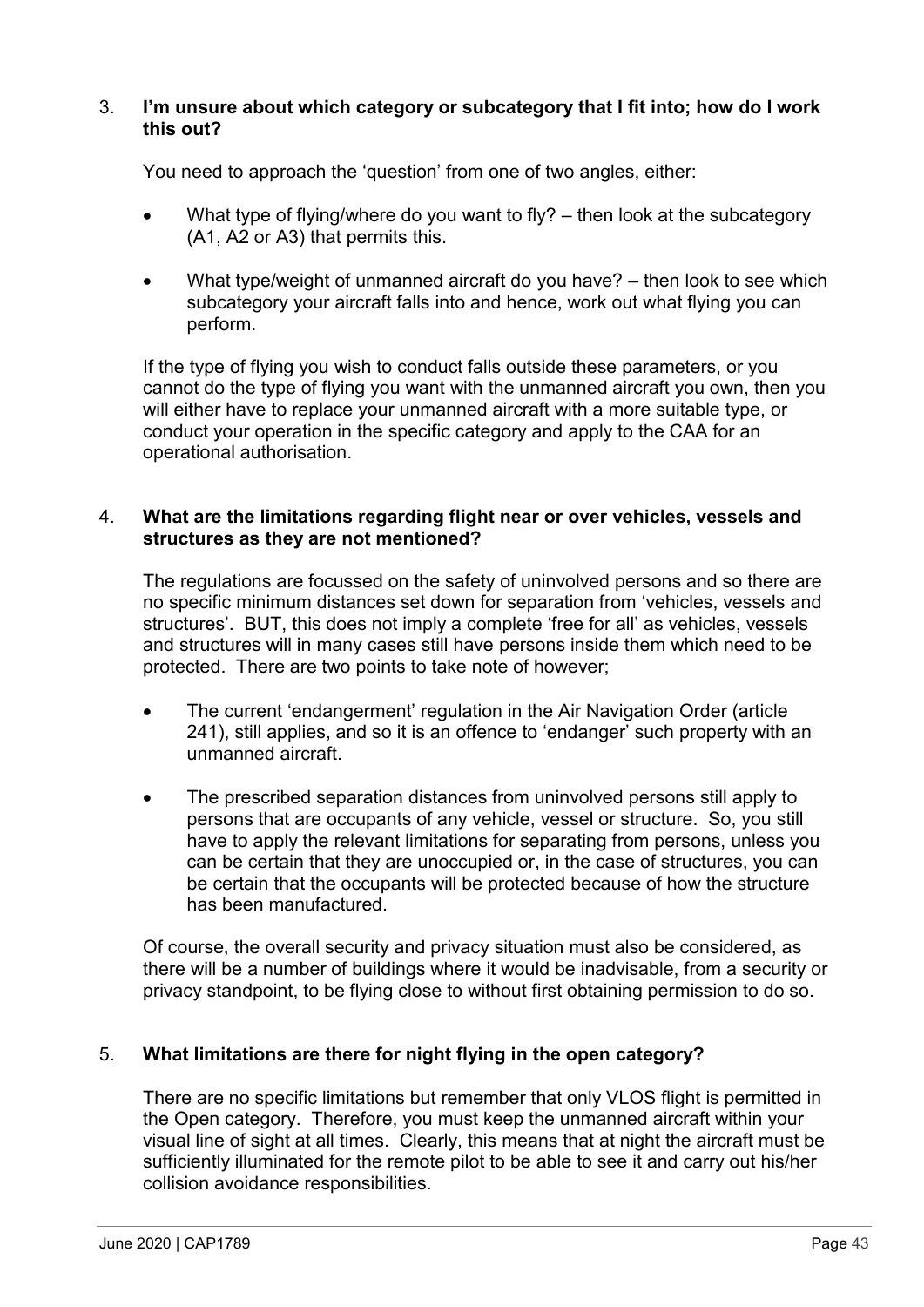#### 6. **Are there any plans to allow current, & recently expired PFCO holders, or Model association members with an appropriate "Achievement Award" to be exempt from the requirement to undertake the A2 CofC test in order to fly in the A2 subcategory?**

No. The A2 subcategory is part of the Open category and so has no oversight by the CAA. Therefore, any person operating on the Open category must comply with the full requirements of the category.

### 7. **Can a current NQE certificate (or 'full recommendation') of remote pilot competency be used after 30 December 2020 to fly against another operator's PFCO?**

Yes, if it is being applied to a current permission or one that is renewed as an operational authorisation and its text allows this level of competency. The 'operator/permission holder' will hold the responsibility to ensure all remote pilots can operate safely and legally; within this, we would expect any remote pilot to ensure that he/she is sufficiently conversant with the new regulations.

*Note*: *In the future, there will come a point in time where we will require all 'NQE full recommendations' to have been converted into a GVC. Some RAEs will be offering a 'conversion course' for this. While the exact timescale has not yet been finalised, we expect this to be either 3 or 4 years from now (1 Jan 2024 or 2025), based on the fact that the GVC is required to be renewed every 5 years. CAP 722 will detail this when it is amended.*

## 8. **Can an existing UAS be 'retrospectively marked' with a 'C' Class from 31 December 2020 (e.g. will my 3kg drone will become a 'C2 Class' aircraft)?**

No, this is completely wrong! The 'CE' Class markings do not work retrospectively. So, a current 3kg aircraft, for example, will never become a C2 model; it will only ever be 'a legacy unmanned aircraft that weighs 3kg'. In the same fashion, a current 800g aircraft will not become a C1 model; it is just 'a legacy unmanned aircraft that weighs 800g'.

In order to be given a particular Class marking, the aircraft must have been designed and manufactured to the relevant standards of that class marking. The only way you can get an aircraft with a 'CE class marking' is to buy one that has this marking.

The 'legacy unmanned aircraft' do not suddenly become unusable however:

- In the case of the 3kg 'legacy aircraft' it can only be operated in the A3 subcategory (far from people) within the Open category, or flown in the Specific category in accordance with an operational authorisation granted by the CAA.
- In the case of the 800g 'legacy aircraft', it could be operated in the A2 subcategory until 31 Dec 2022, using the transitional provisions, provided that its remote pilot has passed the A2 CofC theoretical test.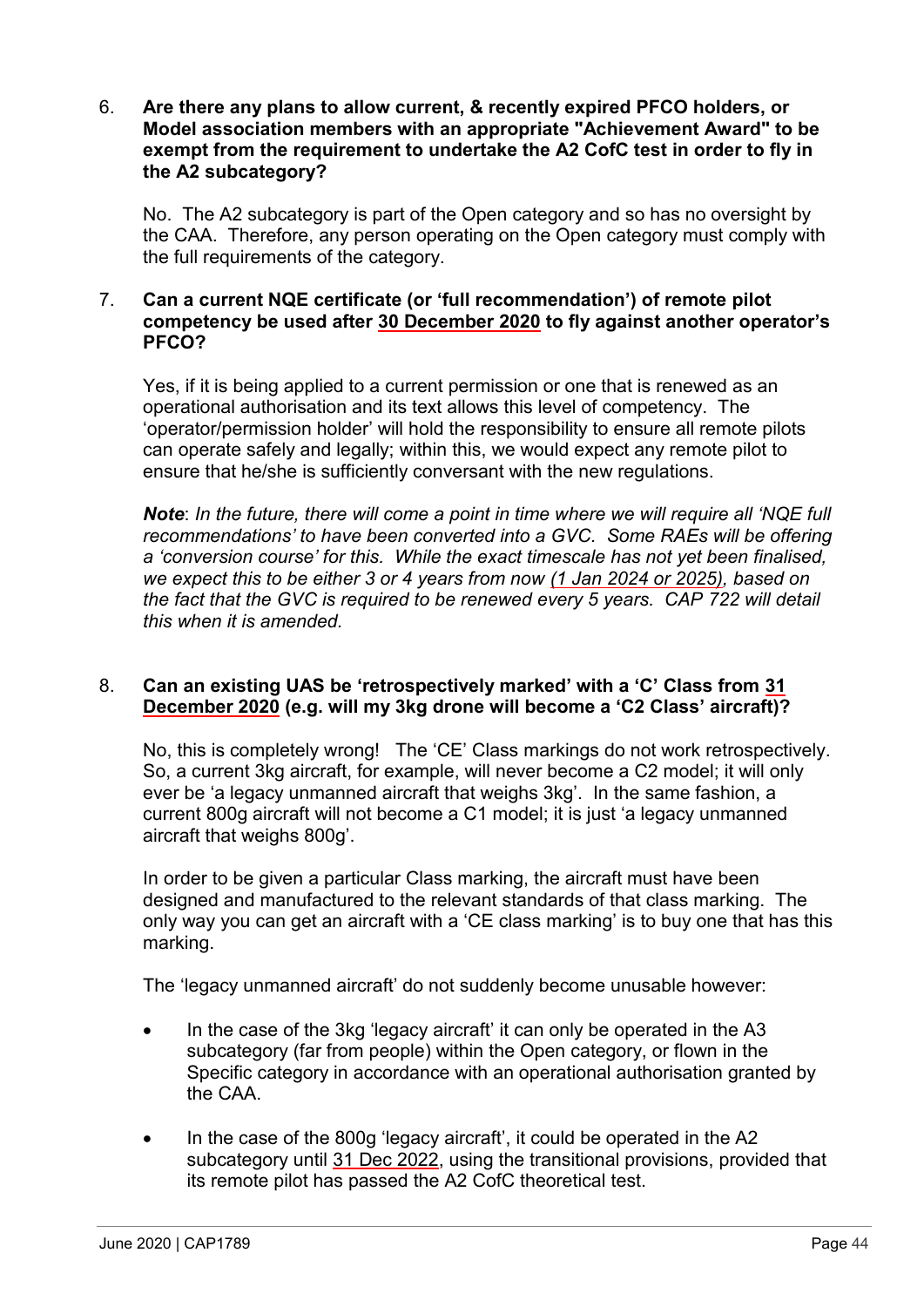#### 9. **Will there be any changes or further training required with other existing qualifications/permissions in order to comply with the new classes or categories (such as BVLOS operations etc)?**

No, if you wish to continue with the privileges you have today, you simply renew your current permission/exemption at its expiry date and continue to operate in the Specific category. This is the same as people will have done in previous years, except that the new document you receive will be called an operational authorisation.

## 10. **I've read social media blogs from people saying that the GVC is equivalent to a PFCO and that this is all I need to operate. Is this correct?**

No, it is not correct. Your 'blogger' has misunderstood their purposes and the PFCO and the GVC must not be viewed in the same context.

- The GVC is a remote pilot competency qualification; its nearest previous equivalent would be the 'NQE full recommendation'
- The PFCO is a type of operating permission, which is a written authorisation from the CAA to conduct a type of UAS operation; under the new regulations, these are called 'operational authorisations'

So, in order for a UAS operator to obtain an operational authorisation, all of the remote pilots they use will need to have reached a suitable level of competency for that operation. The GVC is a simple way of expressing a remote pilot's competence to fly any VLOS operation.

*Note.- From 31 December 2020, any new operators wanting the equivalent privileges of a PfCO, will need to apply for an operational authorisation and follow the requirements set out in UKPDRA-01 which will be detailed in the update to CAP 722 when it is published. This will require remote pilots to complete the GVC and the operator will need to submit their operations manual to the CAA in a similar way to which they do currently. The operator will then be issued with an operational authorisation with equivalent privileges to those an operator would gain today from a PfCO.*

## 11. **Now that the commercial operations 'trigger' for getting a permission from the CAA has gone, can I just tear up my permission and carry on without any reference to the CAA?**

It very much depends on the types of operation that you 'want to do', and on the aircraft that you are 'doing it with'. If you can work within the various limits of the Open category, then you are free to do so without requiring you to obtain CAA authorisation, but bear in mind that to remain within the Open category, there are a number of limitations, both on the size or manufacturing standard of the unmanned aircraft and the competency requirements. These may either prevent you operating, or require you to go to additional expense (by having to purchase a different aircraft and/or undertaking an additional competency test) in order to do so. If you need to operate in a residential, commercial, industrial or recreational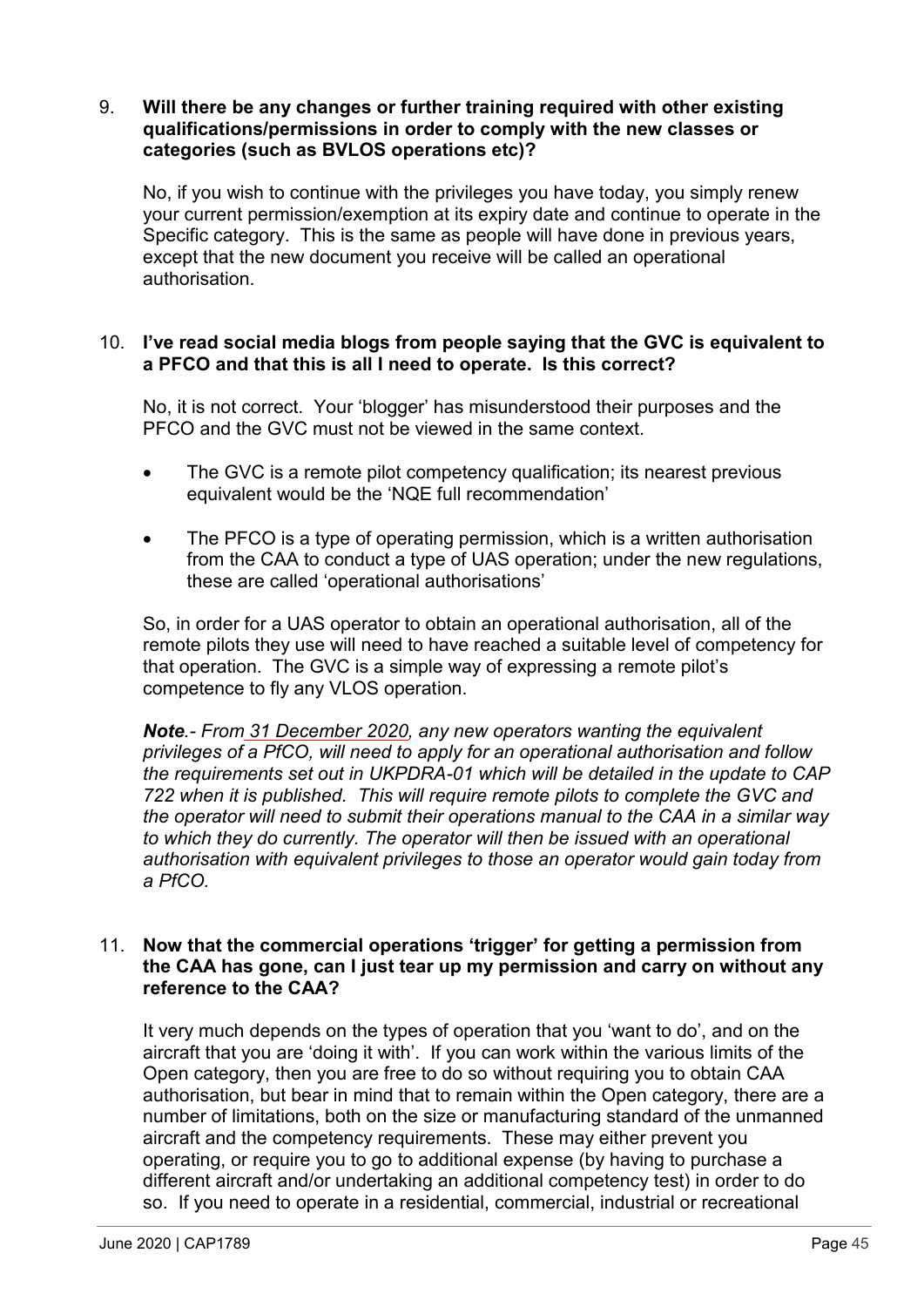area (what we currently term 'congested areas') you will still need an authorisation from the CAA.

## 12. **My current aircraft already has a setting on it where I can reduce its speed. Does this mean that I can fly in the A2 subcategory down to 5 metres from uninvolved people?**

No, it doesn't. The 'low speed mode' that is referred to in the A2 subcategory is a mode that is specifically designated for the C2 Class of unmanned aircraft. Any other 'reduced speed operation', whether electronically or physically limited, close to uninvolved persons would need to be the subject of an operational authorisation and cannot be 'automatically' used in the Open category. So, for the device that you have mentioned above, unless the UA has been marked as a 'C2 class' UA, then these capabilities are not relevant (nor is any form of 'skilful manoeuvring'). Existing aircraft will not be able to operate at the low speed mode distances.

## 13. **What are the separation requirements from uninvolved people in the A3 subcategory?**

There should not be any uninvolved persons "endangered within the range where the UA is flown during the entire time of the UAS operation". This means that there should not be anyone that is not part of the flight in any part of the area that the aircraft is planned to be flown, and people should be at least 50m away from the 'boundary' of the flying area. If an uninvolved person 'strays' into the flying area, then the aircraft must be moved away from that uninvolved person immediately. The 1:1 rule (see Q 14 below) allows remote pilots to make a quick and simple assessment of the relative risk. However, if the person stays in the operating area (as opposed to just 'passing through'), then the flight would need to be stopped.

## 14. **Some people have mentioned a '1 in 1 rule'. Can you explain what this is?**

The '1:1 rule' is offered in the AMC/GM documents as a simple 'rule of thumb' (as opposed to an exact rule in law) which can be used to quickly work out what separation from uninvolved persons is safe enough in the short term. It is based on the relationship between the unmanned aircraft's height and its distance from the uninvolved person (the 1:1 line) and works as follows:



• A2 subcategory – (for C2 aircraft only) when operating in low speed mode within 30m of uninvolved persons, remote pilots should aim to maintain a horizontal separation distance that is greater than, or equal to, the aircraft's height (using the same units of measurement) E.g. if the aircraft is at 10m height, it should be kept at least 10m horizontally away from uninvolved people. Operations where the aircraft's height is greater than the separation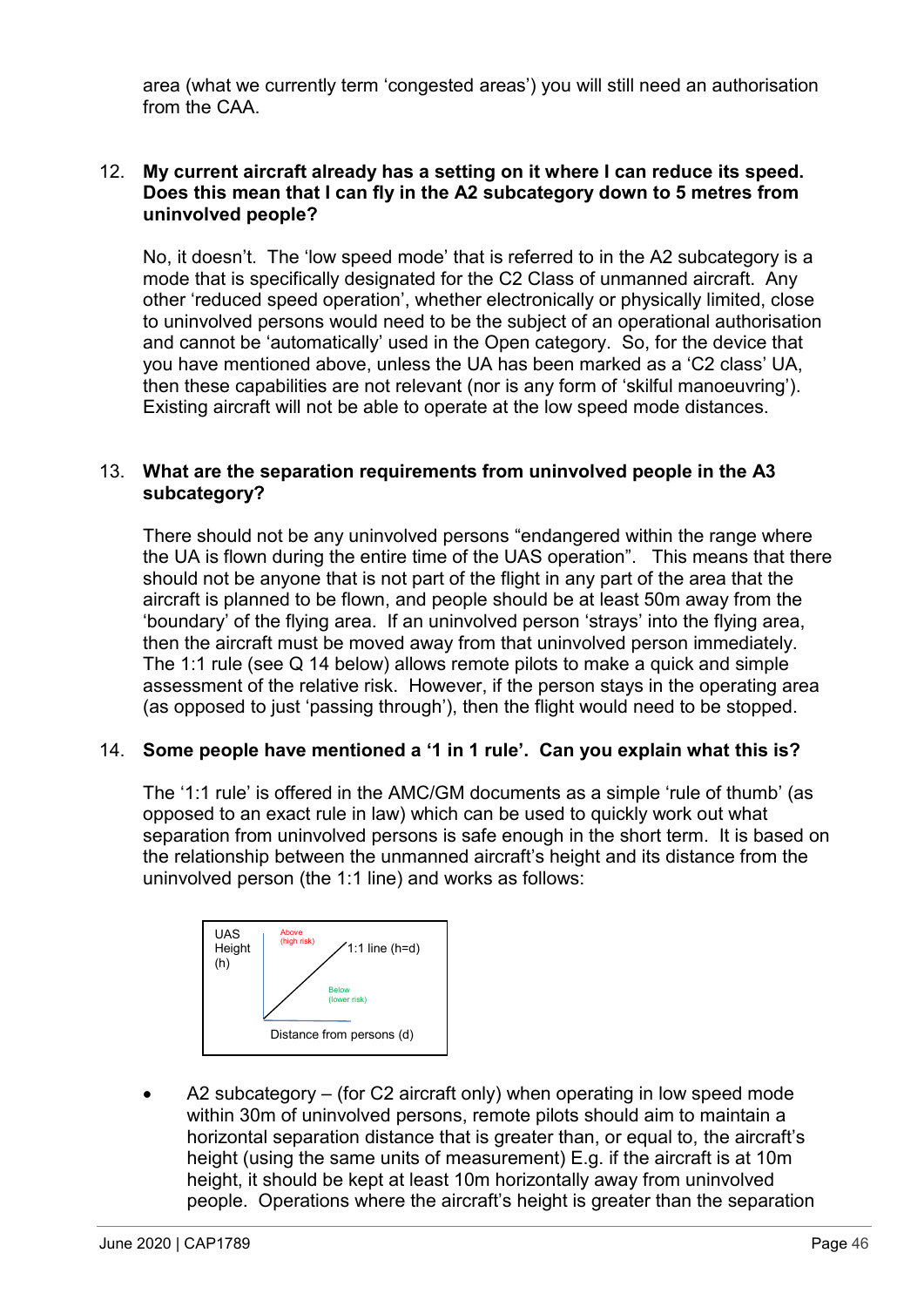distance (i.e. above the 1:1 line) should be avoided or kept to the absolute minimum time necessary, due to the increased risk. Don't forget that the absolute minimum separation distance when in low speed mode is still 5m horizontally.

• A3 subcategory – The 1:1 rule is a short-term separation measure for dealing with unexpected issues. If the aircraft is above the 1:1 line (i.e. closer to the person than its height), then it must be moved further away quickly, or its height reduced, until below the 1:1 line. If the aircraft is below the 1:1 line, then the remote pilot can continue to monitor the situation until the person has vacated the operating area. But the separation from any uninvolved person must not be reduced below 50m horizontally at any time.

## 15. **I have previously held a PFCO but it has now expired. Can I use my previous remote pilot competency assessment instead of a GVC to obtain an operational authorisation based on a PDRA after 30 December 2020?**

No. No credit will be given for permissions that have expired. Any new application must comply with the remote pilot competency requirements that are stated in the relevant PDRA.

## 16. **Am I compelled to use the SORA when I apply for an operational authorisation?**

No, you can continue to use the OSC methodology, as detailed in CAP 722A from 31 December 2020 onwards if it is more appropriate to your operation. Article 11 sets out the specific points that must be contained within an operational risk assessment. You may choose to use your own methodology if you wish, provided that it complies with Article 11, but it should be noted that the subsequent assessment may take longer to assess by CAA staff, and hence incur an increased charge.

## 17. **In CAP722B it states that I can fly at extended visual line of sight (EVLOS) if I undertake module 1. Can I add this onto my existing certificate of competency that I have obtained from my NQE?**

No, you will need to upgrade your NQE recommendation to a GVC prior to undertaking module 1 of the GVC. Some RAEs will be offering an upgrade course to convert your certificate of competency to a GVC to save you from having to repeat things you learned during your NQE training.